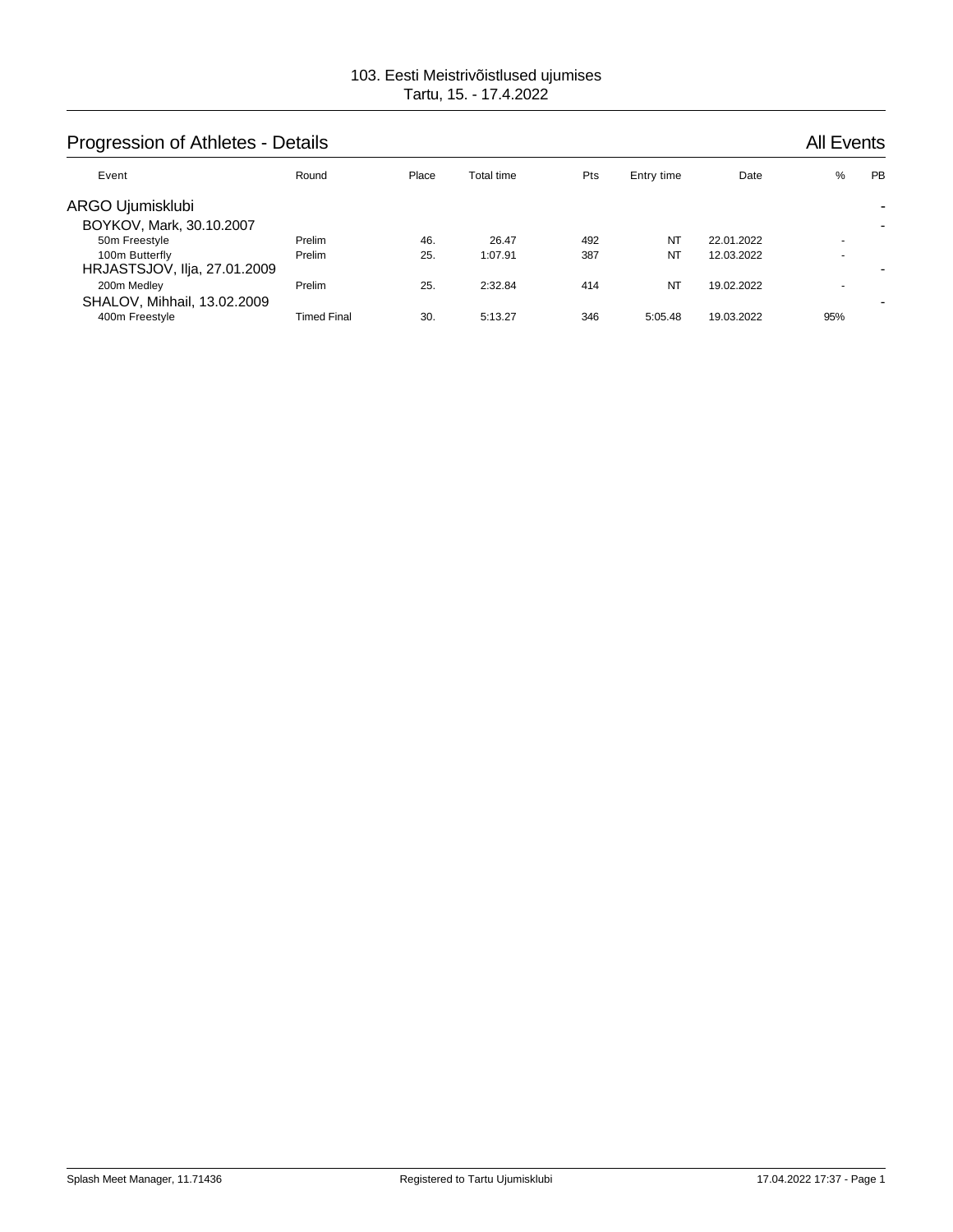| Audentese Spordiklubi               |                              |            |                    |            |                    |                          |            | 43             |
|-------------------------------------|------------------------------|------------|--------------------|------------|--------------------|--------------------------|------------|----------------|
| GUDOVSKAJA, Anita, 19.01.2005       |                              |            |                    |            |                    |                          |            | 3              |
| 50m Freestyle                       | Prelim                       | 28.        | 28.80              | 555        | 28.21              | 20.06.2021               | 96%        |                |
| 100m Freestyle                      | Prelim                       | 26.        | 1:03.54            | 538        | 1:01.98            | 6.04.2022                | 95%        |                |
| 50m Breaststroke                    | Final                        | 10.        | 36.01              | 544        | 36.46              |                          | 103%       |                |
| 50m Breaststroke                    | Prelim                       | 9.         | 36.46              | 524        | 35.34              | 10.02.2018               | 94%        |                |
| 50m Butterfly                       | Final                        | 13.        | 30.60              | 508        | 30.81              |                          | 101%       |                |
| 50m Butterfly                       | Prelim                       | 15.        | 30.81              | 498        | 30.20              | 26.02.2022               | 96%        |                |
| 200m Butterfly                      | Final                        | 5.         | 2:40.85            | 434        | 2:43.22            |                          | 103%       |                |
| 200m Butterfly                      | Prelim                       | 6.         | 2:43.22            | 415        | 2:41.82            | 19.03.2022               | 98%        |                |
| 200m Medley                         | Prelim                       | 13.        | 2:35.49            | 533        | 2:30.61            | 27.02.2022               | 94%        |                |
| HANSALU, Tristan Scott, 26.06.2009  |                              |            |                    |            |                    |                          |            | 2              |
| 50m Breaststroke                    | Prelim                       | 41.        | 35.04              | 406        | NT                 | 22.01.2022               |            |                |
| 100m Breaststroke                   | Prelim                       | 31.        | 1:16.32            | 413        | 1:19.71            | 25.02.2022               | 109%       |                |
| 200m Breaststroke                   | Prelim                       | 27.        | 2:51.41            | 398        | 2:52.80            | 26.02.2022               | 102%       |                |
| JOGILA, Marten-Mattias, 28.08.2008  |                              |            |                    |            |                    |                          |            | 3              |
| 200m Freestyle                      | Prelim                       | 36.        | 2:18.37            | 400        | 2:22.32            | 19.03.2022               | 106%       |                |
| 100m Breaststroke                   | Prelim                       | 34.        | 1:18.37            | 382        | 1:19.88            | 25.02.2022               | 104%       |                |
| 200m Breaststroke                   | Prelim                       | 21.        | 2:47.46            | 427        | 2:49.03            | 26.02.2022               | 102%       |                |
| KOTSAR, Karolin Victoria, 5.09.2005 |                              |            |                    |            |                    |                          |            | 4              |
| 50m Freestyle                       | Final                        | 7.         | 26.95              | 677        | 27.44              |                          | 104%       |                |
| 50m Freestyle                       | Prelim                       | 7.         | 27.44              | 641        | 27.13              | 20.06.2021               | 98%        |                |
| 100m Freestyle                      | Final                        | 2.         | 58.70              | 683        | 1:00.10            |                          | 105%       |                |
| 100m Freestyle                      | Prelim                       | 6.         | 1:00.10            | 636        | 58.27              | 13.05.2021               | 94%        |                |
| 200m Freestyle                      | Final                        | 2.         | 2:08.39            | 681        | 2:15.70            |                          | 112%       |                |
| 200m Freestyle                      | Prelim                       | 8.         | 2:15.70            | 577        | 2:07.67            | 14.05.2021               | 89%        |                |
| 200m Medley                         | Final                        | 2.<br>3.   | 2:23.40            | 680        | 2:27.14<br>2:22.99 |                          | 105%       |                |
| 200m Medley                         | Prelim<br><b>Timed Final</b> | 3.         | 2:27.14<br>5:21.86 | 629<br>566 | 5:07.98            | 20.06.2021<br>6.04.2022  | 94%        |                |
| 400m Medley                         |                              |            |                    |            |                    |                          | 92%        |                |
| LAEAENESAAR, Aaron, 10.04.2007      |                              |            |                    |            |                    |                          |            |                |
| 50m Freestyle                       | Prelim                       | 81.        | 28.65              | 388        | 28.49              | 20.03.2022               | 99%        |                |
| 100m Freestyle<br>200m Freestyle    | Prelim<br>Prelim             | 80.<br>44. | 1:03.84<br>2:23.64 | 396<br>358 | 1:03.03<br>2:22.59 | 27.02.2022<br>26.02.2022 | 97%<br>99% |                |
|                                     |                              |            |                    |            |                    |                          |            |                |
| LOIT, Eliise, 25.10.2007            |                              |            |                    |            |                    |                          |            | $\overline{c}$ |
| 50m Freestyle                       | Prelim                       | 53.        | 30.35              | 474        | 30.92              | 20.06.2021               | 104%       |                |
| 100m Freestyle                      | Prelim                       | 60.        | 1:09.29            | 415        | 1:09.70            | 21.06.2021               | 101%       |                |
| 50m Backstroke                      | Prelim                       | 40.        | 36.32              | 409        | 35.66              | 21.06.2021               | 96%        |                |
| LOVI, Elli, 10.04.2008              |                              |            |                    |            |                    |                          |            | 2              |
| 100m Freestyle                      | Prelim                       | 24.        | 1:02.85            | 556        | NT                 | 11.12.2021               |            |                |
| 200m Freestyle                      | Final                        | 6.         | 2:13.66            | 603        | 2:14.33            |                          | 101%       |                |
| 200m Freestyle                      | Prelim<br><b>Timed Final</b> | 4.         | 2:14.33            | 594        | 2:13.77            | 19.03.2022               | 99%        |                |
| 400m Freestyle                      |                              | 3.         | 4:38.80            | 610        | 4:44.46            | 6.04.2022                | 104%       |                |
| 100m Butterfly<br>100m Butterfly    | Final<br>Prelim              | 10.        | 1:11.63            | 464        | 1:11.63<br>1:10.49 | 20.03.2022               | 97%        |                |
| PAAL, Rasmus, 16.08.2003            |                              |            |                    |            |                    |                          |            | 3              |
|                                     |                              |            |                    |            |                    |                          |            |                |
| 50m Freestyle<br>50m Breaststroke   | Prelim                       | 63.        | 27.13              | 457        | 28.28<br>31.82     | 31.03.2019               | 109%       |                |
| 50m Breaststroke                    | Final<br>Prelim              | 19.        | 31.82              | 542        | 32.15              | 28.02.2021               | 102%       |                |
| 100m Breaststroke                   | Prelim                       | 25         | 1:13.97            | 454        | 1:11.35            | 25.02.2022               | 93%        |                |
| 50m Butterfly                       | Prelim                       | 32.        | 28.26              | 489        | 28.35              | 26.02.2022               | 101%       |                |
| PLOVITS, Natali, 1.06.2007          |                              |            |                    |            |                    |                          |            | 2              |
| 50m Freestyle                       | Prelim                       | 50.        | 30.25              | 479        | NT                 | 9.12.2021                |            |                |
| 100m Backstroke                     | Prelim                       | 25.        | 1:15.46            | 444        | 1:14.34            | 19.03.2022               | 97%        |                |
| 50m Breaststroke                    | Prelim                       | 26.        | 39.82              | 402        | 38.07              | 22.06.2021               | 91%        |                |
| 100m Breaststroke                   | Final                        | 13.        | 1:21.45            | 488        | 1:21.62            |                          | 100%       |                |
| 100m Breaststroke                   | Prelim                       | 13.        | 1:21.62            | 485        | 1:19.74            | 20.06.2021               | 95%        |                |
| 200m Breaststroke                   | Final                        | 6.         | 2:55.80            | 495        | 2:57.36            |                          | 102%       |                |
| 200m Breaststroke                   | Prelim                       | 9.         | 2:57.36            | 482        | 2:50.57            | 21.06.2021               | 92%        |                |
| PRIIVITS, Merilin, 23.06.2006       |                              |            |                    |            |                    |                          |            | $\overline{c}$ |
| 100m Freestyle                      | Prelim                       | 40.        | 1:06.99            | 459        | NT                 | 11.12.2021               |            |                |
| 200m Freestyle                      | Prelim                       | 20.        | 2:23.94            | 483        | 2:27.00            | 19.03.2022               | 104%       |                |
| 100m Breaststroke                   | Prelim                       | 21.        | 1:24.86            | 431        | 1:27.56            | 20.06.2021               | 106%       |                |
| RANDVAELI, Maari, 25.05.2009        |                              |            |                    |            |                    |                          |            | 4              |
| 50m Freestyle                       | Final                        | 10.        | 27.94              | 608        | 27.99              |                          | 100%       |                |
| 50m Freestyle                       | Prelim                       | 13.        | 27.99              | 604        | 28.10              | 26.03.2022               | 101%       |                |
| 100m Freestyle                      | Prelim                       | 21.        | 1:02.27            | 572        | 1:02.02            | 19.03.2022               | 99%        |                |
| 200m Freestyle                      | Prelim                       | 14.        | 2:20.06            | 524        | 2:14.84            | 19.03.2022               | 93%        |                |
| 50m Butterfly                       | Final                        | 5.         | 29.32              | 578        | 29.79              |                          | 103%       |                |
| 50m Butterfly                       | Prelim                       | 5.         | 29.79              | 551        | 29.60              | 19.03.2022               | 99%        |                |
| 100m Butterfly                      | Final                        | 6.         | 1:09.18            | 515        | 1:09.44            |                          | 101%       |                |
| 100m Butterfly                      | Prelim                       | 7.         | 1:09.44            | 510        | 1:08.51            | 20.03.2022               | 97%        |                |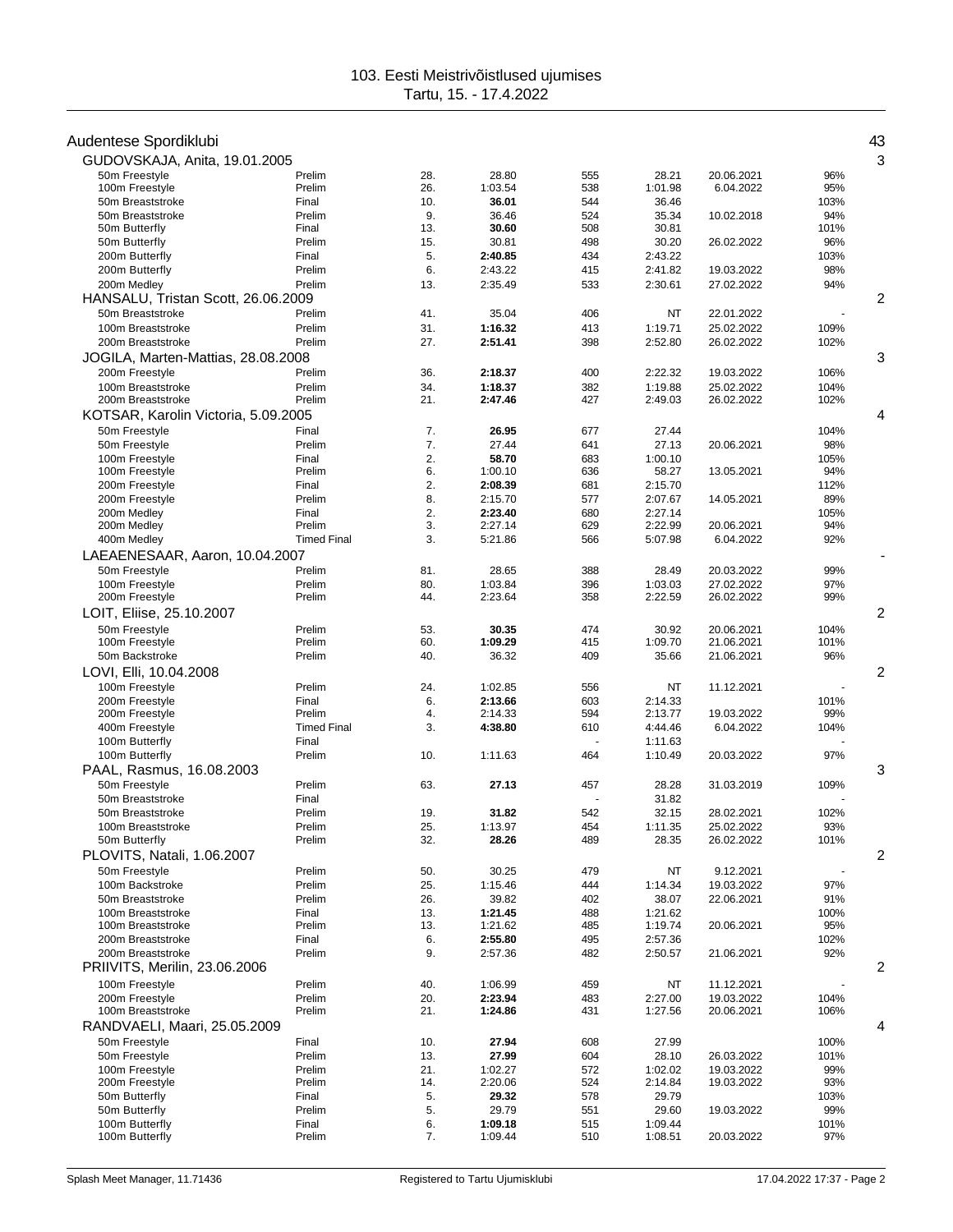| RAUDSEPP, Britt, 25.08.2007  |                    |     |         |     |           |            |      | 3 |
|------------------------------|--------------------|-----|---------|-----|-----------|------------|------|---|
| 400m Freestyle               | <b>Timed Final</b> | 1.  | 4:34.41 | 639 | 4:37.13   | 20.06.2021 | 102% |   |
| 800m Freestyle               | <b>Timed Final</b> | 1.  | 9:25.64 | 629 | 9:27.83   | 5.04.2022  | 101% |   |
| 50m Backstroke               | Prelim             | 25. | 33.44   | 525 | <b>NT</b> | 22.01.2022 |      |   |
| 200m Medley                  | Prelim             | 8.  | 2:30.87 | 584 | 2:32.15   | 20.06.2021 | 102% |   |
| SAHPAZOV, Artjom, 8.04.2004  |                    |     |         |     |           |            |      | 4 |
| 50m Freestyle                | Final              |     |         |     | 25.09     |            |      |   |
| 50m Freestyle                | Prelim             | 18. | 25.09   | 578 | 25.31     | 6.04.2022  | 102% |   |
| 100m Freestyle               | Prelim             | 29. | 56.32   | 577 | 56.04     | 5.04.2022  | 99%  |   |
| 400m Freestyle               | <b>Timed Final</b> | 17. | 4:37.82 | 497 | 4:42.38   | 14.05.2021 | 103% |   |
| 50m Breaststroke             | Prelim             | 28. | 32.83   | 493 | 34.18     | 28.02.2021 | 108% |   |
| 50m Butterfly                | Final              | 16. | 27.03   | 559 | 26.95     |            | 99%  |   |
| 50m Butterfly                | Prelim             | 16. | 26.95   | 564 | 27.10     | 26.03.2022 | 101% |   |
| VAIK, Adeele, 9.03.2006      |                    |     |         |     |           |            |      | 3 |
| 50m Freestyle                | Prelim             | 47. | 30.09   | 486 | 30.74     | 25.02.2022 | 104% |   |
| 100m Freestyle               | Prelim             | 47. | 1:07.56 | 448 | 1:08.10   | 27.02.2022 | 102% |   |
| 200m Freestyle               | Prelim             | 25. | 2:29.14 | 434 | 2:31.78   | 26.02.2022 | 104% |   |
| VIINAPUU, Karola, 22.06.2009 |                    |     |         |     |           |            |      | 2 |
| 50m Freestyle                | Prelim             | 73. | 31.91   | 408 | 32.53     | 20.03.2022 | 104% |   |
| 100m Freestyle               | Prelim             | 52. | 1:08.29 | 434 | <b>NT</b> | 19.02.2022 |      |   |
| 200m Freestyle               | Prelim             | 22. | 2:25.54 | 467 | 2:25.36   | 19.03.2022 | 100% |   |
| 400m Freestyle               | <b>Timed Final</b> | 15. | 5:04.22 | 469 | 5:05.51   | 19.03.2022 | 101% |   |
| VOLL, Anni-Alice, 7.06.2008  |                    |     |         |     |           |            |      | 4 |
| 50m Freestyle                | Prelim             | 56. | 30.55   | 465 | 31.59     | 20.03.2022 | 107% |   |
| 50m Breaststroke             | Prelim             | 23. | 39.60   | 409 | 40.08     | 19.03.2022 | 102% |   |
| 100m Breaststroke            | Prelim             | 24. | 1:26.31 | 410 | 1:26.78   | 19.03.2022 | 101% |   |
| 200m Breaststroke            | Prelim             | 17. | 3:10.88 | 387 | 3:13.43   | 20.03.2022 | 103% |   |
|                              |                    |     |         |     |           |            |      |   |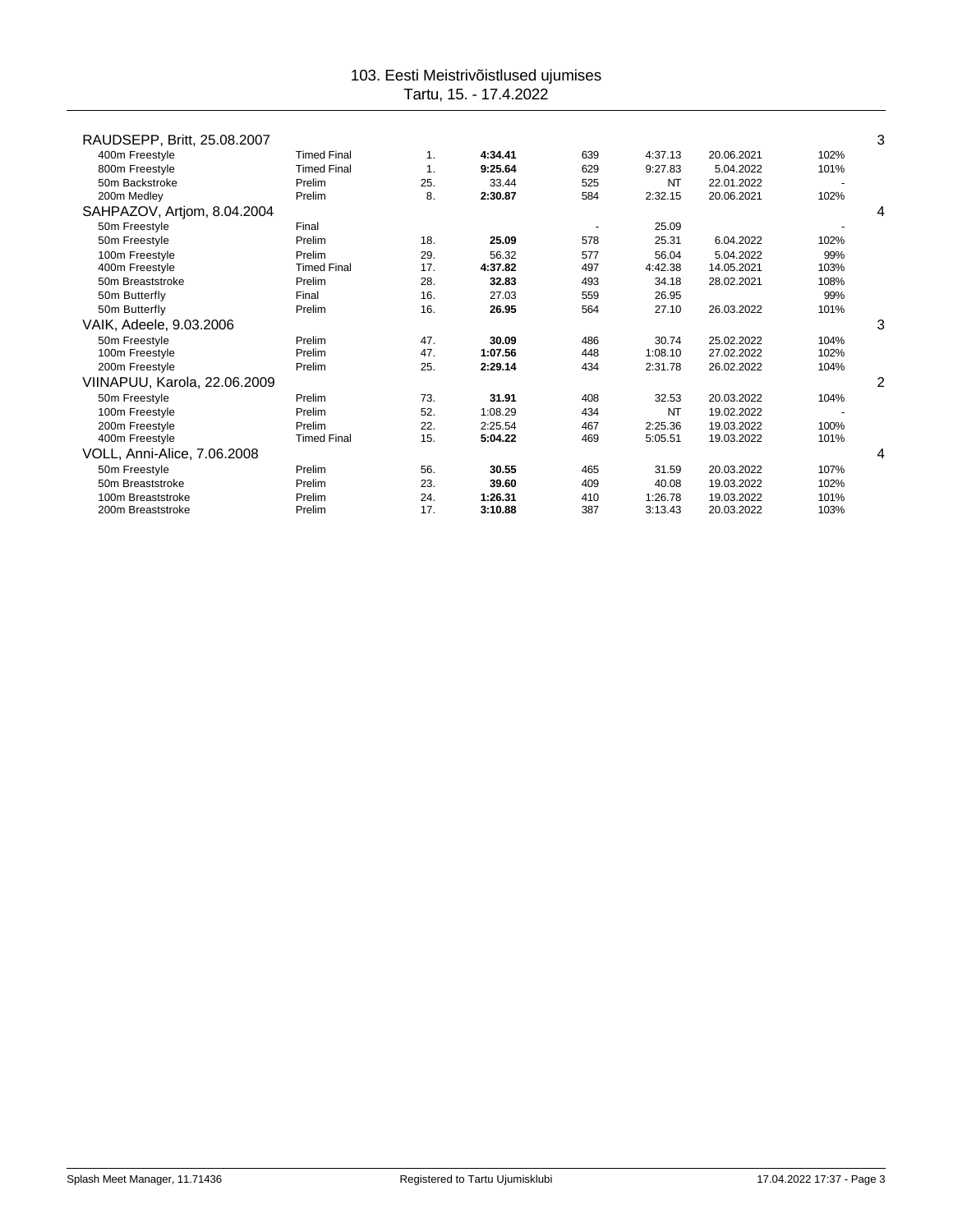# Johvi Spordikool 12

| ----------                         |                    |     |         |     |         |            |      |   |
|------------------------------------|--------------------|-----|---------|-----|---------|------------|------|---|
| BORISSOV, Pavel, 5.08.2005         |                    |     |         |     |         |            |      | 4 |
| 50m Backstroke                     | Final              | 6.  | 27.32   | 677 | 27.67   |            | 103% |   |
| 50m Backstroke                     | Prelim             | 7.  | 27.67   | 652 | 27.56   | 19.03.2022 | 99%  |   |
| 100m Backstroke                    | Final              | 5.  | 59.19   | 672 | 59.90   |            | 102% |   |
| 100m Backstroke                    | Prelim             | 5.  | 59.90   | 648 | 58.29   | 26.03.2022 | 95%  |   |
| 200m Backstroke                    | Final              | 4.  | 2:09.36 | 647 | 2:11.79 |            | 104% |   |
| 200m Backstroke                    | Prelim             | 3.  | 2:11.79 | 612 | 2:08.36 | 27.03.2022 | 95%  |   |
| 200m Medley                        | Prelim             | 8.  | 2:16.43 | 583 | 2:27.48 | 30.03.2019 | 117% |   |
| 400m Medley                        | <b>Timed Final</b> | 9.  | 5:03.11 | 520 | 4:49.66 | 5.08.2021  | 91%  |   |
| GURJANOVA, Violanta, 27.07.2006    |                    |     |         |     |         |            |      |   |
| 200m Freestyle                     | Final              |     |         |     | 2:16.92 |            |      |   |
| 200m Freestyle                     | Prelim             | 11. | 2:16.92 | 561 | 2:24.37 | 30.03.2019 | 111% |   |
| 200m Backstroke                    | Final              | 3.  | 2:24.91 | 616 | 2:24.90 |            | 100% |   |
| 200m Backstroke                    | Prelim             | 1.  | 2:24.90 | 616 | 2:25.96 | 20.06.2021 | 101% |   |
| 200m Breaststroke                  | Prelim             | 4.  | 2:48.68 | 560 | 2:45.30 | 20.03.2022 | 96%  |   |
| 200m Butterfly                     | Final              | 3.  | 2:33.62 | 498 | 2:40.93 |            | 110% |   |
| 200m Butterfly                     | Prelim             | 2.  | 2:40.93 | 433 | 2:35.51 | 10.07.2021 | 93%  |   |
| 200m Medley                        | Final              | 4.  | 2:25.20 | 655 | 2:28.17 |            | 104% |   |
| 200m Medlev                        | Prelim             | 4.  | 2:28.17 | 616 | 2:25.60 | 19.03.2022 | 97%  |   |
| 400m Medley                        | <b>Timed Final</b> | 2.  | 5:07.37 | 650 | 5:05.60 | 26.03.2022 | 99%  |   |
| STERLIKOV, Deniss, 9.10.2005       |                    |     |         |     |         |            |      |   |
| 50m Freestyle                      | Prelim             | 25. | 25.31   | 563 | 25.07   | 10.07.2021 | 98%  |   |
| 100m Freestyle                     | Prelim             | 27. | 55.89   | 591 | 55.46   | 21.06.2021 | 98%  |   |
| 100m Backstroke                    | Final              | 14. | 1:04.93 | 509 | 1:05.71 |            | 102% |   |
| 100m Backstroke                    | Prelim             | 15. | 1:05.71 | 491 | 1:03.88 | 5.08.2021  | 95%  |   |
| 50m Butterfly                      | Final              | 13. | 26.87   | 569 | 26.83   |            | 100% |   |
| 50m Butterfly                      | Prelim             | 14. | 26.83   | 571 | 26.75   | 19.03.2022 | 99%  |   |
| ZAIDENTSAL, Alessandra, 17.01.2008 |                    |     |         |     |         |            |      | 3 |
| 50m Breaststroke                   | Final              | 9.  | 35.52   | 567 | 36.48   |            | 105% |   |
| 50m Breaststroke                   | Prelim             | 10. | 36.48   | 523 | 35.63   | 22.06.2021 | 95%  |   |
| 100m Breaststroke                  | Final              | 7.  | 1:18.48 | 545 | 1:19.42 |            | 102% |   |
| 100m Breaststroke                  | Prelim             | 7.  | 1:19.42 | 526 | 1:17.37 | 20.06.2021 | 95%  |   |
| 200m Breaststroke                  | Final              | 5.  | 2:49.04 | 557 | 2:50.28 |            | 101% |   |
| 200m Breaststroke                  | Prelim             | 5.  | 2:50.28 | 545 | 2:43.84 | 4.08.2021  | 93%  |   |
| 200m Medley                        | Prelim             | 17. | 2:40.25 | 487 | 2:35.88 | 20.06.2021 | 95%  |   |
| 400m Medley                        | <b>Timed Final</b> | 9.  | 5:43.34 | 466 | 5:31.21 | 22.06.2021 | 93%  |   |
|                                    |                    |     |         |     |         |            |      |   |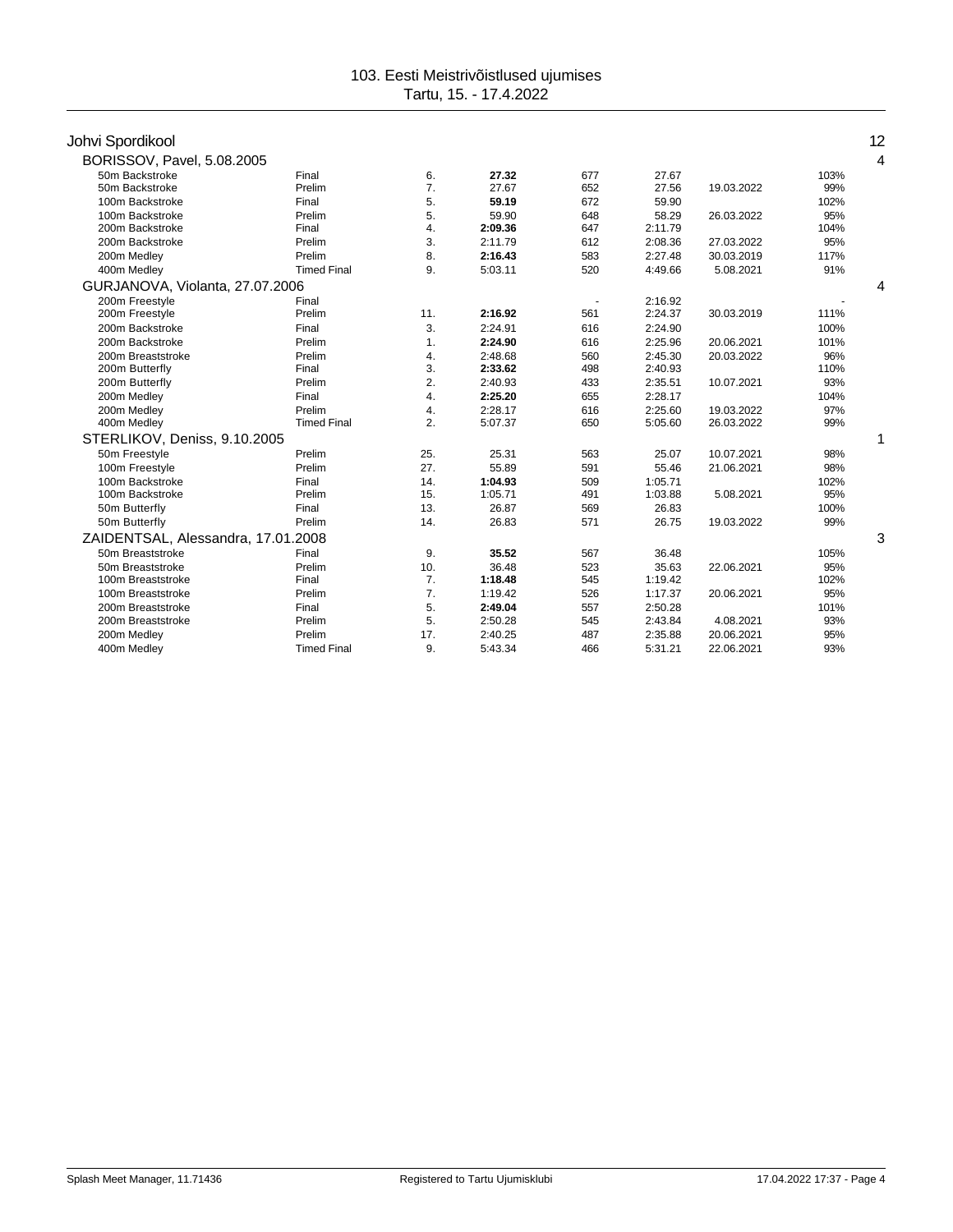| Kalevi Ujumiskool                      |                              |            |                    |            |                      |                          |              | 97             |
|----------------------------------------|------------------------------|------------|--------------------|------------|----------------------|--------------------------|--------------|----------------|
| AARELO, Ralf-Ian, 24.06.2006           |                              |            |                    |            |                      |                          |              | 3              |
| 50m Freestyle                          | Prelim                       | 82.        | 28.76              | 384        | 28.82                | 17.12.2021               | 100%         |                |
| 100m Freestyle                         | Prelim                       | 75.        | 1:02.78            | 417        | 1:03.33              | 19.03.2022               | 102%         |                |
| 200m Freestyle                         | Prelim                       | 41.        | 2:19.74            | 388        | 2:23.19              | 19.03.2022               | 105%         |                |
| AKKERMANN, Marleen, 24.06.2006         |                              |            |                    |            |                      |                          |              |                |
| 50m Freestyle                          | Prelim                       | 63.        | 30.94              | 447        | 29.91                | 19.06.2020               | 93%          |                |
| 100m Freestyle                         | Prelim                       | 64.        | 1:11.84            | 372        | 1:08.53              | 19.06.2020               | 91%          |                |
| ALLEKORS, Erik, 28.04.2007             |                              |            |                    |            |                      |                          |              | 1              |
| 100m Backstroke<br>200m Backstroke     | Prelim<br>Prelim             | 29.<br>24. | 1:10.67<br>2:34.33 | 394<br>381 | <b>NT</b><br>2:35.37 | 21.12.2021<br>26.03.2022 | 101%         |                |
|                                        |                              |            |                    |            |                      |                          |              | 2              |
| ANDERSON, Leeni, 29.11.2006            |                              |            |                    |            |                      |                          |              |                |
| 100m Freestyle<br>200m Freestyle       | Prelim<br>Prelim             | 63.<br>34. | 1:10.85<br>2:38.37 | 388<br>363 | 1:11.21<br>2:41.48   | 10.03.2019<br>17.06.2021 | 101%<br>104% |                |
| 400m Freestyle                         | <b>Timed Final</b>           | 26.        | 5:33.71            | 355        | 5:19.65              | 10.03.2019               | 92%          |                |
| ANTONIAK, Lars Sebastian, 13.06.2005   |                              |            |                    |            |                      |                          |              | 7              |
| 100m Breaststroke                      | Final                        | 7.         | 1:06.81            | 617        | 1:07.27              |                          | 101%         |                |
| 100m Breaststroke                      | Prelim                       | 7.         | 1:07.27            | 604        | 1:07.65              | 25.02.2022               | 101%         |                |
| 200m Breaststroke                      | Final                        | 4.         | 2:23.84            | 674        | 2:27.41              |                          | 105%         |                |
| 200m Breaststroke                      | Prelim                       | 2.         | 2:27.41            | 626        | 2:25.78              | 26.02.2022               | 98%          |                |
| 50m Butterfly                          | Prelim                       | 27.        | 28.00              | 503        | 28.33                | 27.02.2021               | 102%         |                |
| 200m Medlev<br>200m Medley             | Final<br>Prelim              | 5.<br>4.   | 2:14.24<br>2:14.72 | 612<br>605 | 2:14.72<br>2:17.68   | 26.03.2022               | 101%<br>104% |                |
| 400m Medley                            | <b>Timed Final</b>           | 5.         | 4:52.19            | 581        | 4:52.94              | 27.03.2022               | 101%         |                |
| ASI, Saskia, 1.02.2010                 |                              |            |                    |            |                      |                          |              | 3              |
| 50m Freestyle                          | Prelim                       | 59.        | 30.74              | 456        | 30.73                | 17.12.2021               | 100%         |                |
| 100m Freestyle                         | Prelim                       | 59.        | 1:08.92            | 422        | 1:11.01              | 19.03.2022               | 106%         |                |
| 200m Freestyle                         | Prelim                       | 32.        | 2:35.47            | 383        | 2:35.77              | 19.03.2022               | 100%         |                |
| 50m Breaststroke                       | Final                        |            |                    |            | 38.43                |                          |              |                |
| 50m Breaststroke                       | Prelim                       | 20.        | 38.43              | 447        | 38.21                | 19.03.2022               | 99%          |                |
| 100m Breaststroke<br>200m Breaststroke | Prelim<br>Prelim             | 23.<br>13. | 1:25.61<br>3:02.27 | 420<br>444 | 1:24.22<br>3:03.24   | 19.03.2022<br>20.03.2022 | 97%<br>101%  |                |
| BOITSUK, Mariangela, 9.10.2004         |                              |            |                    |            |                      |                          |              | 1              |
| 50m Freestyle                          | Final                        | 3.         | 26.89              | 682        | 26.66                |                          | 98%          |                |
| 50m Freestyle                          | Prelim                       | 1.         | 26.66              | 699        | 26.43                | 17.06.2021               | 98%          |                |
| 50m Backstroke                         | Final                        | 2.         | 30.61              | 684        | 30.53                |                          | 99%          |                |
| 50m Backstroke                         | Prelim                       | 1.         | 30.53              | 690        | 29.47                | 16.06.2021               | 93%          |                |
| 50m Butterfly                          | Final                        | 2.         | 28.13              | 655        | 28.46                |                          | 102%         |                |
| 50m Butterfly                          | Prelim                       | 2.         | 28.46              | 632        | 27.63                | 17.06.2021               | 94%          |                |
| BOLLVERK, Anete, 28.12.2003            |                              |            |                    |            |                      |                          |              | $\overline{2}$ |
| 50m Freestyle                          | Final                        | 10.        | 27.94              | 608        | 28.01                |                          | 101%         |                |
| 50m Freestyle<br>100m Freestyle        | Prelim<br>Final              | 14.<br>12. | 28.01<br>1:01.28   | 603<br>600 | 27.58<br>1:00.73     | 5.04.2022                | 97%<br>98%   |                |
| 100m Freestyle                         | Prelim                       | 10.        | 1:00.73            | 617        | 1:03.61              | 4.08.2021                | 110%         |                |
| 50m Breaststroke                       | Final                        | 13.        | 37.01              | 501        | 36.86                |                          | 99%          |                |
| 50m Breaststroke                       | Prelim                       | 13.        | 36.86              | 507        | 36.21                | 5.08.2021                | 97%          |                |
| 100m Breaststroke                      | Final                        |            |                    |            | 1:23.34              |                          |              |                |
| 100m Breaststroke                      | Prelim                       | 18.        | 1:23.34            | 455        | 1:23.28              | 5.04.2022                | 100%         |                |
| 50m Butterfly<br>50m Butterfly         | Final<br>Prelim              | 7.<br>6.   | 30.06<br>29.90     | 536<br>545 | 29.90<br>29.71       | 28.11.2020               | 99%<br>99%   |                |
| FILIPPOV, Georg, 18.03.2004            |                              |            |                    |            |                      |                          |              | 2              |
| 100m Freestyle                         | Final                        | 3.         | 51.84              | 740        | 52.44                |                          | 102%         |                |
| 100m Freestyle                         | Prelim                       | 3.         | 52.44              | 715        | 51.54                | 27.02.2022               | 97%          |                |
| 200m Freestyle                         | Final                        | 3.         | 1:53.43            | 727        | 1:58.21              |                          | 109%         |                |
| 200m Freestvle                         | Prelim                       | 3.         | 1:58.21            | 642        | 1:52.64              | 26.02.2022               | 91%          |                |
| 400m Freestyle                         | <b>Timed Final</b>           | 2.         | 4:00.94            | 762        | 4:00.19              | 25.02.2022               | 99%          |                |
| 1500m Freestyle                        | <b>Timed Final</b>           | 1.         | 16:22.87           | 695        | 16:19.01             | 27.02.2022               | 99%          |                |
| 400m Medley                            | <b>Timed Final</b>           | 2.         | 4:46.51            | 616        | 4:44.44              | 22.06.2021               | 99%          |                |
| GIRLIN, Anton-Theo, 8.07.2001          |                              |            |                    |            |                      |                          |              | 3              |
| 200m Freestyle<br>400m Freestyle       | Prelim<br><b>Timed Final</b> | 16.<br>12. | 2:05.87<br>4:30.02 | 532        | 2:08.68<br>4:39.18   | 26.02.2022<br>25.02.2022 | 105%<br>107% |                |
| 1500m Freestyle                        | <b>Timed Final</b>           | 8.         | 17:44.30           | 541<br>548 | 18:13.56             | 27.09.2021               | 106%         |                |
| HANSALU, Katriin, 14.08.2003           |                              |            |                    |            |                      |                          |              | 3              |
| 50m Backstroke                         | Final                        | 9.         | 31.78              | 611        | 32.30                |                          | 103%         |                |
| 50m Backstroke                         | Prelim                       | 11.        | 32.30              | 582        | 31.23                | 6.03.2021                | 93%          |                |
| 100m Backstroke                        | Final                        | 8.         | 1:08.22            | 600        | 1:08.75              |                          | 102%         |                |
| 100m Backstroke                        | Prelim                       | 7.         | 1:08.75            | 587        | 1:06.08              | 9.03.2019                | 92%          |                |
| 200m Backstroke                        | Final                        | 5.         | 2:25.87            | 604        | 2:28.69              |                          | 104%         |                |
| 200m Backstroke                        | Prelim                       | 4.         | 2:28.69            | 570        | 2:21.91              | 6.08.2020                | 91%          |                |
| 200m Butterfly<br>200m Butterfly       | Final<br>Prelim              | 10.        | 2:50.35            | 365        | 2:50.35<br>2:38.11   | 16.06.2019               | 86%          |                |
|                                        |                              |            |                    |            |                      |                          |              |                |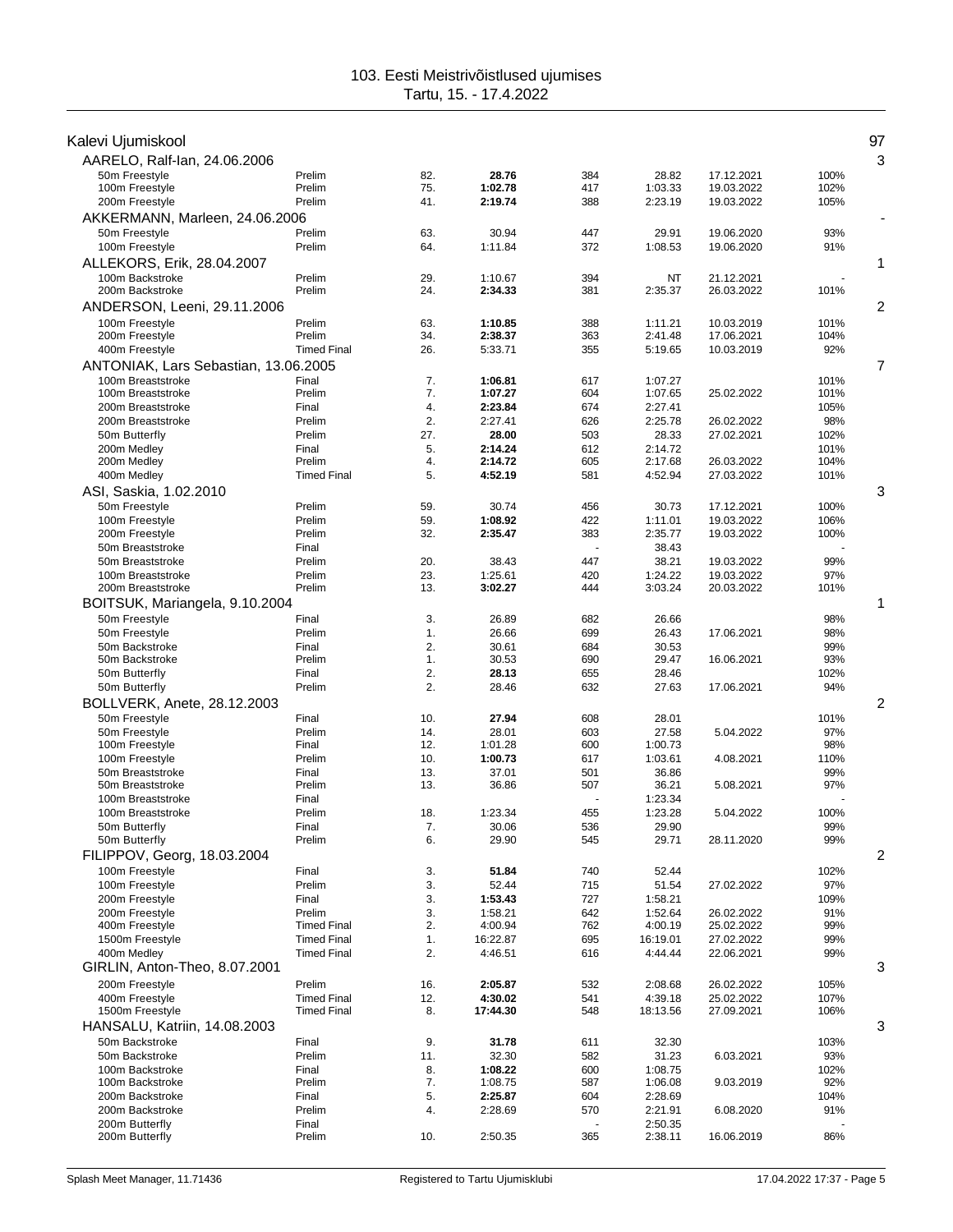| 200m Medley                         | Prelim             | 14. | 2:36.88  | 519 | 2:29.96  | 15.06.2019 | 91%            |                |
|-------------------------------------|--------------------|-----|----------|-----|----------|------------|----------------|----------------|
| 400m Medley                         | <b>Timed Final</b> | 5.  | 5:24.36  | 553 | 5:23.98  | 26.02.2022 | 100%           |                |
| HELDE, Kaspar, 28.06.2002           |                    |     |          |     |          |            |                | 4              |
| 200m Backstroke                     | Final              | 2.  | 2:07.60  | 674 | 2:11.24  |            | 106%           |                |
| 200m Backstroke                     | Prelim             | 2.  | 2:11.24  | 620 | 2:11.50  | 5.08.2020  | 100%           |                |
| 200m Butterfly                      | Final              | 1.  | 2:05.74  | 682 | 2:12.35  |            | 111%           |                |
| 200m Butterfly                      | Prelim             | 1.  | 2:12.35  | 585 | 2:04.13  | 3.08.2020  | 88%            |                |
| 200m Medley                         | Final              | 3.  | 2:08.03  | 705 | 2:14.78  |            | 111%           |                |
| 200m Medley                         | Prelim             | 5.  | 2:14.78  | 605 | 2:08.27  | 27.05.2021 | 91%            |                |
|                                     |                    |     |          |     |          |            |                |                |
| HOKKANEN, Aleks, 3.11.2004          |                    |     |          |     |          |            |                | 5              |
| 50m Freestyle                       | Prelim             | 34. | 26.09    | 514 | 26.10    | 17.06.2021 | 100%           |                |
| 400m Freestyle                      | <b>Timed Final</b> | 11. | 4:29.18  | 546 | 4:34.75  | 3.08.2021  | 104%           |                |
| 50m Backstroke                      | Final              |     |          |     | 29.21    |            |                |                |
| 50m Backstroke                      | Prelim             | 19. | 29.21    | 554 | 29.13    | 6.04.2022  | 99%            |                |
| 100m Backstroke                     | Final              | 12. | 1:02.97  | 558 | 1:03.44  |            | 101%           |                |
| 100m Backstroke                     | Prelim             | 11. | 1:03.44  | 545 | 1:03.55  | 26.02.2022 | 100%           |                |
| 200m Butterfly                      | Final              | 7.  | 2:19.95  | 495 | 2:19.01  |            | 99%            |                |
| 200m Butterfly                      | Prelim             | 8.  | 2:19.01  | 505 | 2:24.98  | 15.01.2022 | 109%           |                |
| HVOROSTINOV, Anna, 19.03.2008       |                    |     |          |     |          |            |                |                |
| 100m Butterfly                      | Prelim             | 15. | 1:16.66  | 379 | 1:15.97  | 20.03.2022 | 98%            |                |
| 200m Medley                         | Prelim             | 27. | 2:50.91  | 401 | 2:42.05  | 5.02.2022  | 90%            |                |
| ILTSISIN, Mark, 30.04.2006          |                    |     |          |     |          |            |                | 4              |
|                                     |                    |     |          |     |          |            |                |                |
| 100m Freestyle                      | Final              |     |          |     | 54.91    |            |                |                |
| 100m Freestyle                      | Prelim             | 17. | 54.91    | 623 | 54.64    | 27.03.2022 | 99%            |                |
| 200m Freestyle                      | Final              | 5.  | 1:59.22  | 626 | 2:01.14  |            | 103%           |                |
| 200m Freestyle                      | Prelim             | 7.  | 2:01.14  | 596 | 2:00.26  | 27.03.2022 | 99%            |                |
| 400m Freestyle                      | <b>Timed Final</b> | 4.  | 4:10.77  | 675 | 4:12.21  | 26.03.2022 | 101%           |                |
| 1500m Freestyle                     | <b>Timed Final</b> | 3.  | 16:39.48 | 661 | 17:25.18 | 27.09.2021 | 109%           |                |
| 200m Backstroke                     | Prelim             | 8.  | 2:15.53  | 563 | 2:18.27  | 26.02.2021 | 104%           |                |
| IRBE, Birgit, 20.12.2006            |                    |     |          |     |          |            |                | 1              |
| 400m Freestyle                      | <b>Timed Final</b> | 14. | 5:02.85  | 475 | 5:14.80  | 15.01.2022 | 108%           |                |
| 200m Medley                         | Prelim             | 24. | 2:44.42  | 451 | 2:42.18  | 19.03.2022 | 97%            |                |
| JOENURM, Johanna Gertrud, 9.02.2006 |                    |     |          |     |          |            |                | 1              |
| 50m Backstroke                      | Prelim             | 23. | 33.37    | 528 | 33.14    | 3.08.2020  | 99%            |                |
| 100m Backstroke                     | Final              | 14. | 1:11.51  | 521 | 1:11.19  |            | 99%            |                |
| 100m Backstroke                     | Prelim             | 13. | 1:11.19  | 528 | 1:12.23  | 22.06.2021 | 103%           |                |
| 200m Backstroke                     | Prelim             | 14. | 2:39.55  | 462 | 2:38.19  | 20.06.2021 | 98%            |                |
| KAARE, Kertu, 10.12.2002            |                    |     |          |     |          |            |                | 3              |
|                                     |                    |     |          |     |          |            |                |                |
| 50m Freestyle                       | Final              | 5.  | 26.92    | 679 | 27.58    |            | 105%           |                |
| 50m Freestyle                       | Prelim             | 8.  | 27.58    | 632 | 26.21    | 27.07.2017 | 90%            |                |
| 100m Freestyle                      | Prelim             | 7.  | 1:00.51  | 624 | 57.94    | 25.07.2017 | 92%            |                |
| 400m Freestyle                      | <b>Timed Final</b> | 7.  | 4:46.98  | 559 | 4:32.83  | 10.04.2017 | 90%            |                |
| 800m Freestyle                      | <b>Timed Final</b> | 4.  | 9:52.37  | 548 | 9:36.62  | 5.08.2021  | 95%            |                |
| 50m Backstroke                      | Final              | 5.  | 30.87    | 667 | 31.03    |            | 101%           |                |
| 50m Backstroke                      | Prelim             | 4.  | 31.03    | 657 | 30.07    | 5.07.2019  | 94%            |                |
| 100m Backstroke                     | Final              | 5.  | 1:07.33  | 625 | 1:07.99  |            | 102%           |                |
| 100m Backstroke                     | Prelim             | 2.  | 1:07.99  | 607 | 1:05.05  | 20.08.2019 | 92%            |                |
| KAARE, Sarah Maria, 4.05.2009       |                    |     |          |     |          |            |                | $\overline{c}$ |
| 400m Freestyle                      | <b>Timed Final</b> | 25. | 5:29.87  | 368 | 5:32.52  | 20.11.2021 | 102%           |                |
| 200m Backstroke                     | Prelim             | 22. | 2:49.82  | 383 | 2:51.39  | 20.03.2022 | 102%           |                |
| KAUL, Susannah, 20.04.1999          |                    |     |          |     |          |            |                |                |
| 50m Freestyle                       | Prelim             | 45. | 29.84    | 499 | 29.10    | 26.09.2020 | 95%            |                |
| KOKK, Marianne, 12.02.2010          |                    |     |          |     |          |            |                |                |
|                                     |                    |     |          |     |          |            |                |                |
| 50m Freestyle                       | Prelim             | 79. | 33.70    | 346 | 31.95    | 5.02.2022  | 90%            |                |
| KOPPEL, Kertu, 21.12.2009           |                    |     |          |     |          |            |                |                |
| 400m Freestyle                      | <b>Timed Final</b> | 24. | 5:26.67  | 379 | 5:23.62  | 19.03.2022 | 98%            |                |
| 200m Medley                         | Prelim             | 31. | 2:55.73  | 369 | 2:51.68  | 19.03.2022 | 95%            |                |
| KOPPEN, Johanna, 31.12.2008         |                    |     |          |     |          |            |                |                |
| 100m Breaststroke                   | Prelim             | 25. | 1:27.49  | 393 | NT       | 22.01.2022 |                |                |
| 200m Medley                         | Prelim             | 28. | 2:51.53  | 397 | NT       | 1.07.2021  |                |                |
| KOPPEN, Joonas, 5.03.2006           |                    |     |          |     |          |            |                | 3              |
|                                     |                    |     |          |     |          |            |                |                |
| 50m Breaststroke                    | Final              | 13. | 31.29    | 570 | 31.11    |            | 99%            |                |
| 50m Breaststroke                    | Prelim             | 15. | 31.11    | 580 | 30.94    | 19.03.2022 | 99%            |                |
| 100m Breaststroke                   | Final              | 9.  | 1:07.98  | 585 | 1:08.69  |            | 102%           |                |
| 100m Breaststroke                   | Prelim             | 10. | 1:08.69  | 567 | 1:08.72  | 20.06.2021 | 100%           |                |
| 200m Breaststroke                   | Final              | 8.  | 2:31.18  | 580 | 2:31.14  |            | 100%           |                |
| 200m Breaststroke                   | Prelim             | 6.  | 2:31.14  | 581 | 2:32.29  | 10.07.2021 | 102%           |                |
| 200m Medley                         | Final              |     |          |     | 2:18.39  |            |                |                |
| 200m Medley                         | Prelim             | 11. | 2:18.39  | 558 | NT       | 16.10.2021 | $\blacksquare$ |                |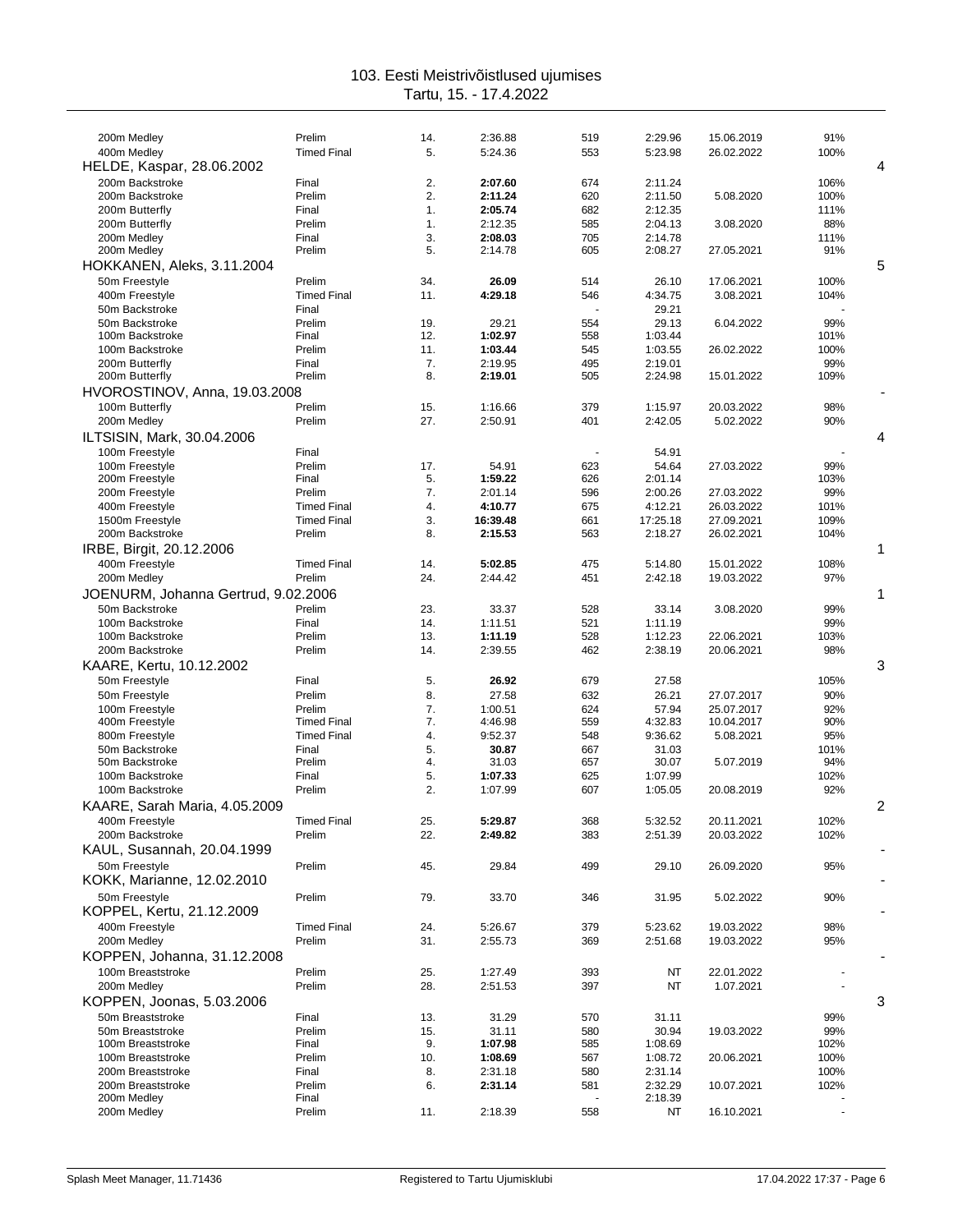| KOVANEN, Ida, 15.10.2010<br>200m Backstroke | Prelim             | 25.        | 2:56.85          | 339        | 2:54.91            | 20.03.2022               | 98%         |                |
|---------------------------------------------|--------------------|------------|------------------|------------|--------------------|--------------------------|-------------|----------------|
| KREHOV, Ivan, 4.08.2007                     |                    |            |                  |            |                    |                          |             | $\overline{2}$ |
| 200m Backstroke                             | Prelim             | 14.        | 2:23.79          | 471        | 2:24.21            | 20.03.2022               | 101%        |                |
| 200m Medley                                 | Prelim             | 22.        | 2:29.52          | 443        | 2:33.33            | 25.09.2021               | 105%        |                |
| KRUUS, Katriin, 29.06.2005                  |                    |            |                  |            |                    |                          |             |                |
| 50m Freestyle                               | Prelim             | 64.        | 30.95            | 447        | 29.68              | 12.12.2020               | 92%         |                |
| 50m Backstroke                              | Prelim             | 37.        | 36.03            | 419        | 34.54              | 4.08.2021                | 92%         |                |
| 50m Breaststroke                            | Prelim<br>Prelim   | 24.<br>22. | 39.65<br>31.74   | 407<br>455 | 38.22<br>31.33     | 28.11.2020<br>30.03.2019 | 93%<br>97%  |                |
| 50m Butterfly<br>KUETT, Camilla, 20.01.2007 |                    |            |                  |            |                    |                          |             |                |
| 50m Backstroke                              | Prelim             | 44.        | 36.82            | 393        | 36.77              | 20.11.2021               | 100%        |                |
| 50m Butterfly                               | Prelim             | 38.        | 34.15            | 366        | NT                 | 12.12.2021               |             |                |
| 200m Medley                                 | Prelim             | 29.        | 2:52.95          | 387        | 2:45.83            | 3.08.2020                | 92%         |                |
| LAANE, Helis, 7.02.2008                     |                    |            |                  |            |                    |                          |             | 1              |
| 50m Freestyle                               | Prelim             | 69.        | 31.30            | 432        | NT                 | 19.12.2021               |             |                |
| 200m Backstroke                             | Prelim             | 15.        | 2:40.44          | 454        | 2:41.56            | 20.03.2022               | 101%        |                |
| LANGEL, Marko-Matteus, 11.02.1999           |                    |            |                  |            |                    |                          |             | 2              |
| 200m Freestyle                              | Final              | 2.         | 1:53.41          | 727        | 1:54.34            |                          | 102%        |                |
| 200m Freestyle<br>100m Butterfly            | Prelim             | 1.         | 1:54.34<br>53.45 | 709<br>794 | 1:52.14            | 27.06.2021               | 96%<br>103% |                |
| 100m Butterfly                              | Final<br>Prelim    | 2.<br>3.   | 54.35            | 755        | 54.35<br>53.09     | 3.08.2021                | 95%         |                |
| 200m Butterfly                              | Final              | 8.         | 2:25.98          | 436        | 2:14.25            |                          | 85%         |                |
| 200m Butterfly                              | Prelim             | 3.         | 2:14.25          | 561        | 2:10.26            | 27.02.2022               | 94%         |                |
| LIIV, Armin, 1.02.2004                      |                    |            |                  |            |                    |                          |             | 3              |
| 50m Backstroke                              | Prelim             | 28.        | 30.78            | 474        | 31.19              | 16.06.2021               | 103%        |                |
| 100m Butterfly                              | Final              | 13.        | 1:00.48          | 548        | 1:00.50            |                          | 100%        |                |
| 100m Butterfly                              | Prelim             | 12.        | 1:00.50          | 547        | 1:03.45            | 20.06.2021               | 110%        |                |
| LINT, Laurika, 18.02.2002                   |                    |            |                  |            |                    |                          |             | 3              |
| 50m Freestyle                               | Final              | 4.         | 26.91            | 680        | 27.26              |                          | 103%        |                |
| 50m Freestyle<br>100m Freestyle             | Prelim<br>Final    | 4.<br>3.   | 27.26<br>58.87   | 654<br>677 | 26.64<br>59.57     | 5.04.2022                | 96%<br>102% |                |
| 100m Freestyle                              | Prelim             | 2.         | 59.57            | 654        | 57.99              | 2.04.2019                | 95%         |                |
| 200m Freestyle                              | Final              | 1.         | 2:08.26          | 683        | 2:13.97            |                          | 109%        |                |
| 200m Freestyle                              | Prelim             | 3.         | 2:13.97          | 599        | 2:05.62            | 1.04.2019                | 88%         |                |
| 400m Freestyle                              | <b>Timed Final</b> | 2.         | 4:37.28          | 620        | 4:28.16            | 10.05.2019               | 94%         |                |
| LISSOVENKO, Patrik, 20.06.2001              |                    |            |                  |            |                    |                          |             | 3              |
| 100m Freestyle                              | Prelim             | 30.        | 56.39            | 575        | 55.83              | 5.04.2022                | 98%         |                |
| 50m Breaststroke<br>50m Breaststroke        | Final<br>Prelim    | 20.        | 32.17            | 524        | 32.17<br>34.29     | 14.04.2018               | 114%        |                |
| 100m Breaststroke                           | Final              | 11.        | 1:08.35          | 576        | 1:08.90            |                          | 102%        |                |
| 100m Breaststroke                           | Prelim             | 11.        | 1:08.90          | 562        | 1:14.45            | 9.03.2019                | 117%        |                |
| 200m Breaststroke                           | Prelim             | 18.        | 2:42.45          | 467        | 2:40.02            | 13.04.2019               | 97%         |                |
| 200m Medley                                 | Prelim             | 19.        | 2:24.00          | 496        | 2:18.33            | 6.04.2022                | 92%         |                |
| 400m Medley                                 | <b>Timed Final</b> | 11.        | 5:15.94          | 459        | 5:03.76            | 10.03.2019               | 92%         |                |
| NAGEL, Mirtel, 22.08.2007<br>50m Freestyle  | Prelim             | 46.        | 30.01            | 490        | 29.75              | 20.03.2022               | 98%         | 1              |
| 100m Freestyle                              | Prelim             | 43.        | 1:07.14          | 456        | 1:09.53            | 19.06.2020               | 107%        |                |
| 50m Butterfly                               | Prelim             | 29.        | 32.74            | 415        | 31.60              | 20.11.2021               | 93%         |                |
| 100m Butterfly                              | Prelim             | 18.        | 1:20.46          | 327        | 1:16.64            | 20.03.2022               | 91%         |                |
| ORAV, Patrick, 28.02.2004                   |                    |            |                  |            |                    |                          |             | 2              |
| 50m Freestvle                               | Final              | 11.        | 24.46            | 624        | 24.79              |                          | 103%        |                |
| 50m Freestyle                               | Prelim             | 11.        | 24.79            | 600        | 24.32              | 20.06.2021               | 96%         |                |
| 100m Freestyle                              | Final              | 15.        | 54.91            | 623        | 54.35              |                          | 98%         |                |
| 100m Freestyle<br>50m Breaststroke          | Prelim<br>Prelim   | 15.<br>14. | 54.35<br>31.06   | 642<br>583 | 53.40<br>30.73     | 21.06.2021<br>22.06.2021 | 97%<br>98%  |                |
| 200m Medley                                 | Prelim             | 13.        | 2:19.05          | 551        | 2:19.52            | 3.08.2021                | 101%        |                |
| OTS, Karolin, 22.07.2010                    |                    |            |                  |            |                    |                          |             | 1              |
| 50m Freestyle                               | Prelim             | 77.        | 33.03            | 368        | 32.36              | 20.03.2022               | 96%         |                |
| 200m Freestyle                              | Prelim             | 33.        | 2:38.07          | 365        | 2:39.95            | 26.03.2022               | 102%        |                |
| PAJULA, Airon, 17.07.2007                   |                    |            |                  |            |                    |                          |             | 1              |
| 200m Freestyle                              | Prelim             | 25.        | 2:09.20          | 492        | 2:09.10            | 17.06.2021               | 100%        |                |
| 50m Breaststroke                            | Prelim             | 24.        | 32.57            | 505        | 32.42              | 5.08.2021                | 99%         |                |
| 100m Breaststroke                           | Final              | 13.        | 1:09.33          | 552        | 1:08.91            |                          | 99%         |                |
| 100m Breaststroke<br>200m Breaststroke      | Prelim<br>Final    | 12.        | 1:08.91          | 562        | 1:10.28<br>2:35.18 | 25.09.2021               | 104%        |                |
| 200m Breaststroke                           | Prelim             | 10.        | 2:35.18          | 536        | 2:31.16            | 26.03.2022               | 95%         |                |
| 200m Medley                                 | Prelim             | 20.        | 2:24.22          | 493        | ΝT                 | 12.11.2021               |             |                |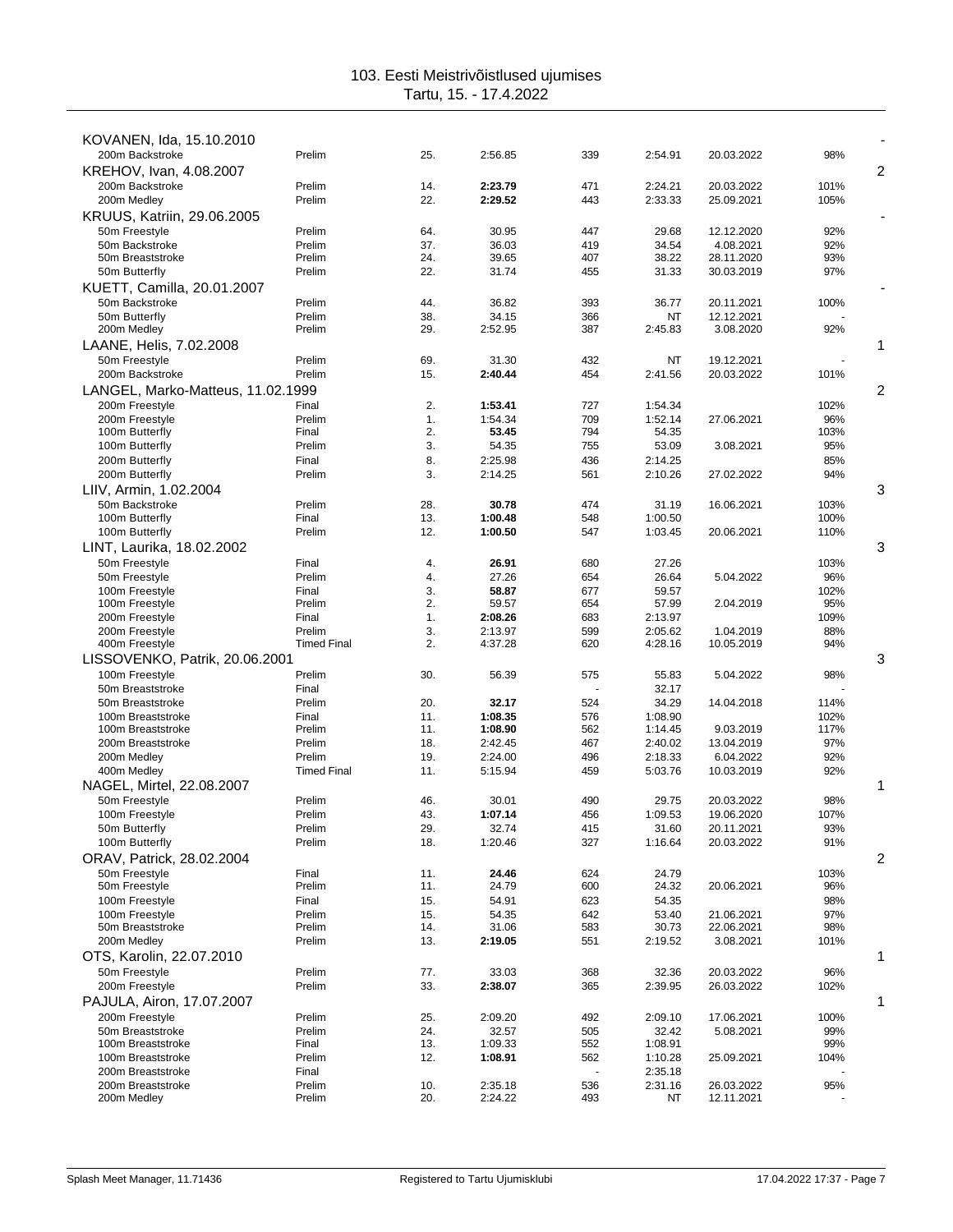|                                        |                    |            |                    |            |                    |                          |              | $\overline{c}$ |
|----------------------------------------|--------------------|------------|--------------------|------------|--------------------|--------------------------|--------------|----------------|
| SARANA, Smaragda-Luchia, 12.09.2004    |                    |            |                    |            |                    |                          |              |                |
| 50m Freestyle<br>100m Freestyle        | Prelim<br>Prelim   | 23.<br>20. | 28.55<br>1:02.06   | 569<br>578 | 28.12<br>1:04.55   | 17.12.2021<br>20.11.2021 | 97%<br>108%  |                |
| 50m Breaststroke                       | Final              | 7.         | 35.80              | 553        | 35.71              |                          | 99%          |                |
| 50m Breaststroke                       | Prelim             | 7.         | 35.71              | 558        | 35.15              | 13.05.2021               | 97%          |                |
| 50m Butterfly                          | Final              | 11.        | 30.19              | 529        | 30.44              |                          | 102%         |                |
| 50m Butterfly                          | Prelim             | 11.        | 30.44              | 516        | 29.86              | 17.06.2021               | 96%          |                |
| 100m Butterfly                         | Prelim             | 11.        | 1:12.10            | 455        | 1:08.68            | 20.06.2021               | 91%          |                |
| SIIM, Cevin Anders, 27.03.1997         |                    |            |                    |            |                    |                          |              | 3              |
| 50m Freestyle                          | Final              | 3.         | 23.38              | 715        | 23.78              |                          | 103%         |                |
| 50m Freestyle                          | Prelim             | 3.         | 23.78              | 679        | 23.20              | 11.04.2021               | 95%          |                |
| 100m Freestyle                         | Final              | 2.         | 50.76              | 789        | 51.82              |                          | 104%         |                |
| 100m Freestyle                         | Prelim             | 2.         | 51.82              | 741        | 50.70              | 4.08.2021                | 96%          |                |
| 50m Butterfly                          | Final              | 3.         | 25.22              | 688        | 25.53              |                          | 102%         |                |
| 50m Butterfly                          | Prelim             | 4.         | 25.53              | 663        | 24.47              | 28.11.2020               | 92%          |                |
| SKOLNOI, Artur, 25.07.2005             |                    |            |                    |            |                    |                          |              | 4              |
| 50m Breaststroke<br>100m Breaststroke  | Prelim<br>Final    | 33.<br>16. | 33.25<br>1:10.24   | 475<br>531 | 33.91<br>1:10.68   | 22.06.2021               | 104%         |                |
| 100m Breaststroke                      | Prelim             | 16.        | 1:10.68            | 521        | 1:13.56            | 20.06.2021               | 101%<br>108% |                |
| 200m Breaststroke                      | Prelim             | 11.        | 2:35.64            | 532        | 2:40.22            | 21.06.2021               | 106%         |                |
| SOGEL, Annela, 8.11.2009               |                    |            |                    |            |                    |                          |              | 2              |
| 200m Backstroke                        | Prelim             | 16.        | 2:41.76            | 443        | 2:45.92            | 20.03.2022               | 105%         |                |
| 200m Medlev                            | Prelim             | 25.        | 2:45.53            | 442        | 2:49.00            | 26.03.2022               | 104%         |                |
| SUHAROV, Rudolf, 20.06.2009            |                    |            |                    |            |                    |                          |              |                |
| 400m Freestyle                         | <b>Timed Final</b> | 28.        | 5:09.26            | 360        | 5:07.59            | 15.01.2022               | 99%          |                |
| 200m Medley                            | Prelim             | 32.        | 2:40.17            | 360        | NT                 | 19.12.2021               |              |                |
| SUKK, Oliver, 6.06.2007                |                    |            |                    |            |                    |                          |              | 3              |
| 50m Freestyle                          | Prelim             | 68.        | 27.57              | 436        | 28.37              | 12.12.2020               | 106%         |                |
| 100m Backstroke                        | Final              |            |                    |            | 1:07.85            |                          |              |                |
| 100m Backstroke                        | Prelim             | 19.        | 1:07.85            | 446        | 1:08.38            | 19.03.2022               | 102%         |                |
| 50m Butterfly                          | Prelim             | 41.        | 29.40              | 434        | 29.49              | 19.03.2022               | 101%         |                |
| 100m Butterfly                         | Prelim             | 19.        | 1:05.12            | 439        | NT                 | 1.07.2021                |              |                |
| TAMMARU, Paula Simona, 3.12.2008       |                    |            |                    |            |                    |                          |              | 2              |
| 50m Freestyle                          | Prelim             | 72.        | 31.76              | 413        | 31.15              | 5.02.2022                | 96%          |                |
| 50m Breaststroke                       | Prelim             | 21.        | 38.77              | 436        | 38.93              | 19.03.2022               | 101%         |                |
| 200m Breaststroke                      | Prelim             | 18.        | 3:13.15            | 373        | 3:14.45            | 20.03.2022               | 101%         |                |
| TOMS, Sander, 2.10.2005                |                    |            |                    |            |                    |                          |              | 2              |
| 50m Freestyle                          | Prelim             | 53.        | 26.64              | 483        | 26.75              | 17.12.2021               | 101%         |                |
| 100m Freestyle                         | Prelim             | 53.        | 59.32              | 494        | 59.41              | 19.03.2022               | 100%         |                |
| 50m Backstroke                         | Prelim             | 38.        | 31.82              | 429        | 30.70              | 19.03.2022               | 93%          |                |
| 100m Backstroke                        | Prelim             | 22.        | 1:07.96            | 444        | 1:06.49            | 19.03.2022               | 96%          |                |
| TOOMPUU, Marie, 7.08.2004              |                    |            |                    |            |                    |                          |              | 2              |
| 100m Breaststroke                      | Final              | 4.         | 1:14.52            | 637        | 1:15.81            |                          | 103%         |                |
| 100m Breaststroke                      | Prelim             | 6.         | 1:15.81            | 605        | 1:14.73            | 3.08.2021                | 97%          |                |
| 200m Breaststroke<br>200m Breaststroke | Final<br>Prelim    | 3.<br>3.   | 2:43.30<br>2:46.63 | 618<br>581 | 2:46.63<br>2:41.55 | 4.08.2021                | 104%<br>94%  |                |
| 200m Medley                            | Final              | 8.         | 2:31.77            | 573        | 2:29.02            |                          | 96%          |                |
| 200m Medley                            | Prelim             | 5.         | 2:29.02            | 606        | 2:24.68            | 13.05.2021               | 94%          |                |
| 400m Medley                            | <b>Timed Final</b> | 4.         | 5:23.11            | 560        | 5:17.30            | 14.05.2021               | 96%          |                |
| TOPKIN, Matz, 17.04.1998               |                    |            |                    |            |                    |                          |              |                |
| 50m Freestyle                          | <b>Timed Final</b> | 2.         | 46.19              | 92         | 40.26              | 8.06.2019                | 76%          |                |
| TSOPP, Tristan, 17.06.2004             |                    |            |                    |            |                    |                          |              | 1              |
| 50m Freestyle                          | Prelim             | 20.        | 25.13              | 576        | 24.94              | 28.11.2020               | 98%          |                |
| 50m Backstroke                         | Final              | 9.         | 28.13              | 621        | 27.85              |                          | 98%          |                |
| 50m Backstroke                         | Prelim             | 9.         | 27.85              | 639        | 27.76              | 4.08.2021                | 99%          |                |
| 100m Backstroke                        | Final              | 8.         | 1:00.96            | 615        | 1:01.59            |                          | 102%         |                |
| 100m Backstroke                        | Prelim             | 8.         | 1:01.59            | 596        | 1:00.03            | 22.06.2021               | 95%          |                |
| 200m Medley                            | Prelim             | 18.        | 2:23.24            | 504        | 2:20.98            | 3.04.2021                | 97%          |                |
| <b>TULTS, Carlos, 8.02.2004</b>        |                    |            |                    |            |                    |                          |              | 3              |
| 50m Breaststroke                       | Final              | 14.        | 31.46              | 561        | 31.01              |                          | 97%          |                |
| 50m Breaststroke                       | Prelim             | 13.        | 31.01              | 586        | 30.95              | 13.05.2021               | 100%         |                |
| 100m Breaststroke                      | Final              | 14.        | 1:09.83            | 540        | 1:09.97            |                          | 100%         |                |
| 100m Breaststroke                      | Prelim             | 13.        | 1:09.97            | 537        | 1:08.81            | 3.08.2021                | 97%          |                |
| 200m Breaststroke<br>200m Breaststroke | Final<br>Prelim    | 9.         |                    | 574        | 2:31.71            |                          | 95%          |                |
| 50m Butterfly                          | Final              | 14.        | 2:31.71<br>26.88   | 568        | 2:28.07<br>26.94   | 4.08.2021                | 100%         |                |
| 50m Butterfly                          | Prelim             | 15.        | 26.94              | 564        | 27.15              | 17.06.2021               | 102%         |                |
| 100m Butterfly                         | Final              | 16.        | 1:04.91            | 443        | 1:03.34            |                          | 95%          |                |
| 100m Butterfly                         | Prelim             | 15.        | 1:03.34            | 477        | NT                 | 12.06.2021               |              |                |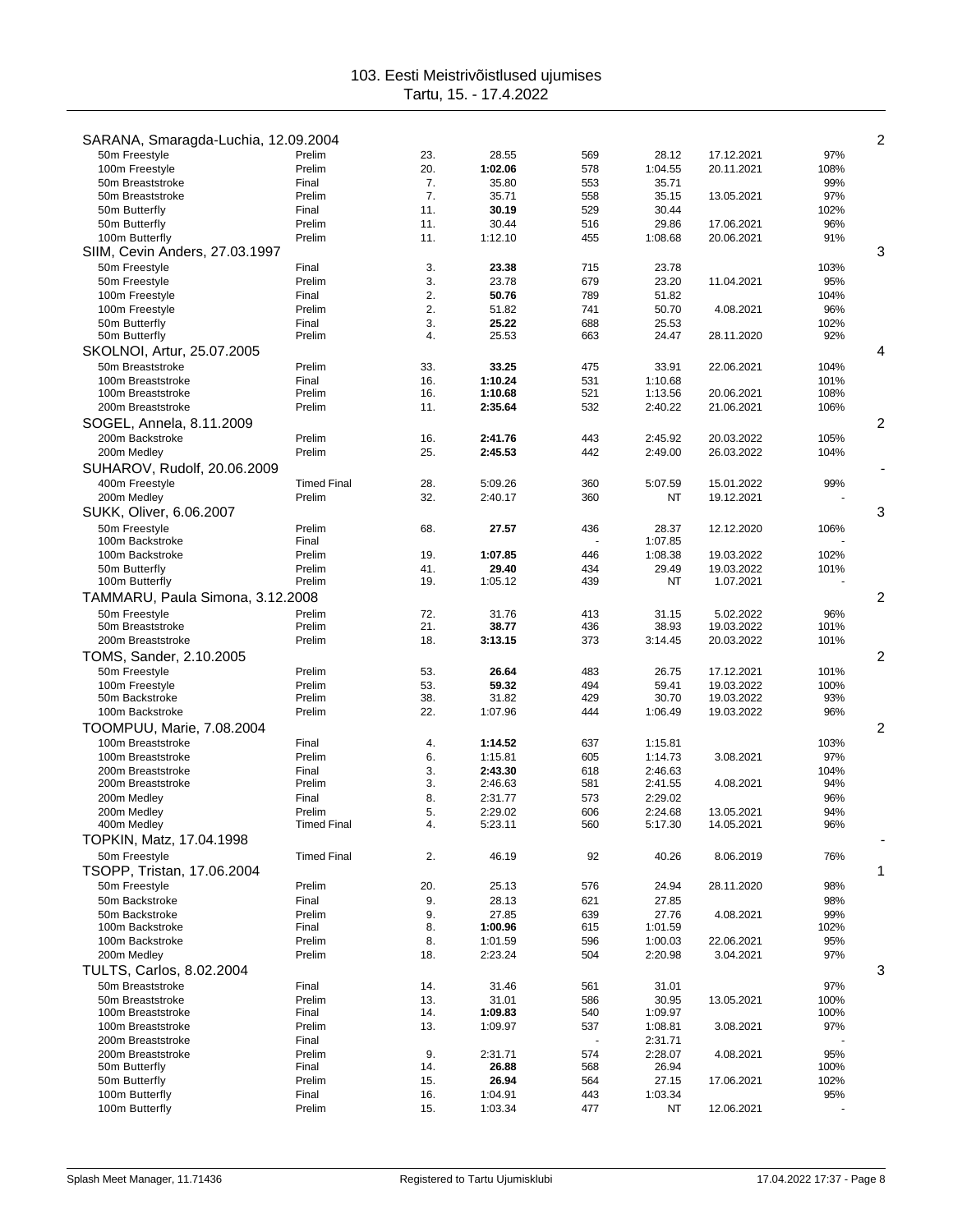| UUSEN, Nora, 13.07.2009    |                    |     |         |     |         |            |      | 2 |
|----------------------------|--------------------|-----|---------|-----|---------|------------|------|---|
| 50m Freestyle              | Prelim             | 75. | 32.02   | 403 | 32.62   | 20.03.2022 | 104% |   |
| 50m Backstroke             | Prelim             | 42. | 36.36   | 408 | 37.21   | 26.03.2022 | 105% |   |
| VALGE, Victoria, 4.06.2009 |                    |     |         |     |         |            |      | 2 |
| 400m Freestyle             | <b>Timed Final</b> | 22. | 5:21.44 | 398 | 5:25.13 | 19.03.2022 | 102% |   |
| 200m Medley                | Prelim             | 32. | 2:56.33 | 365 | 2:58.32 | 19.03.2022 | 102% |   |
| ZIRK, Heleri, 5.09.2004    |                    |     |         |     |         |            |      |   |
| 50m Freestyle              | Prelim             | 21. | 28.37   | 580 | 27.67   | 5.04.2022  | 95%  |   |
| 100m Freestyle             | Final              | 8.  | 1:00.77 | 616 | 1:00.61 |            | 99%  |   |
| 100m Freestyle             | Prelim             | 8.  | 1:00.61 | 620 | 59.50   | 13.05.2021 | 96%  |   |
| 200m Freestyle             | Final              | 7.  | 2:13.94 | 600 | 2:13.87 |            | 100% |   |
| 200m Freestyle             | Prelim             | 2.  | 2:13.87 | 601 | 2:09.09 | 3.04.2021  | 93%  |   |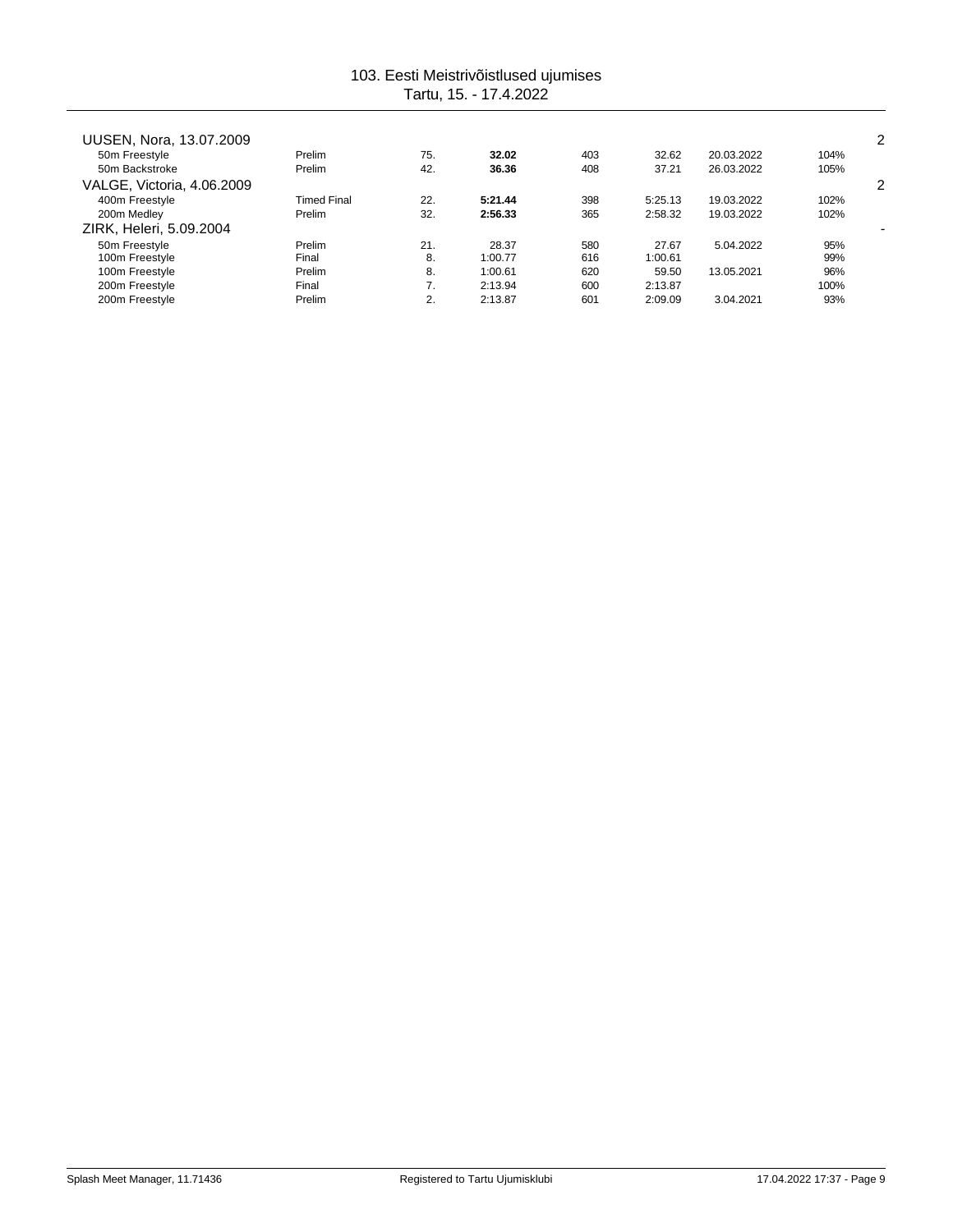| Keila Swimclub                     |                    |            |                    |            |                      |                          |              | 25 |
|------------------------------------|--------------------|------------|--------------------|------------|----------------------|--------------------------|--------------|----|
| ALOE, Robin, 28.12.2000            |                    |            |                    |            |                      |                          |              | 5  |
| 200m Freestyle                     | Prelim             | 22.        | 2:07.97            | 506        | 2:07.34              | 15.02.2020               | 99%          |    |
| 50m Breaststroke                   | Prelim             | 23.        | 32.41              | 513        | 32.30                | 19.03.2022               | 99%          |    |
| 100m Breaststroke                  | Final              | 15.        | 1:09.89            | 539        | 1:10.47              |                          | 102%         |    |
| 100m Breaststroke                  | Prelim             | 14.        | 1:10.47            | 525        | 1:12.11              | 3.08.2021                | 105%         |    |
| 200m Breaststroke                  | Final              | 7.         | 2:30.05            | 593        | 2:31.52              |                          | 102%         |    |
| 200m Breaststroke                  | Prelim             | 8.         | 2:31.52            | 576        | 2:37.25              | 13.04.2019               | 108%         |    |
| 200m Medley                        | Prelim             | 15.        | 2:19.19            | 549        | 2:19.82              | 19.03.2022               | 101%         |    |
| HEINMAA, Arti, 26.09.2006          |                    |            |                    |            |                      |                          |              | 2  |
| 50m Freestvle                      | Prelim             | 61.        | 27.02              | 463        | 27.77                | 20.06.2021               | 106%         |    |
| 100m Freestyle                     | Prelim             | 61.        | 1:00.51            | 465        | 1:00.00              | 21.06.2021               | 98%          |    |
| 50m Backstroke                     | Prelim<br>Prelim   | 35.        | 31.55              | 440        | NT                   | 20.12.2021               |              |    |
| 100m Backstroke<br>200m Backstroke | Prelim             | 20.<br>16. | 1:07.89<br>2:27.57 | 445<br>436 | 1:12.08<br><b>NT</b> | 22.06.2021<br>12.11.2021 | 113%         |    |
|                                    |                    |            |                    |            |                      |                          |              |    |
| HERODES, Gert, 3.02.2002           |                    |            |                    |            |                      |                          |              |    |
| 100m Freestyle<br>50m Backstroke   | Prelim<br>Prelim   | 38.<br>43. | 57.53<br>32.30     | 542<br>410 | 56.52<br>31.52       | 19.03.2022<br>4.08.2020  | 97%<br>95%   |    |
| 50m Butterfly                      | Prelim             | 23.        | 27.39              | 537        | 27.02                | 19.03.2022               | 97%          |    |
| KIRSIMAA, Mikk, 12.10.2005         |                    |            |                    |            |                      |                          |              | 1  |
| 50m Freestyle                      | Prelim             | 50.        | 26.55              | 488        | 27.03                | 20.06.2021               | 104%         |    |
| 100m Freestyle                     | Prelim             | 44.        | 58.43              | 517        | 58.00                | 19.03.2022               | 99%          |    |
| 200m Freestyle                     | Prelim             | 34.        | 2:14.95            | 431        | 2:14.75              | 19.03.2022               | 100%         |    |
| LINK, Maarja Katherine, 2.03.2006  |                    |            |                    |            |                      |                          |              |    |
| 50m Freestyle                      | Prelim             | 49.        | 30.10              | 486        | 28.57                | 20.06.2021               | 90%          |    |
| LUTS, Janeli, 3.01.2006            |                    |            |                    |            |                      |                          |              | 2  |
|                                    |                    |            |                    |            |                      |                          |              |    |
| 100m Freestyle<br>200m Freestyle   | Prelim<br>Prelim   | 48.<br>24. | 1:07.67<br>2:29.04 | 446<br>435 | 1:08.72<br>2:34.04   | 19.03.2022<br>15.02.2020 | 103%<br>107% |    |
| 100m Breaststroke                  | Final              | 16.        | 1:24.15            | 442        | 1:23.03              |                          | 97%          |    |
| 100m Breaststroke                  | Prelim             | 15.        | 1:23.03            | 460        | 1:20.01              | 20.06.2021               | 93%          |    |
| 200m Breaststroke                  | Prelim             | 12.        | 3:01.27            | 451        | 2:56.60              | 21.06.2021               | 95%          |    |
| 200m Medley                        | Prelim             | 30.        | 2:54.55            | 377        | NT                   | 13.07.2021               |              |    |
| MADAR, Kirke, 10.01.2007           |                    |            |                    |            |                      |                          |              | 4  |
| 50m Freestyle                      | Final              | 2.         | 26.80              | 688        | 26.78                |                          | 100%         |    |
| 50m Freestyle                      | Prelim             | 3.         | 26.78              | 690        | 26.91                | 26.03.2022               | 101%         |    |
| 100m Freestyle                     | Final              | 6.         | 59.04              | 671        | 59.74                |                          | 102%         |    |
| 100m Freestyle                     | Prelim             | 4.         | 59.74              | 648        | 58.90                | 26.03.2022               | 97%          |    |
| 200m Freestyle                     | Final              | 4.         | 2:11.94            | 627        | 2:13.29              |                          | 102%         |    |
| 200m Freestyle                     | Prelim             | 1.         | 2:13.29            | 608        | 2:14.09              | 22.06.2021               | 101%         |    |
| 100m Butterfly                     | Final              | 2.         | 1:04.57            | 634        | 1:04.39              |                          | 99%          |    |
| 100m Butterfly                     | Prelim             | 1.         | 1:04.39            | 639        | 1:03.56              | 26.03.2022               | 97%          |    |
| MOORO, Anete, 25.10.2003           |                    |            |                    |            |                      |                          |              | 3  |
| 50m Freestyle                      | Final              | 15.        | 28.09              | 598        | 27.91                |                          | 99%          |    |
| 50m Freestyle                      | Prelim             | 12.        | 27.91              | 609        | 27.93                | 14.05.2021               | 100%         |    |
| 100m Freestyle<br>100m Freestyle   | Final<br>Prelim    | 7.<br>9.   | 1:00.59<br>1:00.63 | 621<br>620 | 1:00.63<br>59.47     | 13.05.2021               | 100%<br>96%  |    |
| 400m Freestyle                     | <b>Timed Final</b> | 5.         | 4:42.22            | 588        | 4:43.73              | 13.05.2021               | 101%         |    |
| NURMSALU, Karita, 11.02.2008       |                    |            |                    |            |                      |                          |              | 3  |
|                                    |                    |            | 30.74              |            |                      | 20.06.2021               |              |    |
| 50m Freestyle<br>100m Freestyle    | Prelim<br>Prelim   | 59.<br>42. | 1:07.04            | 456<br>458 | 31.28<br>1:07.29     | 19.03.2022               | 104%<br>101% |    |
| 200m Freestyle                     | Prelim             | 29.        | 2:30.62            | 422        | 2:33.49              | 22.06.2021               | 104%         |    |
| 400m Freestyle                     | <b>Timed Final</b> | 23.        | 5:24.71            | 386        | NT                   | 4.12.2021                |              |    |
| SINKARJOV, Nikita, 29.07.2006      |                    |            |                    |            |                      |                          |              |    |
| 50m Freestyle                      | Prelim             | 59.        | 26.88              | 470        | NT                   | 15.03.2022               |              |    |
| 100m Freestyle                     | Prelim             | 49.        | 58.74              | 509        | NT                   | 20.12.2021               |              |    |
| 200m Freestyle                     | Prelim             | 30.        | 2:12.89            | 452        | NT                   | 15.03.2022               |              |    |
| 400m Freestyle                     | <b>Timed Final</b> | 25.        | 4:58.75            | 399        | NT                   | 19.12.2021               |              |    |
| TENDER, Ats Marek, 29.01.2003      |                    |            |                    |            |                      |                          |              | 1  |
| 50m Freestyle                      | Prelim             | 55.        | 26.69              | 480        | 27.71                | 5.08.2020                | 108%         |    |
| 100m Freestyle                     | Prelim             | 50.        | 58.86              | 506        | NT                   |                          |              |    |
| 200m Freestyle                     | Prelim             | 28.        | 2:10.81            | 474        | NT                   | 15.03.2022               |              |    |
| 400m Freestyle                     | <b>Timed Final</b> | 20.        | 4:40.93            | 480        | NT                   | 20.11.2020               |              |    |
| TIEDE, Kai Robert, 17.04.2004      |                    |            |                    |            |                      |                          |              | 1  |
| 50m Freestyle                      | Prelim             | 23.        | 25.23              | 569        | 24.81                | 4.04.2021                | 97%          |    |
| 100m Freestyle                     | Prelim             | 22.        | 55.25              | 612        | 54.98                | 5.04.2022                | 99%          |    |
| 50m Butterfly                      | Final              |            |                    |            | 27.17                |                          |              |    |
| 50m Butterfly                      | Prelim             | 20.        | 27.17              | 550        | 26.66                | 22.06.2021               | 96%          |    |
| 100m Butterfly                     | Final              | 15.        | 1:04.43            | 453        | 1:03.59              |                          | 97%          |    |
| 100m Butterfly                     | Prelim             | 16.        | 1:03.59            | 471        | 1:06.49              | 6.04.2022                | 109%         |    |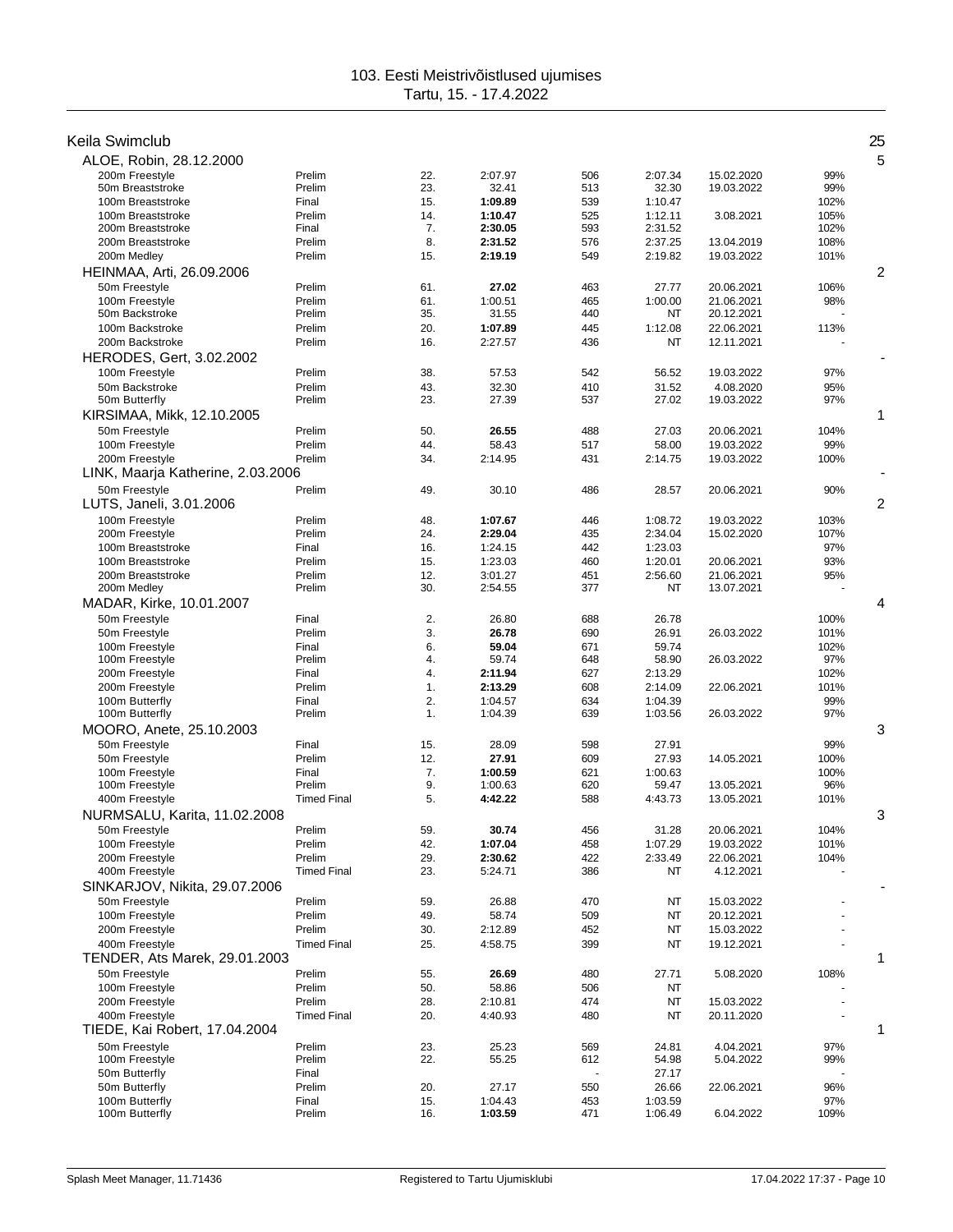# VILSON, Karl, 27.03.2008 3

| 100m Freestyle    | Prelim      | 45. | 58.46   | 516 | 59.77   | 21.06.2021 | 105%   |
|-------------------|-------------|-----|---------|-----|---------|------------|--------|
| 200m Freestyle    | Prelim      | 18. | 2:06.24 | 527 | NT      | 14.11.2021 | $\sim$ |
| 400m Freestyle    | Timed Final | 14. | 4:34.99 | 512 | 4:36.26 | 25.02.2022 | 101%   |
| 50m Breaststroke  | Prelim      | 27. | 32.76   | 497 | 33.98   | 5.04.2022  | 108%   |
| 100m Breaststroke | Prelim      | 20. | 1:12.58 | 481 | 1:12.39 | 6.04.2022  | 99%    |
| 200m Breaststroke | Prelim      | 15. | 2:36.17 | 526 | 2:35.20 | 21.06.2021 | 99%    |
|                   |             |     |         |     |         |            |        |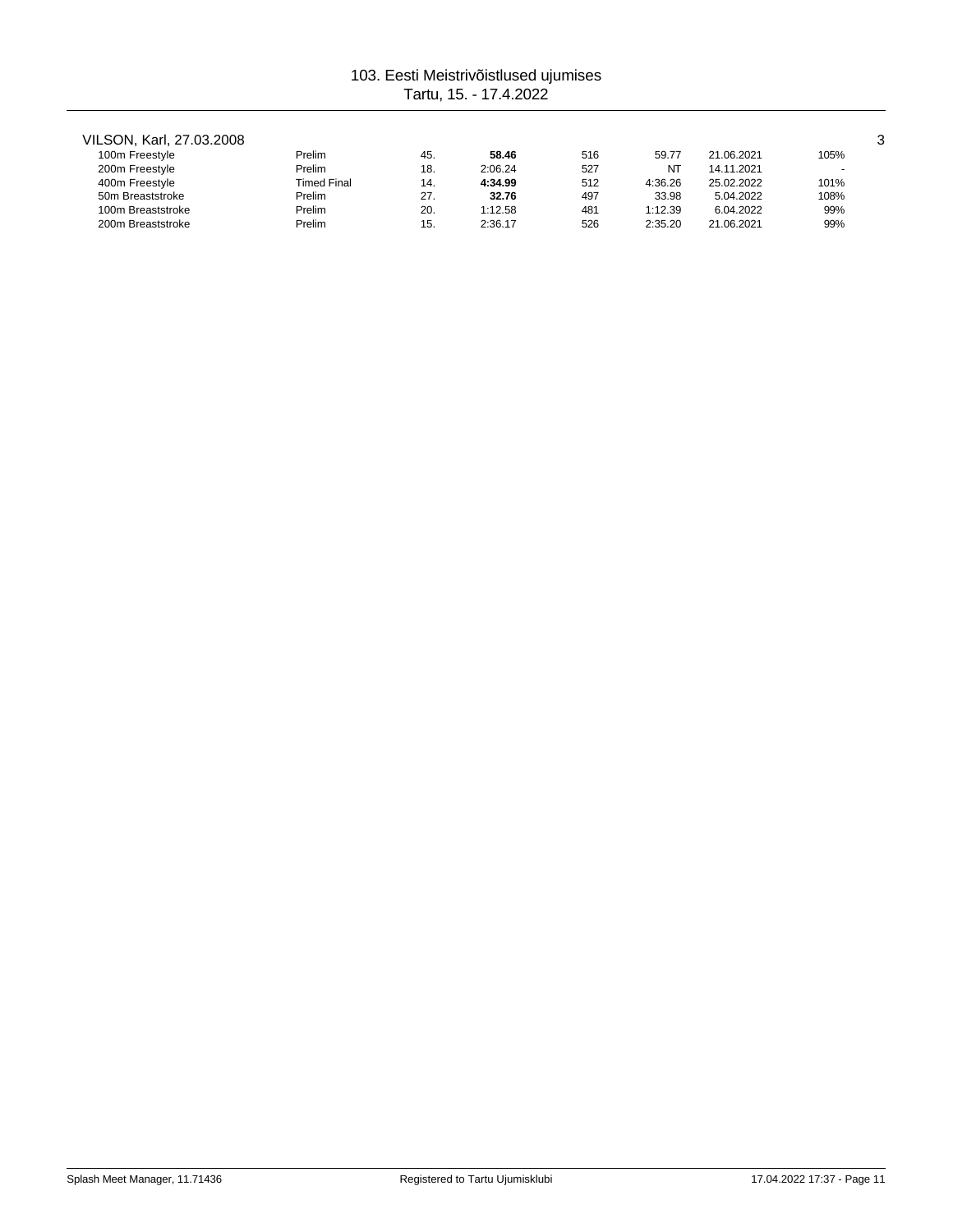| Kristjan Palusalu Spordiklubi    |        |     |         |     |           |            |      | 8 |
|----------------------------------|--------|-----|---------|-----|-----------|------------|------|---|
| JABLOKOV, Erik, 31.07.2003       |        |     |         |     |           |            |      | 3 |
| 50m Freestyle                    | Prelim | 38. | 26.27   | 504 | 26.50     | 20.06.2021 | 102% |   |
| 100m Freestyle                   | Prelim | 56. | 59.94   | 479 | 59.96     | 21.06.2021 | 100% |   |
| 100m Breaststroke                | Prelim | 28. | 1:14.54 | 444 | 1:13.93   | 20.06.2021 | 98%  |   |
| 200m Breaststroke                | Prelim | 28. | 2:53.10 | 386 | 2:55.09   | 21.06.2021 | 102% |   |
| KUZNETSOVA, Olesia, 26.01.2008   |        |     |         |     |           |            |      | 2 |
| 50m Freestyle                    | Prelim | 68. | 31.24   | 434 | 31.69     | 20.06.2021 | 103% |   |
| 100m Freestyle                   | Prelim | 56. | 1:08.55 | 429 | 1:08.71   | 19.03.2022 | 100% |   |
| PUNT, Gretel, 9.09.2005          |        |     |         |     |           |            |      |   |
| 50m Freestyle                    | Prelim | 58. | 30.66   | 460 | NT        | 15.06.2019 |      |   |
| 100m Freestyle                   | Prelim | 51. | 1:08.10 | 437 | 1:08.99   | 19.03.2022 | 103% |   |
| 50m Backstroke                   | Prelim | 28. | 34.29   | 487 | 34.76     | 19.03.2022 | 103% |   |
| TSOBULSKI, Aleksandr, 31.01.2007 |        |     |         |     |           |            |      |   |
| 50m Freestyle                    | Prelim | 37. | 26.23   | 506 | 26.75     | 20.06.2021 | 104% |   |
| 100m Freestyle                   | Prelim | 46. | 58.55   | 514 | 58.43     | 19.03.2022 | 100% |   |
| 50m Backstroke                   | Prelim | 25. | 30.47   | 488 | 30.14     | 19.03.2022 | 98%  |   |
| 100m Butterfly                   | Prelim | 27. | 1:09.85 | 355 | <b>NT</b> | 19.12.2021 |      |   |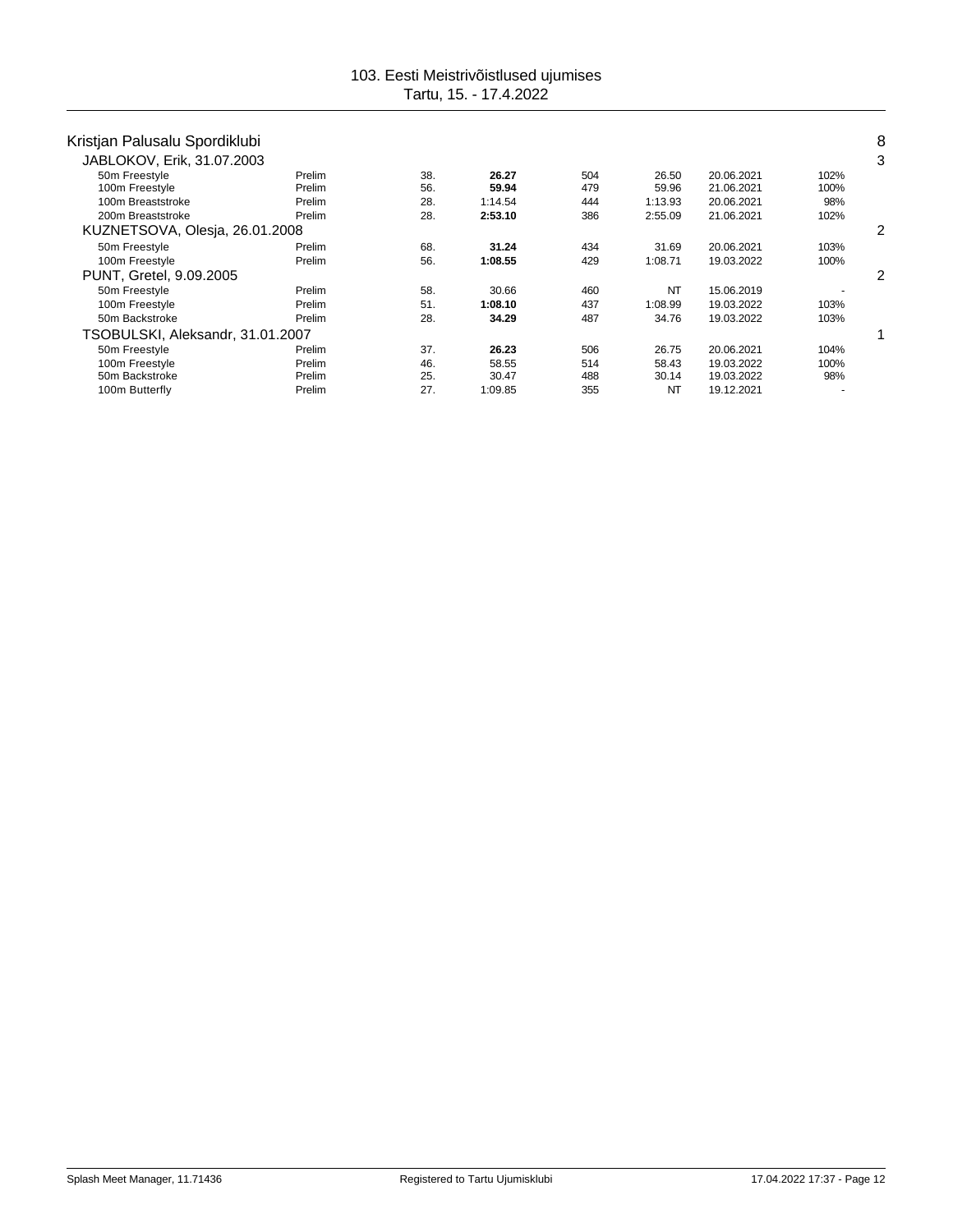| <b>MyFitness</b>               |                    |     |         |     |         |            |      | 21             |
|--------------------------------|--------------------|-----|---------|-----|---------|------------|------|----------------|
| DOMAN, Maia, 16.03.2006        |                    |     |         |     |         |            |      | ÷              |
| 50m Freestyle                  | Prelim             | 38. | 29.43   | 520 | 27.88   | 3.04.2021  | 90%  |                |
| 100m Freestyle                 | Prelim             | 39. | 1:06.39 | 472 | 1:01.55 | 4.04.2021  | 86%  |                |
| 50m Butterfly                  | Prelim             | 23. | 31.78   | 454 | 29.49   | 4.04.2021  | 86%  |                |
| HUETT, Johanna, 7.06.2003      |                    |     |         |     |         |            |      | 1              |
| 50m Freestyle                  | Prelim             | 43. | 29.61   | 510 | 29.97   | 20.03.2022 | 102% |                |
| 100m Freestyle                 | Prelim             | 38. | 1:05.78 | 485 | 1:05.42 | 19.03.2022 | 99%  |                |
| 50m Backstroke                 | Prelim             | 36. | 35.59   | 435 | 35.36   | 19.03.2022 | 99%  |                |
| MARDI, Martina, 25.03.2005     |                    |     |         |     |         |            |      | 1              |
| 50m Freestyle                  | Prelim             | 51. | 30.31   | 476 | 29.45   | 6.08.2020  | 94%  |                |
| 200m Medley                    | Prelim             | 23. | 2:43.89 | 455 | 2:45.24 | 19.03.2022 | 102% |                |
| OTS, Artur, 15.06.2007         |                    |     |         |     |         |            |      | $\overline{2}$ |
| 50m Freestyle                  | Prelim             | 62. | 27.05   | 461 | 27.16   | 20.03.2022 | 101% |                |
| 100m Freestyle                 | Prelim             | 69. | 1:01.62 | 441 | 1:03.06 | 21.06.2021 | 105% |                |
| 50m Breaststroke               | Prelim             | 42. | 35.14   | 402 | 34.95   | 19.03.2022 | 99%  |                |
| 50m Butterfly                  | Prelim             | 47. | 30.09   | 405 | 29.99   | 19.03.2022 | 99%  |                |
| PILLER, Oliver, 19.03.2006     |                    |     |         |     |         |            |      | 4              |
| 50m Freestyle                  | Prelim             | 56. | 26.70   | 480 | 27.75   | 28.11.2020 | 108% |                |
| 100m Freestyle                 | Prelim             | 47. | 58.60   | 512 | 1:03.37 | 26.09.2020 | 117% |                |
| 200m Freestyle                 | Prelim             | 26. | 2:10.14 | 481 | 2:12.99 | 17.06.2021 | 104% |                |
| 400m Freestyle                 | <b>Timed Final</b> | 19. | 4:39.76 | 486 | 4:49.43 | 26.09.2020 | 107% |                |
| RANNAMAEGI, Randel, 17.01.2007 |                    |     |         |     |         |            |      | 4              |
| 50m Freestyle                  | Prelim             | 43. | 26.40   | 496 | 27.09   | 20.03.2022 | 105% |                |
| 100m Freestyle                 | Prelim             | 52. | 59.23   | 496 | 59.94   | 19.03.2022 | 102% |                |
| 50m Butterfly                  | Prelim             | 36. | 29.04   | 450 | 29.16   | 19.03.2022 | 101% |                |
| 100m Butterfly                 | Prelim             | 23. | 1:05.99 | 422 | 1:08.25 | 20.03.2022 | 107% |                |
| RASMANN, Simona, 7.09.2004     |                    |     |         |     |         |            |      | 8              |
| 50m Freestyle                  | Final              | 12. | 27.95   | 607 | 28.12   |            | 101% |                |
| 50m Freestyle                  | Prelim             | 16. | 28.12   | 596 | 27.89   | 20.03.2022 | 98%  |                |
| 100m Freestyle                 | Final              | 10. | 1:00.54 | 623 | 1:01.47 |            | 103% |                |
| 100m Freestyle                 | Prelim             | 14. | 1:01.47 | 595 | 1:00.94 | 27.03.2022 | 98%  |                |
| 50m Backstroke                 | Prelim             | 22. | 33.35   | 529 | 34.66   | 11.05.2019 | 108% |                |
| 50m Breaststroke               | Final              | 2.  | 33.40   | 682 | 33.68   |            | 102% |                |
| 50m Breaststroke               | Prelim             | 4.  | 33.68   | 665 | 34.09   | 4.04.2021  | 102% |                |
| 100m Breaststroke              | Final              | 5.  | 1:14.72 | 632 | 1:14.90 |            | 100% |                |
| 100m Breaststroke              | Prelim             | 2.  | 1:14.90 | 627 | 1:14.39 | 3.04.2021  | 99%  |                |
| 50m Butterfly                  | Final              | 4.  | 29.08   | 592 | 29.44   |            | 102% |                |
| 50m Butterfly                  | Prelim             | 4.  | 29.44   | 571 | 29.62   | 4.04.2021  | 101% |                |
| UPPUS, Elisabet, 9.04.2004     |                    |     |         |     |         |            |      | 1              |
| 50m Freestyle                  | Prelim             | 36. | 29.31   | 526 | 28.37   | 15.06.2019 | 94%  |                |
| 100m Breaststroke              | Final              | 10. | 1:20.32 | 508 | 1:20.60 |            | 101% |                |
| 100m Breaststroke              | Prelim             | 10. | 1:20.60 | 503 | 1:20.16 | 26.03.2022 | 99%  |                |
|                                |                    |     |         |     |         |            |      |                |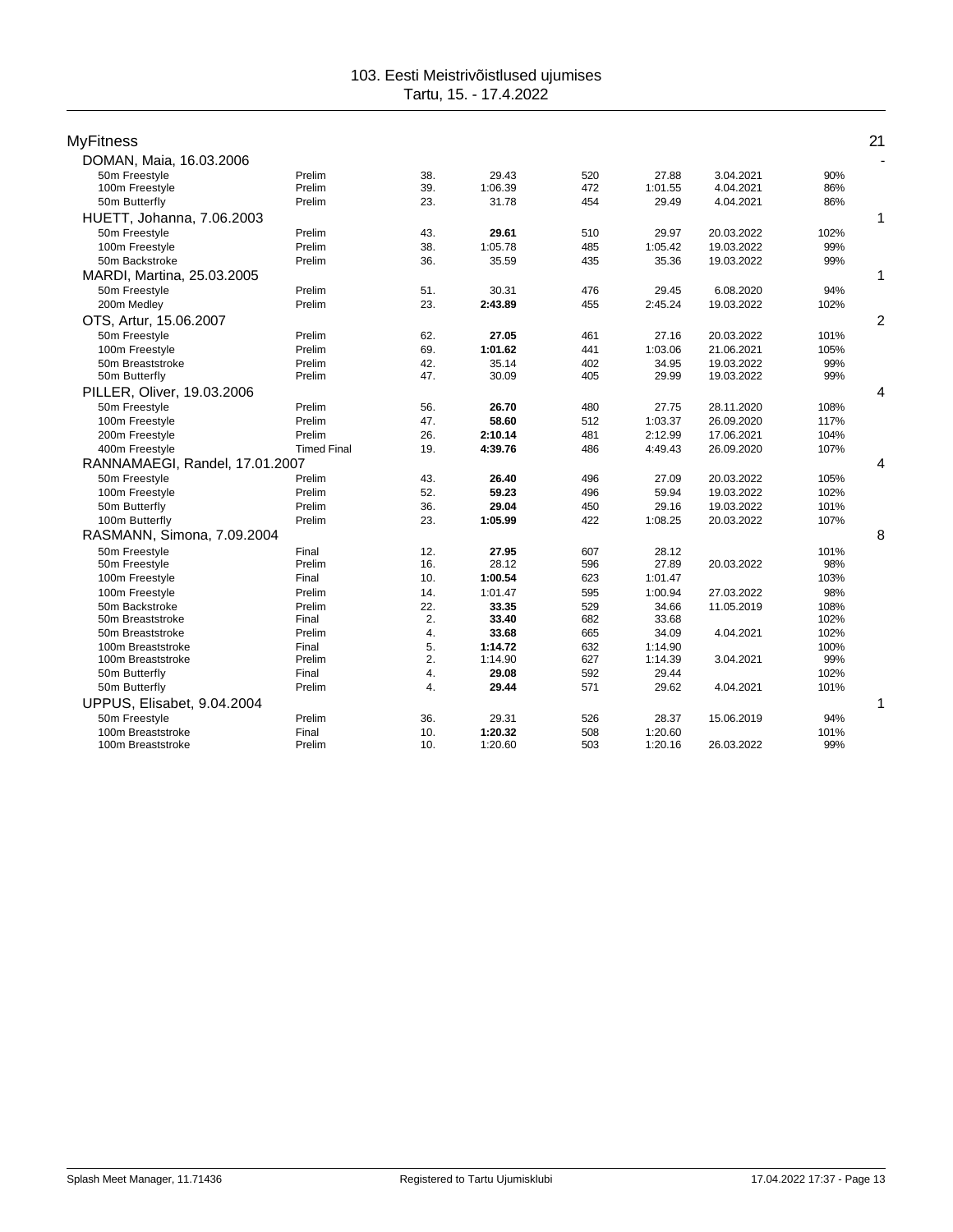| Narva SK/Energia                 |                    |     |          |     |           |            |      | 12             |
|----------------------------------|--------------------|-----|----------|-----|-----------|------------|------|----------------|
| AKSJONOV, Artjom, 6.01.2007      |                    |     |          |     |           |            |      | 3              |
| 100m Butterfly                   | Final              | 11. | 59.56    | 574 | 1:00.00   |            | 101% |                |
| 100m Butterfly                   | Prelim             | 11. | 1:00.00  | 561 | 1:00.25   | 27.03.2022 | 101% |                |
| 200m Butterfly                   | Final              | 3.  | 2:13.01  | 576 | 2:18.42   |            | 108% |                |
| 200m Butterfly                   | Prelim             | 7.  | 2:18.42  | 511 | 2:15.36   | 26.03.2022 | 96%  |                |
| KAALIK, Artjom, 25.01.2004       |                    |     |          |     |           |            |      | $\overline{c}$ |
| 100m Breaststroke                | Final              | 12. | 1:09.04  | 559 | 1:10.64   |            | 105% |                |
| 100m Breaststroke                | Prelim             | 15. | 1:10.64  | 522 | 1:10.13   | 20.06.2021 | 99%  |                |
| 200m Breaststroke                | Prelim             | 12. | 2:35.78  | 530 | 2:36.12   | 21.06.2021 | 100% |                |
| KANEVSKI, Dmitri, 17.12.2007     |                    |     |          |     |           |            |      |                |
| 200m Backstroke                  | Prelim             | 22. | 2:33.96  | 384 | 2:34.08   | 20.03.2022 | 100% |                |
| 200m Medley                      | Prelim             | 31. | 2:37.00  | 382 | 2:34.52   | 19.03.2022 | 97%  |                |
| LOIKO, Lukas Baltazar, 7.07.2006 |                    |     |          |     |           |            |      | 1              |
| 100m Freestyle                   | Prelim             | 54. | 59.55    | 488 | 59.34     | 19.03.2022 | 99%  |                |
| 50m Backstroke                   | Prelim             | 40. | 31.92    | 425 | <b>NT</b> | 20.12.2021 |      |                |
| 200m Backstroke                  | Prelim             | 19. | 2:28.61  | 427 | 2:28.83   | 20.03.2022 | 100% |                |
| MALKOVA, Anastassija, 28.12.2004 |                    |     |          |     |           |            |      |                |
| 50m Freestyle                    | Prelim             | 61. | 30.82    | 452 | 30.14     | 3.08.2021  | 96%  |                |
| 100m Freestyle                   | Prelim             | 40. | 1:06.99  | 459 | 1:06.27   | 4.08.2021  | 98%  |                |
| 200m Freestyle                   | Prelim             | 23. | 2:27.21  | 452 | 2:25.73   | 19.03.2022 | 98%  |                |
| 400m Freestyle                   | <b>Timed Final</b> | 19. | 5:10.52  | 441 | 5:04.14   | 10.03.2019 | 96%  |                |
| 800m Freestyle                   | <b>Timed Final</b> | 11. | 10:54.18 | 406 | NT        | 16.02.2019 |      |                |
| MIHNUKEVICS, Daniel, 4.10.2006   |                    |     |          |     |           |            |      |                |
| 50m Freestyle                    | Prelim             | 49. | 26.54    | 489 | 25.84     | 20.06.2021 | 95%  |                |
| 100m Freestyle                   | Prelim             | 40. | 57.65    | 538 | 57.00     | 26.03.2022 | 98%  |                |
| 200m Medley                      | Prelim             | 17. | 2:23.20  | 504 | 2:23.02   | 19.03.2022 | 100% |                |
| NIKITIN, Bogdan, 3.03.2005       |                    |     |          |     |           |            |      |                |
| 50m Breaststroke                 | Prelim             | 37. | 34.28    | 433 | 32.18     | 5.08.2021  | 88%  |                |
| 100m Breaststroke                | Prelim             | 29. | 1:15.44  | 428 | 1:10.21   | 3.08.2021  | 87%  |                |
| 200m Breaststroke                | Prelim             | 29. | 2:57.97  | 355 | 2:34.58   | 4.08.2021  | 75%  |                |
| PERTMAN, Rauno, 9.08.2008        |                    |     |          |     |           |            |      | $\overline{c}$ |
| 50m Freestyle                    | Prelim             | 75. | 28.24    | 405 | 28.55     | 20.03.2022 | 102% |                |
| 200m Medley                      | Prelim             | 30. | 2:34.53  | 401 | 2:37.93   | 19.03.2022 | 104% |                |
| PETRIKOV, Andrei, 19.12.2006     |                    |     |          |     |           |            |      | 2              |
| 400m Freestyle                   | <b>Timed Final</b> | 8.  | 4:24.00  | 579 | 4:26.66   | 26.03.2022 | 102% |                |
| 1500m Freestyle                  | <b>Timed Final</b> | 11. | 17:57.95 | 527 | 18:37.64  | 21.06.2021 | 107% |                |
| SERGEJEV, Nikita, 24.03.2005     |                    |     |          |     |           |            |      | 1              |
| 100m Freestyle                   | Prelim             | 40. | 57.65    | 538 | 56.00     | 21.06.2021 | 94%  |                |
| 200m Freestyle                   | Prelim             | 24. | 2:09.07  | 493 | 2:06.23   | 22.06.2021 | 96%  |                |
| 50m Butterfly                    | Prelim             | 24. | 27.47    | 532 | 26.75     | 22.06.2021 | 95%  |                |
| 100m Butterfly                   | Final              | 12. | 1:00.32  | 552 | 1:00.94   |            | 102% |                |
| 100m Butterfly                   | Prelim             | 13. | 1:00.94  | 535 | 1:00.50   | 20.03.2022 | 99%  |                |
|                                  |                    |     |          |     |           |            |      |                |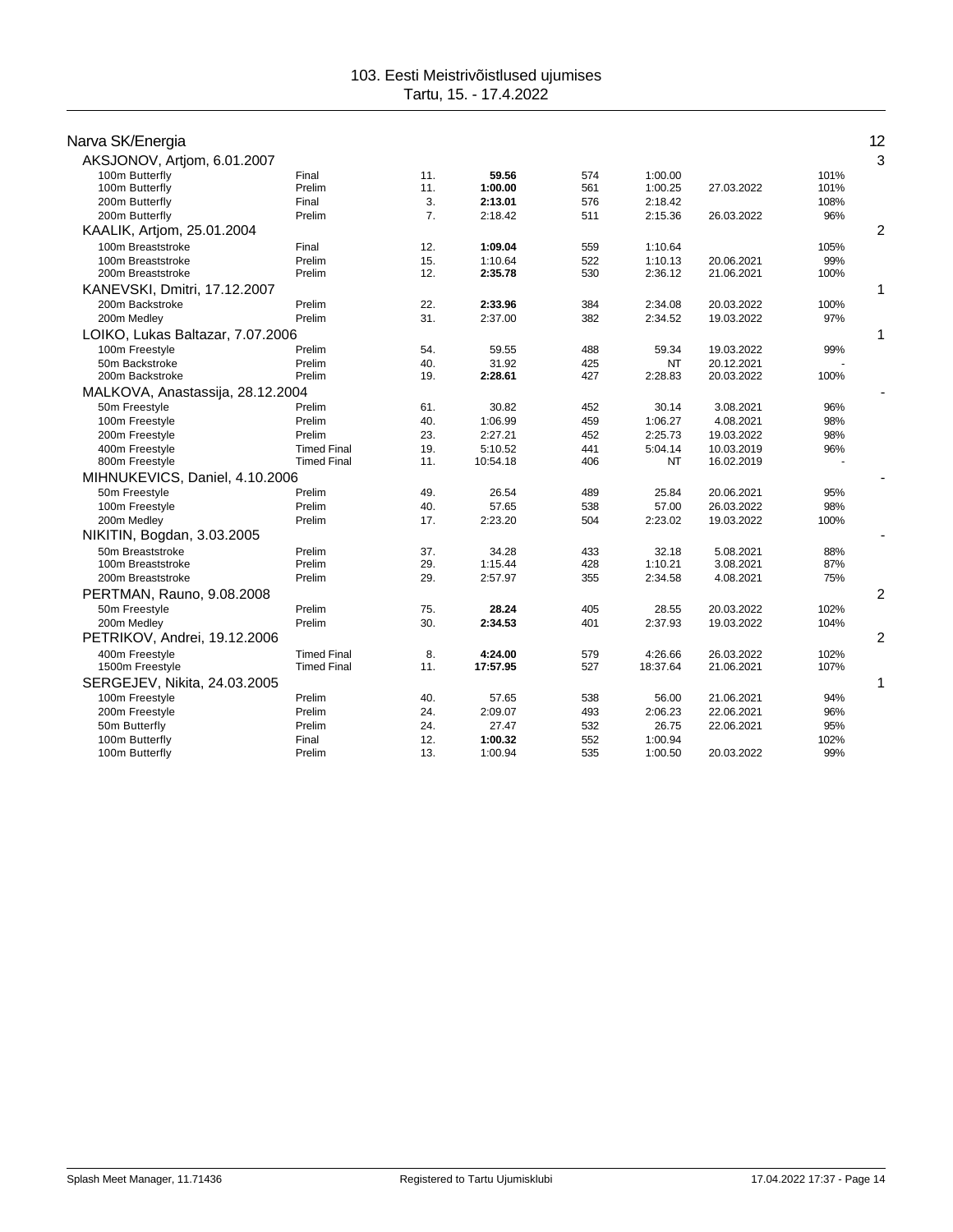| NRK Kalev                  |        |     |         |        |         |      |
|----------------------------|--------|-----|---------|--------|---------|------|
| HARJAKS, Joakim, 8.05.2002 |        |     |         |        |         |      |
| 50m Freestyle              | Final  |     |         | $\sim$ | 25.06   |      |
| 50m Freestyle              | Prelim | 17. | 25.06   | 580    | 25.00   | 100% |
| 100m Freestyle             | Prelim | 23. | 55.40   | 607    | 54.95   | 98%  |
| 50m Backstroke             | Final  | 10. | 28.34   | 607    | 28.62   | 102% |
| 50m Backstroke             | Prelim | 13. | 28.62   | 589    | 28.51   | 99%  |
| 100m Backstroke            | Prelim | 9.  | 1:01.70 | 593    | 1:01.82 | 100% |
| 50m Breaststroke           | Prelim | 34. | 33.76   | 454    | 32.61   | 93%  |
| 50m Butterfly              | Prelim | 21. | 27.19   | 549    | 27.40   | 102% |
| 200m Medley                | Final  | 8.  | 2:17.83 | 565    | 2:17.92 | 100% |
| 200m Medley                | Prelim | 10. | 2:17.92 | 564    | 2:19.74 | 103% |
|                            |        |     |         |        |         |      |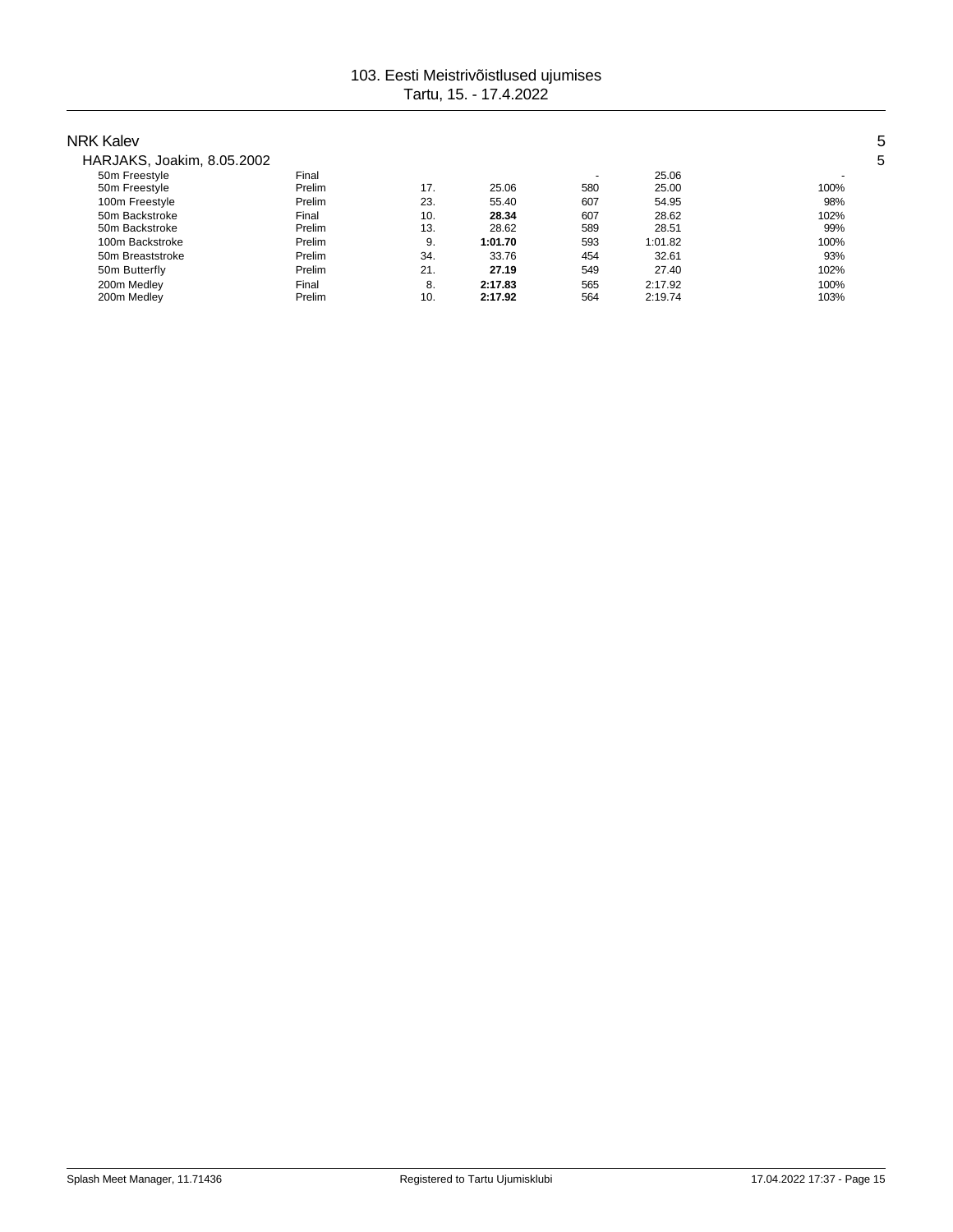| Orca Swim Club                           |                    |            |                    |                |                    |                          |             | 28 |
|------------------------------------------|--------------------|------------|--------------------|----------------|--------------------|--------------------------|-------------|----|
| HALTTUNEN, Emil Herman Antero, 5.08.2007 |                    |            |                    |                |                    |                          |             | 3  |
| 50m Freestyle                            | Prelim             | 71.        | 27.73              | 428            | 28.64              | 25.02.2022               | 107%        |    |
| 100m Freestyle                           | Prelim             | 71.        | 1:02.25            | 427            | 1:03.57            | 19.03.2022               | 104%        |    |
| 200m Freestyle                           | Prelim             | 37.        | 2:18.70            | 397            | 2:21.15            | 19.03.2022               | 104%        |    |
| 50m Backstroke                           | Prelim             | 45.        | 32.70              | 395            | 32.39              | 27.02.2022               | 98%         | 2  |
| KADAK, Sander, 4.07.2006                 |                    |            |                    |                |                    |                          |             |    |
| 50m Freestyle                            | Prelim             | 44.        | 26.42              | 495            | 26.40              | 20.03.2022               | 100%        |    |
| 50m Backstroke<br>100m Backstroke        | Prelim<br>Prelim   | 34.<br>30. | 31.40<br>1:10.91   | 446<br>390     | 31.44<br>1:10.54   | 19.03.2022<br>22.06.2021 | 100%<br>99% |    |
| 50m Butterfly                            | Prelim             | 40.        | 29.28              | 439            | 30.10              | 19.03.2022               | 106%        |    |
| KAEAER, Mathias, 19.09.2005              |                    |            |                    |                |                    |                          |             | 5  |
| 50m Freestyle                            | Prelim             | 58.        | 26.84              | 472            | 28.28              | 20.06.2021               | 111%        |    |
| 100m Freestyle                           | Prelim             | 39.        | 57.64              | 539            | 59.78              | 19.03.2022               | 108%        |    |
| 50m Backstroke                           | Prelim             | 30.        | 30.81              | 472            | 30.83              | 19.03.2022               | 100%        |    |
| 100m Backstroke                          | Final              | 15.        | 1:05.64            | 492            | 1:06.27            |                          | 102%        |    |
| 100m Backstroke                          | Prelim             | 16.        | 1:06.27            | 478            | 1:08.51            | 19.03.2022               | 107%        |    |
| 50m Butterfly                            | Prelim             | 46.        | 29.91              | 412            | 28.98              | 19.03.2022               | 94%         |    |
| KARATSEVSKI, Nikita, 24.01.2003          |                    |            |                    |                |                    |                          |             | 3  |
| 50m Freestyle                            | Prelim             | 30.        | 25.89              | 526            | 25.40              | 26.02.2021               | 96%         |    |
| 100m Freestyle                           | Prelim             | 34.        | 56.52              | 571            | 56.00              | 11.05.2019               | 98%         |    |
| 50m Butterfly                            | Final              | 9.         | 25.83              | 640            | 26.00              |                          | 101%        |    |
| 50m Butterfly                            | Prelim             | 10.        | 26.00              | 628            | 25.61              | 6.08.2020                | 97%         |    |
| 200m Medley                              | Final              | 7.         | 2:17.32            | 572            | 2:15.60            |                          | 98%         |    |
| 200m Medley                              | Prelim             | 7.         | 2:15.60            | 594            | 2:15.99            | 13.05.2021               | 101%        |    |
| 400m Medley                              | <b>Timed Final</b> | 4.         | 4:52.18            | 581            | 5:00.92            | 10.03.2019               | 106%        |    |
| KIVIMAEE, Emma, 15.01.2006               |                    |            |                    |                |                    |                          |             | 3  |
| 100m Freestyle                           | Prelim             | 46.        | 1:07.54            | 448            | 1:08.46            | 21.06.2021               | 103%        |    |
| 50m Backstroke                           | Prelim             | 26.<br>28. | 33.49              | 522            | 34.63              | 21.06.2021               | 107%        |    |
| 100m Backstroke<br>200m Backstroke       | Prelim<br>Prelim   | 19.        | 1:17.11<br>2:45.20 | 416<br>416     | 1:16.55<br>2:49.24 | 22.06.2021<br>20.06.2021 | 99%<br>105% |    |
| 50m Butterfly                            | Prelim             | 39.        | 34.48              | 355            | NT                 | 21.12.2021               |             |    |
| MARRAN, Mihkel Melker, 19.04.2003        |                    |            |                    |                |                    |                          |             |    |
| 50m Freestyle                            | Prelim             | 38.        | 26.27              | 504            | 25.84              | 15.06.2019               | 97%         |    |
| 50m Breaststroke                         | Final              | 16.        | 31.84              | 541            | 31.73              |                          | 99%         |    |
| 50m Breaststroke                         | Prelim             | 18.        | 31.73              | 547            | 31.50              | 22.06.2021               | 99%         |    |
| 100m Breaststroke                        | Final              |            |                    | $\overline{a}$ | 1:11.18            |                          |             |    |
| 100m Breaststroke                        | Prelim             | 17.        | 1:11.18            | 510            | 1:08.98            | 15.07.2018               | 94%         |    |
| 200m Breaststroke                        | Prelim             | 13.        | 2:36.07            | 527            | 2:30.42            | 14.07.2018               | 93%         |    |
| NOMM, Martin, 19.04.2007                 |                    |            |                    |                |                    |                          |             | 2  |
| 400m Freestyle                           | <b>Timed Final</b> | 24.        | 4:54.98            | 415            | 4:47.19            | 25.02.2022               | 95%         |    |
| 50m Backstroke                           | Prelim             | 30.        | 30.81              | 472            | 31.51              | 27.02.2022               | 105%        |    |
| 100m Backstroke                          | Prelim             | 21.        | 1:07.92            | 444            | 1:09.87            | 26.02.2022               | 106%        |    |
| 200m Backstroke                          | Prelim             | 18.        | 2:28.49            | 428            | NT                 | 22.01.2022               |             |    |
| PASKOV, Philip, 26.10.2002               |                    |            |                    |                |                    |                          |             | 1  |
| 50m Freestyle                            | Final              | 16.        | 25.13              | 576            | 24.96              |                          | 99%         |    |
| 50m Freestyle                            | Prelim             | 12.        | 24.96              | 587            | 24.60              | 14.05.2021               | 97%         |    |
| 50m Backstroke                           | Final              |            |                    |                | 29.21              |                          |             |    |
| 50m Backstroke                           | Prelim             | 19.        | 29.21              | 554            | 29.89              | 26.06.2018               | 105%        | 1  |
| PRUUNLEP, Lenna Marii, 19.07.2010        |                    |            |                    |                |                    |                          |             |    |
| 100m Freestyle<br>50m Backstroke         | Prelim             | 58.        | 1:08.84            | 423            | 1:09.04            | 19.03.2022               | 101%        |    |
|                                          | Prelim             | 47.        | 37.73              | 365            | 36.88              | 19.03.2022               | 96%         |    |
| SILLAMAA, Mirjette, 3.02.2006            |                    |            |                    |                |                    |                          |             |    |
| 50m Freestyle                            | Prelim             | 67.        | 31.21              | 436            | 30.96              | 20.06.2021               | 98%         |    |
| 100m Freestyle                           | Prelim<br>Prelim   | 61.<br>31. | 1:10.10            | 401<br>389     | 1:09.77            | 21.06.2021               | 99%         |    |
| 200m Freestyle<br>50m Backstroke         | Prelim             | 45.        | 2:34.64<br>36.96   | 388            | NT<br>NT           | 21.12.2021<br>20.12.2021 |             |    |
| SOROKIN, Inessa, 17.07.2008              |                    |            |                    |                |                    |                          |             | 3  |
| 50m Freestvle                            | Final              | 13.        | 27.97              | 606            | 27.80              |                          | 99%         |    |
| 50m Freestyle                            | Prelim             | 9.         | 27.80              | 617            | 29.87              | 20.06.2021               | 115%        |    |
| 100m Freestyle                           | Prelim             | 23.        | 1:02.80            | 558            | 1:02.52            | 27.03.2022               | 99%         |    |
| 400m Freestyle                           | <b>Timed Final</b> | 20.        | 5:11.39            | 437            | 5:06.26            | 19.03.2022               | 97%         |    |
| 100m Backstroke                          | Prelim             | 27.        | 1:17.00            | 417            | 1:17.21            | 19.03.2022               | 101%        |    |
| 50m Butterfly                            | Prelim             | 26.        | 32.09              | 441            | 32.89              | 19.03.2022               | 105%        |    |
| TIIDUS, Jueri Robin, 17.04.2007          |                    |            |                    |                |                    |                          |             | 4  |
| 50m Freestyle                            | Prelim             | 57.        | 26.82              | 473            | 27.16              | 20.03.2022               | 103%        |    |
| 50m Breaststroke                         | Prelim             | 29.        | 32.86              | 492            | 33.63              | 19.03.2022               | 105%        |    |
| 100m Breaststroke                        | Prelim             | 22.        | 1:13.24            | 468            | 1:15.35            | 25.02.2022               | 106%        |    |
| 200m Breaststroke                        | Prelim             | 19.        | 2:43.17            | 461            | 2:48.33            | 26.02.2022               | 106%        |    |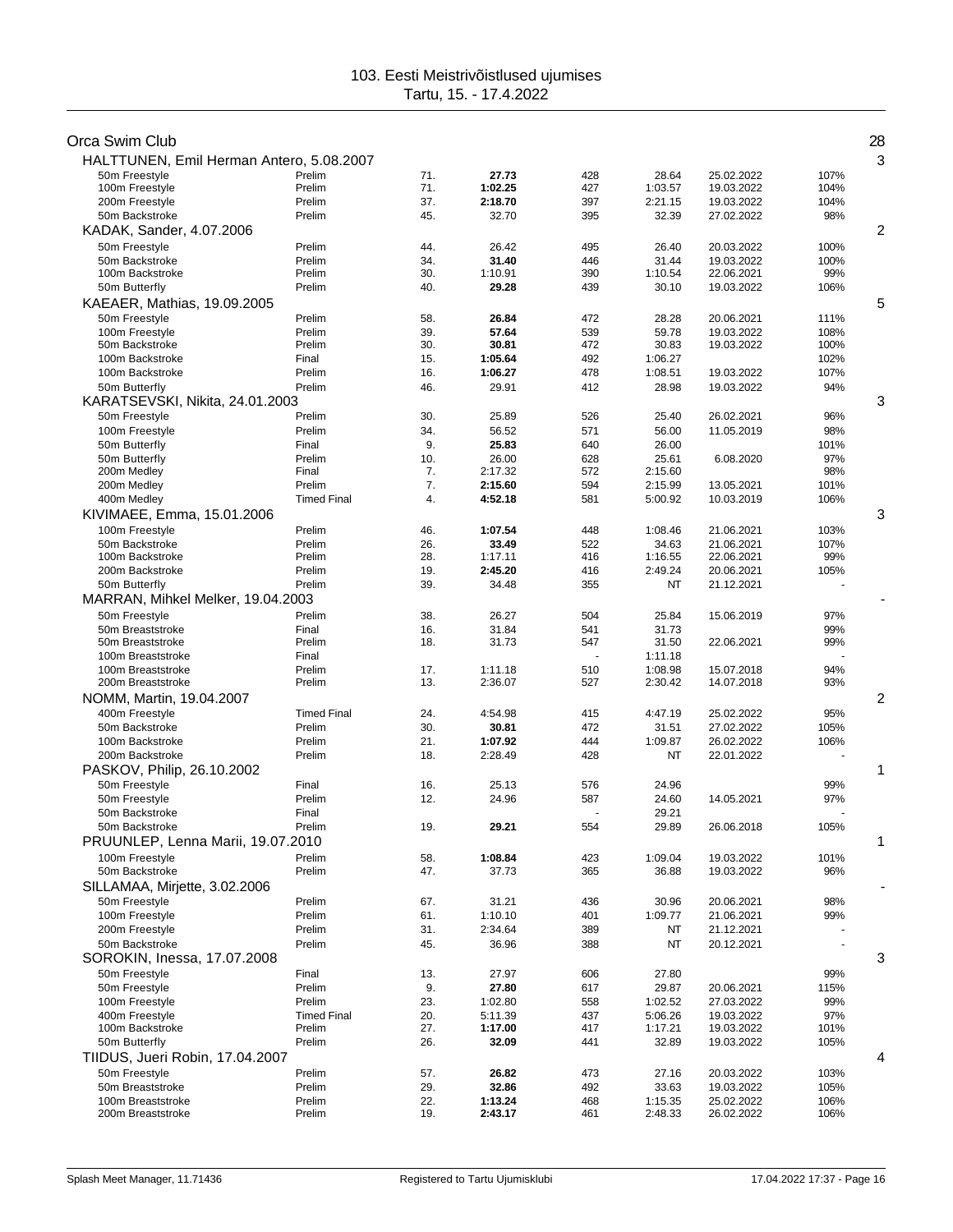| VILLEMS, Glen Marcus, 6.03.2004 |        |    |       |     |       |            |      |
|---------------------------------|--------|----|-------|-----|-------|------------|------|
| 50m Freestyle                   | Prelim | 27 | 25.65 | 541 | 25.45 | 27.03.2022 | 98%  |
| 50m Breaststroke                | Final  |    | 30.44 | 619 | 30.78 |            | 102% |
| 50m Breaststroke                | Prelim |    | 30.78 | 599 | 30.21 | 28.02.2021 | 96%  |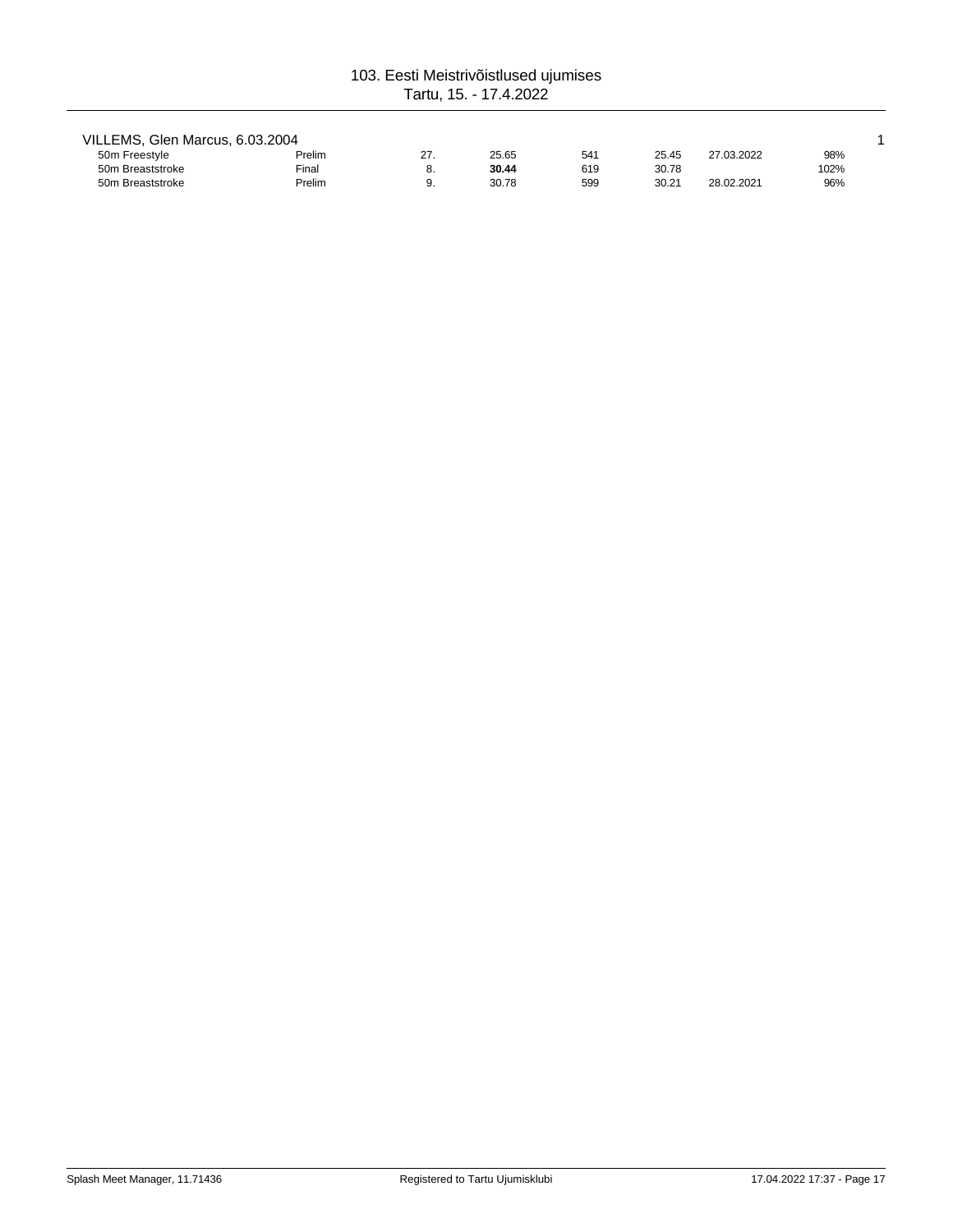| Paernu Spordikool                      |                    |            |                  |            |                  |                          |              | 30 |
|----------------------------------------|--------------------|------------|------------------|------------|------------------|--------------------------|--------------|----|
| MOSKALENKO, Denis, 4.07.2005           |                    |            |                  |            |                  |                          |              | 6  |
| 50m Breaststroke                       | Final              | 12.        | 31.27            | 571        | 30.90            |                          | 98%          |    |
| 50m Breaststroke<br>100m Breaststroke  | Prelim<br>Final    | 12.<br>10. | 30.90<br>1:08.11 | 592<br>582 | 30.83<br>1:08.59 | 26.03.2022               | 100%<br>101% |    |
| 100m Breaststroke                      | Prelim             | 9.         | 1:08.59          | 570        | 1:09.24          | 6.04.2022                | 102%         |    |
| 200m Breaststroke                      | Final              | 6.         | 2:28.54          | 612        | 2:31.35          |                          | 104%         |    |
| 200m Breaststroke                      | Prelim             | 7.         | 2:31.35          | 578        | 2:31.55          | 26.03.2022               | 100%         |    |
| 50m Butterfly                          | Prelim             | 29.        | 28.05            | 500        | 28.36            | 26.02.2022               | 102%         |    |
| 200m Medley                            | Final              |            |                  |            | 2:18.82          |                          |              |    |
| 200m Medley                            | Prelim             | 12.        | 2:18.82          | 553        | 2:22.54          | 27.02.2022               | 105%         |    |
| ROOS, Aurelia, 8.08.2004               |                    |            |                  |            |                  |                          |              | 6  |
| 50m Freestyle                          | Final              | 8.         | 27.17            | 661        | 27.33            |                          | 101%         |    |
| 50m Freestyle                          | Prelim             | 6.         | 27.33            | 649        | 27.00            | 5.04.2022                | 98%          |    |
| 100m Freestyle                         | Final              | 5.         | 59.02            | 672        | 59.88            |                          | 103%         |    |
| 100m Freestyle                         | Prelim             | 5.         | 59.88            | 643        | 58.81            | 21.06.2021               | 96%          |    |
| 100m Backstroke                        | Final              | 9.         | 1:08.82          | 585        | 1:09.43          |                          | 102%         |    |
| 100m Backstroke                        | Prelim             | 9.         | 1:09.43          | 570        | 1:10.45          | 23.03.2019               | 103%         |    |
| 50m Butterfly                          | Final              | 3.         | 28.60            | 623        | 28.97            |                          | 103%         |    |
| 50m Butterfly                          | Prelim             | 3.         | 28.97            | 599        | 27.58            | 22.06.2021               | 91%          |    |
| 100m Butterfly                         | Final              | 3.         | 1:05.09          | 619        | 1:05.18          |                          | 100%         |    |
| 100m Butterfly                         | Prelim             | 3.         | 1:05.18          | 616        | 1:02.52          | 10.07.2021               | 92%          |    |
| SOOVIK, Carl Robert, 14.05.2004        |                    |            |                  |            |                  |                          |              | 2  |
| 50m Freestyle                          | Prelim             | 47.        | 26.51            | 490        | 25.90            | 6.04.2022                | 95%          |    |
| 50m Breaststroke                       | Final              | 11.        | 31.13            | 579        | 31.34            |                          | 101%         |    |
| 50m Breaststroke                       | Prelim<br>Prelim   | 16.<br>19. | 31.34<br>1:12.38 | 567        | 31.37<br>1:10.49 | 26.03.2022<br>27.03.2022 | 100%<br>95%  |    |
| 100m Breaststroke<br>200m Breaststroke | Prelim             | 17.        | 2:40.19          | 485<br>488 | 2:37.58          | 26.03.2022               | 97%          |    |
| 50m Butterfly                          | Prelim             | 37.        | 29.16            | 445        | NT               | 14.01.2022               |              |    |
| TAMMIK, Laura, 26.08.2005              |                    |            |                  |            |                  |                          |              | 7  |
|                                        |                    |            |                  |            |                  |                          |              |    |
| 50m Freestyle<br>100m Freestyle        | Prelim<br>Final    | 29.<br>11. | 28.87<br>1:01.14 | 551<br>604 | 28.07<br>1:01.86 | 25.02.2022               | 95%<br>102%  |    |
| 100m Freestyle                         | Prelim             | 17.        | 1:01.86          | 584        | 1:00.36          | 13.05.2021               | 95%          |    |
| 200m Freestyle                         | Final              | 5.         | 2:12.73          | 616        | 2:14.35          |                          | 102%         |    |
| 200m Freestyle                         | Prelim             | 5.         | 2:14.35          | 594        | 2:13.02          | 26.02.2022               | 98%          |    |
| 400m Freestyle                         | <b>Timed Final</b> | 4.         | 4:42.03          | 589        | 4:46.39          | 27.03.2022               | 103%         |    |
| 800m Freestyle                         | <b>Timed Final</b> | 3.         | 9:48.28          | 559        | 9:54.41          | 28.02.2021               | 102%         |    |
| 50m Backstroke                         | Final              | 14.        | 32.62            | 565        | 32.77            |                          | 101%         |    |
| 50m Backstroke                         | Prelim             | 16.        | 32.77            | 558        | 34.41            | 30.03.2019               | 110%         |    |
| 200m Medley                            | Final              | 6.         | 2:29.96          | 594        | 2:30.20          |                          | 100%         |    |
| 200m Medley                            | Prelim             | 7.         | 2:30.20          | 592        | 2:29.48          | 27.02.2022               | 99%          |    |
| TAMMIK, Remi, 26.08.2005               |                    |            |                  |            |                  |                          |              | 4  |
| 400m Freestyle                         | <b>Timed Final</b> | 7.         | 4:22.85          | 586        | 4:29.98          | 14.05.2021               | 105%         |    |
| 1500m Freestyle                        | <b>Timed Final</b> | 5.         | 17:25.66         | 577        | 18:30.44         | 5.08.2020                | 113%         |    |
| 200m Backstroke                        | Final              | 3.         | 2:08.12          | 666        | 2:12.02          |                          | 106%         |    |
| 200m Backstroke                        | Prelim             | 4.         | 2:12.02          | 609        | 2:07.49          | 6.04.2022                | 93%          |    |
| 50m Butterfly                          | Final              | 15.        | 26.91            | 566        | 27.08            |                          | 101%         |    |
| 50m Butterfly                          | Prelim             | 17.        | 27.08            | 556        | 26.85            | 27.02.2021               | 98%          |    |
| 400m Medley                            | <b>Timed Final</b> | 6.         | 4:53.44          | 573        | NT               | 23.10.2021               |              |    |
| TOODU, Rasmus, 3.08.2006               |                    |            |                  |            |                  |                          |              | 3  |
| 50m Freestyle                          | Prelim             | 76.        | 28.25            | 405        | 28.34            | 25.02.2022               | 101%         |    |
| 100m Freestyle                         | Prelim             | 76.        | 1:03.12          | 410        | 1:04.04          | 27.02.2022               | 103%         |    |
| 50m Backstroke                         | Prelim             | 29.        | 30.80            | 473        | 30.82            | 19.03.2022               | 100%         |    |
| 100m Backstroke                        | Prelim             | 27.        | 1:10.24          | 402        | 1:08.14          | 19.03.2022               | 94%          |    |
| 50m Butterfly                          | Prelim             | 49.        | 30.43            | 391        | 29.88            | 19.03.2022               | 96%          |    |
| 100m Butterfly                         | Prelim             | 28.        | 1:11.14          | 336        | NT               | 11.03.2022               |              |    |
| VAINIKK, Raido, 14.08.2005             |                    |            |                  |            |                  |                          |              | 2  |
| 50m Freestyle                          | Prelim             | 40.        | 26.28            | 503        | 26.15            | 6.04.2022                | 99%          |    |
| 200m Freestyle                         | Prelim             | 12.        | 2:02.45          | 577        | 2:02.06          | 10.07.2021               | 99%          |    |
| 50m Backstroke                         | Prelim             | 21.<br>14. | 29.28            | 550        | 29.51            | 27.02.2022               | 102%         |    |
| 200m Medley                            | Prelim             |            | 2:19.14          | 549        | 2:19.56          | 13.05.2021               | 101%         |    |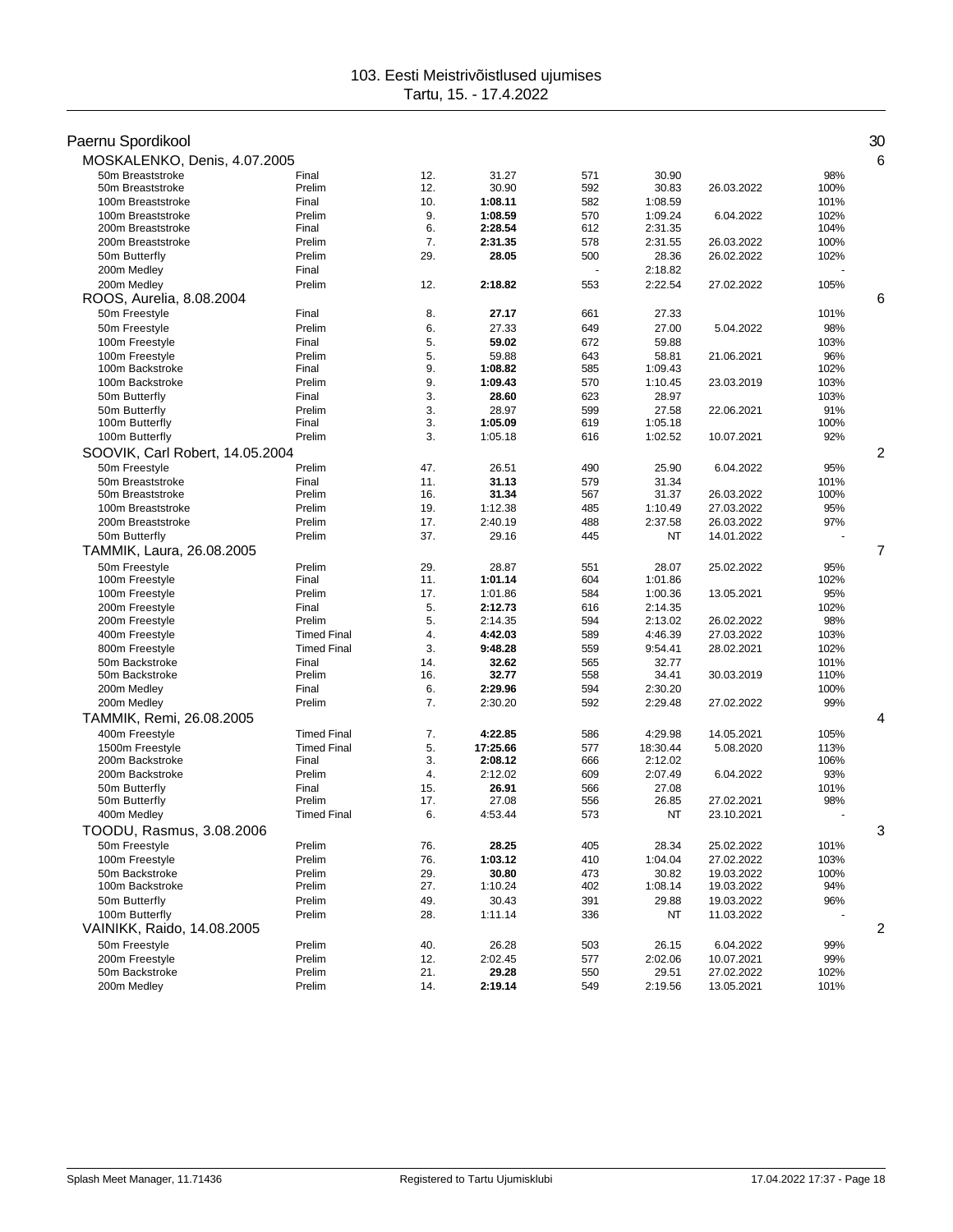| Race Club Sveitsi            |                    |     |         |     |           |            |      | 3 |
|------------------------------|--------------------|-----|---------|-----|-----------|------------|------|---|
| HAVANTOLA, Heli, 5.07.2003   |                    |     |         |     |           |            |      | ٠ |
| 50m Freestyle                | Prelim             | 78. | 33.56   | 350 | NT        |            |      |   |
| 100m Freestyle               | Prelim             | 65. | 1:14.95 | 328 | <b>NT</b> |            |      |   |
| KOSKELO, Aino, 1.03.2005     |                    |     |         |     |           |            |      |   |
| 50m Freestyle                | Prelim             | 25. | 28.56   | 569 | 28.16     |            | 97%  |   |
| 100m Freestyle               | Prelim             | 19. | 1:01.90 | 582 | 1:01.87   |            | 100% |   |
| 200m Freestyle               | Prelim             | 8.  | 2:15.70 | 577 | 2:13.64   |            | 97%  |   |
| 50m Butterfly                | Final              | 14. | 31.07   | 486 | 30.78     |            | 98%  |   |
| 50m Butterfly                | Prelim             | 13. | 30.78   | 499 | 31.53     |            | 105% |   |
| 200m Butterfly               | Final              | 8.  | 2:48.02 | 381 | 2:44.61   |            | 96%  |   |
| 200m Butterfly               | Prelim             | 8.  | 2:44.61 | 405 | 2:38.75   | 16.06.2019 | 93%  |   |
| 200m Medley                  | Prelim             | 10. | 2:31.81 | 573 | 2:29.97   |            | 98%  |   |
| 400m Medley                  | <b>Timed Final</b> | 6.  | 5:25.97 | 545 | 5:21.72   |            | 97%  |   |
| LAAKSO, Mikael, 18.03.1997   |                    |     |         |     |           |            |      |   |
| 50m Breaststroke             | Prelim             | 6.  | 29.86   | 656 | 28.53     | 7.06.2019  | 91%  |   |
| 50m Butterfly                | Prelim             | 5.  | 25.59   | 659 | 25.31     | 25.03.2016 | 98%  |   |
| NYMAN, Alexander, 30.11.2004 |                    |     |         |     |           |            |      | 2 |
| 50m Freestyle                | Prelim             | 50. | 26.55   | 488 | 26.52     | 12.02.2022 | 100% |   |
| 100m Freestyle               | Prelim             | 66. | 1:00.97 | 455 | 1:00.44   |            | 98%  |   |
| 50m Backstroke               | Prelim             | 41. | 32.14   | 416 | 32.62     | 12.02.2022 | 103% |   |
| 100m Breaststroke            | Prelim             | 32. | 1:16.55 | 410 | 1:17.22   |            | 102% |   |
| 200m Medley                  | Prelim             | 34. | 2:54.16 | 280 | 2:41.43   |            | 86%  |   |
|                              |                    |     |         |     |           |            |      |   |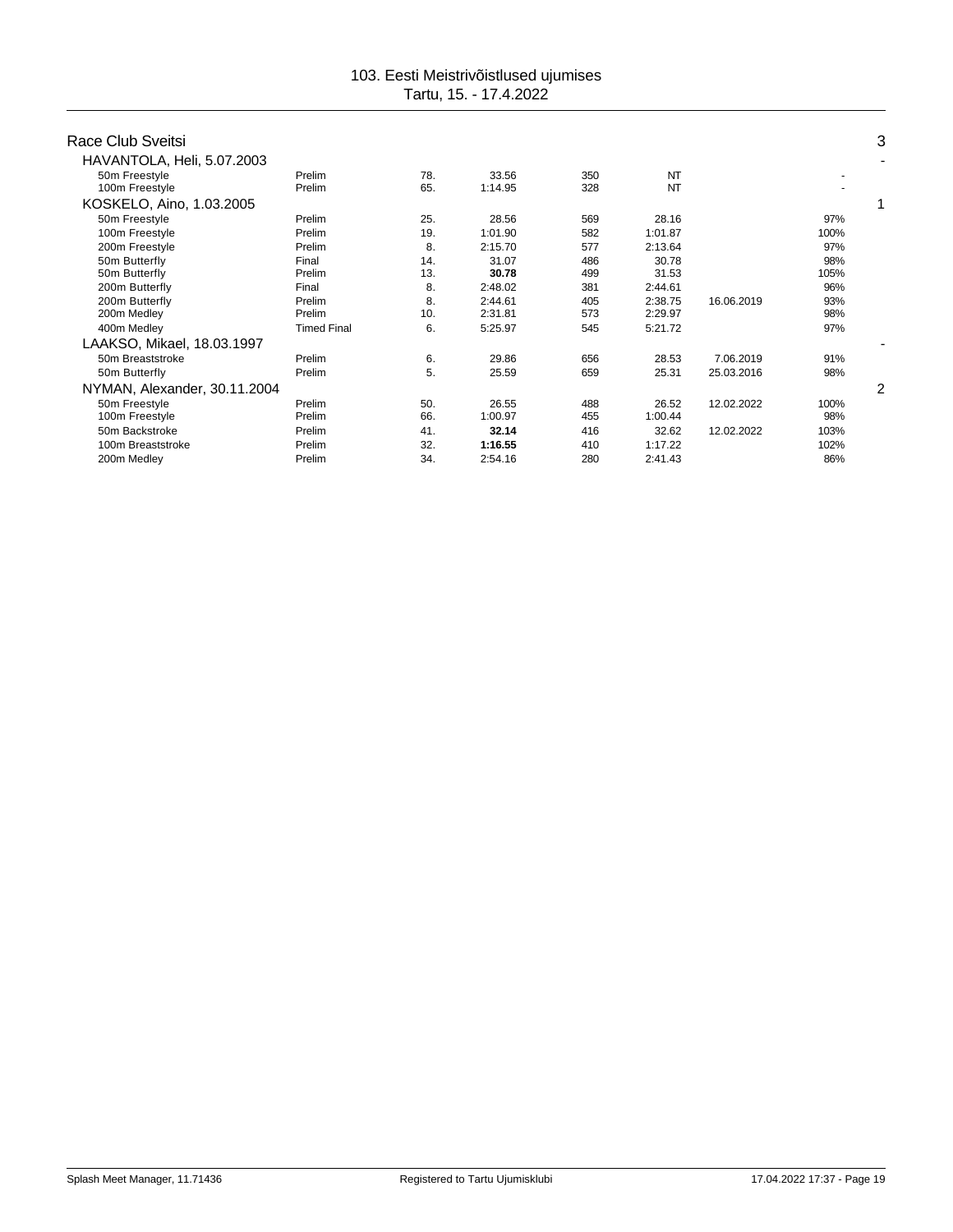| Riihimaeen Uimaseura         |        |     |         |     |         |            |      |  |
|------------------------------|--------|-----|---------|-----|---------|------------|------|--|
| GULJAJEVA, Vlada, 13.11.2004 |        |     |         |     |         |            |      |  |
| 50m Freestyle                | Prelim | 37. | 29.35   | 524 | 29.15   |            | 99%  |  |
| 100m Freestyle               | Prelim | 30. | 1:04.11 | 524 | 1:04.03 |            | 100% |  |
| 50m Breaststroke             | Final  | 16. | 37.94   | 465 | 37.14   |            | 96%  |  |
| 50m Breaststroke             | Prelim | 15. | 37.14   | 496 | 36.22   |            | 95%  |  |
| 50m Butterfly                | Final  | 15. | 31.17   | 481 | 31.04   |            | 99%  |  |
| 50m Butterfly                | Prelim | 17. | 31.04   | 487 | 31.31   |            | 102% |  |
| 200m Medley                  | Prelim | 20. | 2:41.07 | 480 | 2:39.55 | 19.06.2021 | 98%  |  |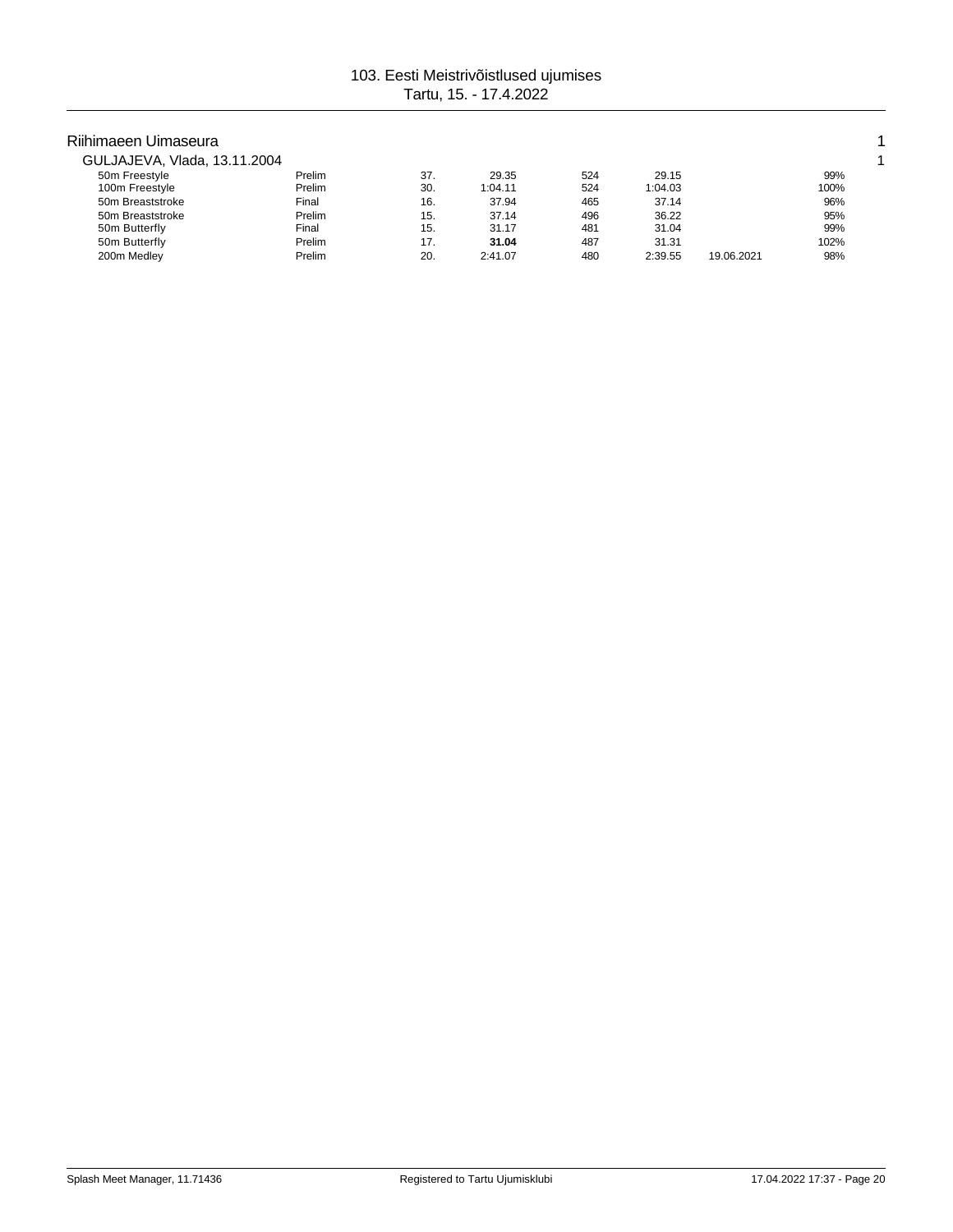| Sillamaee Ujumisklubi Kalev   |        |     |         |                          |           |            |      | 8 |
|-------------------------------|--------|-----|---------|--------------------------|-----------|------------|------|---|
| KRYLOVA, Jana, 8.01.2007      |        |     |         |                          |           |            |      | 3 |
| 50m Breaststroke              | Final  | 15. | 37.89   | 467                      | 37.43     |            | 98%  |   |
| 50m Breaststroke              | Prelim | 16. | 37.43   | 484                      | 37.31     | 19.03.2022 | 99%  |   |
| 100m Breaststroke             | Final  | 14. | 1:22.03 | 477                      | 1:23.16   |            | 103% |   |
| 100m Breaststroke             | Prelim | 17. | 1:23.16 | 458                      | 1:23.59   | 19.03.2022 | 101% |   |
| 200m Breaststroke             | Prelim | 14. | 3:03.52 | 435                      | 3:06.66   | 16.06.2019 | 103% |   |
| LARIKOVA, Katalina, 2.02.2006 |        |     |         |                          |           |            |      | 3 |
| 50m Backstroke                | Final  | 12. | 32.27   | 584                      | 32.38     |            | 101% |   |
| 50m Backstroke                | Prelim | 12. | 32.38   | 578                      | 31.73     | 7.03.2020  | 96%  |   |
| 100m Backstroke               | Final  | 13. | 1:10.86 | 536                      | 1:11.71   |            | 102% |   |
| 100m Backstroke               | Prelim | 16. | 1:11.71 | 517                      | 1:10.14   | 8.03.2020  | 96%  |   |
| 200m Backstroke               | Final  | 6.  | 2:33.46 | 519                      | 2:35.39   |            | 103% |   |
| 200m Backstroke               | Prelim | 8.  | 2:35.39 | 500                      | 2:32.29   | 6.03.2021  | 96%  |   |
| NAGOVITSIN, Martin, 6.06.2006 |        |     |         |                          |           |            |      | 2 |
| 50m Breaststroke              | Prelim | 31. | 33.04   | 484                      | 33.13     | 19.03.2022 | 101% |   |
| 100m Breaststroke             | Prelim | 23. | 1:13.72 | 459                      | 1:13.55   | 20.06.2021 | 100% |   |
| 200m Breaststroke             | Prelim | 20. | 2:44.52 | 450                      | 2:51.43   | 21.06.2021 | 109% |   |
| TIHHONOVA, Nikol, 7.09.2006   |        |     |         |                          |           |            |      |   |
| 50m Butterfly                 | Prelim | 33. | 33.12   | 401                      | 32.78     | 19.03.2022 | 98%  |   |
| 100m Butterfly                | Prelim | 12. | 1:14.53 | 412                      | <b>NT</b> | 12.03.2022 |      |   |
| 200m Butterfly                | Final  |     |         | $\overline{\phantom{a}}$ | 2:48.97   |            |      |   |
| 200m Butterfly                | Prelim | 9.  | 2:48.97 | 374                      | 2:47.56   | 19.03.2022 | 98%  |   |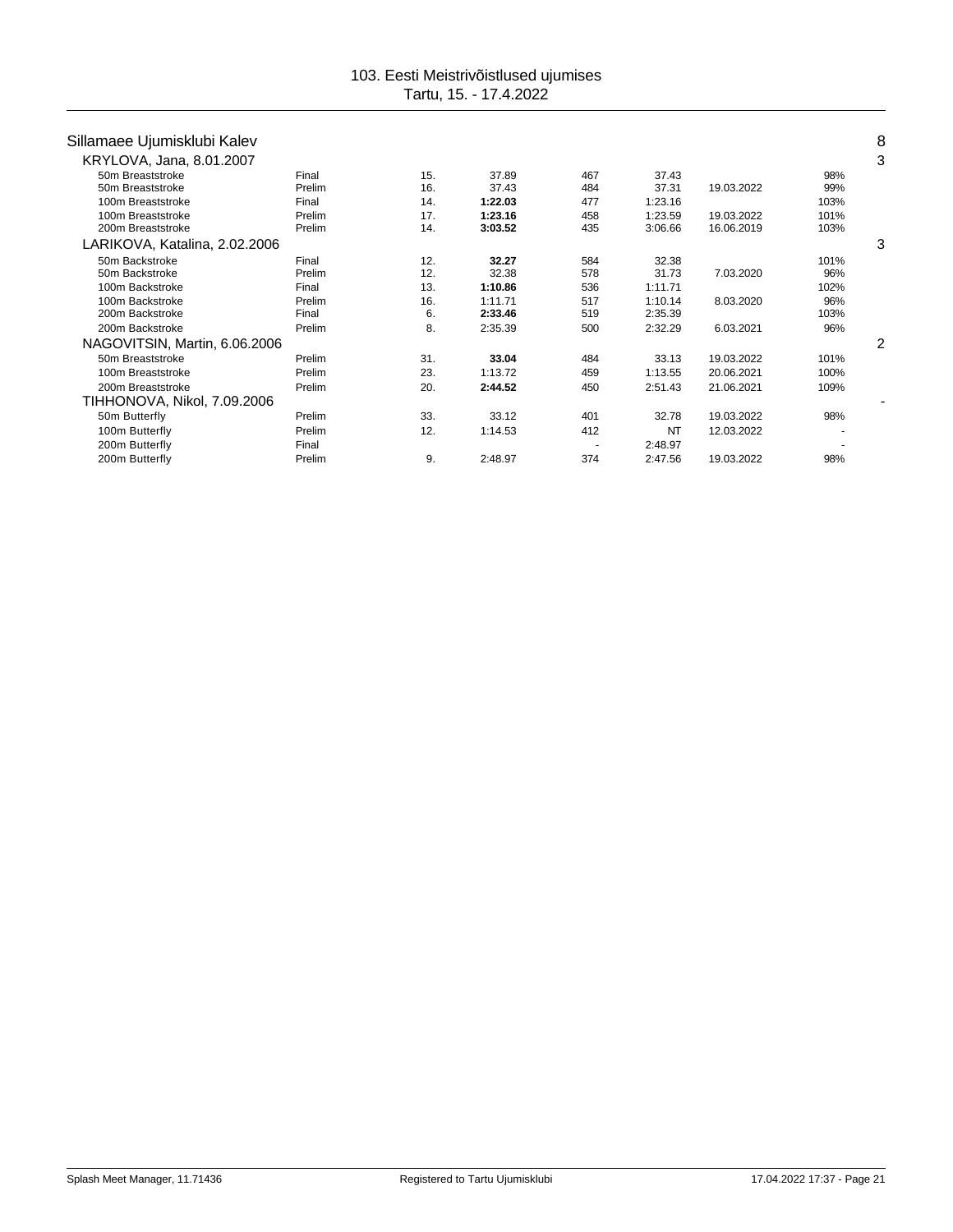| Spordiklubi Aquaway                            |        |     |         |     |       |            |     |
|------------------------------------------------|--------|-----|---------|-----|-------|------------|-----|
| ROSKOSHNY, Alexandra, 31.05.2008               |        |     |         |     |       |            |     |
| 100m Butterfly<br>ROSKOSHNY, Maria, 18.01.2010 | Prelim | 16. | 1:17.54 | 366 | NT    | 19.12.2021 |     |
| 50m Freestyle                                  | Prelim | 74. | 32.00   | 404 | 31.44 | 20.03.2022 | 97% |
| 200m Backstroke                                | Prelim | 18. | 2:44.71 | 420 | NT    | 16.10.2021 |     |
| YAMPOLSKAYA, Olivia, 27.11.2008                |        |     |         |     |       |            |     |
| 50m Freestyle                                  | Prelim | 76. | 32.15   | 399 | 30.86 | 20.03.2022 | 92% |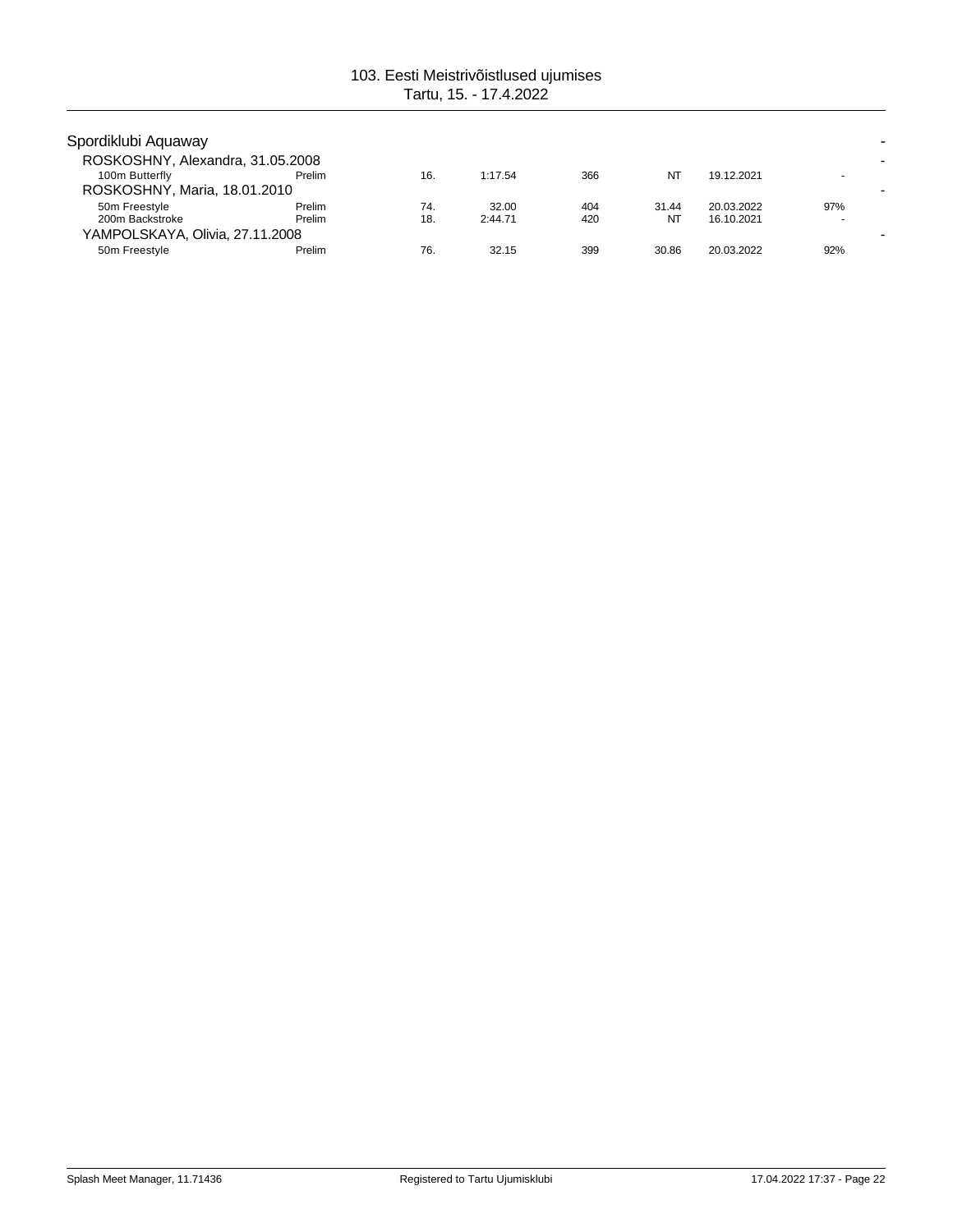| Spordiklubi Fortuna             |                    |            |                  |            |             |                          |      | 3 |
|---------------------------------|--------------------|------------|------------------|------------|-------------|--------------------------|------|---|
| SILLER, Marten, 12.03.2008      |                    |            |                  |            |             |                          |      | ۰ |
| 50m Freestyle<br>100m Freestyle | Prelim<br>Prelim   | 83.<br>73. | 28.96<br>1:02.49 | 376<br>423 | 28.75<br>NT | 20.03.2022<br>19.02.2022 | 99%  |   |
| 100m Breaststroke               | Prelim             | 38.        | 1:21.62          | 338        | <b>NT</b>   | 19.02.2022               |      |   |
| VOSOKOVSKI, Rene, 22.12.2005    |                    |            |                  |            |             |                          |      |   |
| 50m Freestyle                   | Prelim             | 71.        | 27.73            | 428        | <b>NT</b>   | 19.12.2021               |      |   |
| 50m Backstroke                  | Prelim             | 36.        | 31.63            | 436        | 31.51       | 19.03.2022               | 99%  |   |
| 200m Backstroke                 | Prelim             | 20.        | 2:31.70          | 401        | 2:37.43     | 20.03.2022               | 108% |   |
| VOSOKOVSKI, Timo, 20.06.2008    |                    |            |                  |            |             |                          |      | 2 |
| 50m Freestyle                   | Prelim             | 52.        | 26.58            | 486        | 26.83       | 20.03.2022               | 102% |   |
| 400m Freestyle                  | <b>Timed Final</b> | 18.        | 4:39.29          | 489        | 4:40.61     | 19.03.2022               | 101% |   |
| 1500m Freestyle                 | <b>Timed Final</b> | 13.        | 18:36.45         | 474        | NT          | 20.12.2021               |      |   |
|                                 |                    |            |                  |            |             |                          |      |   |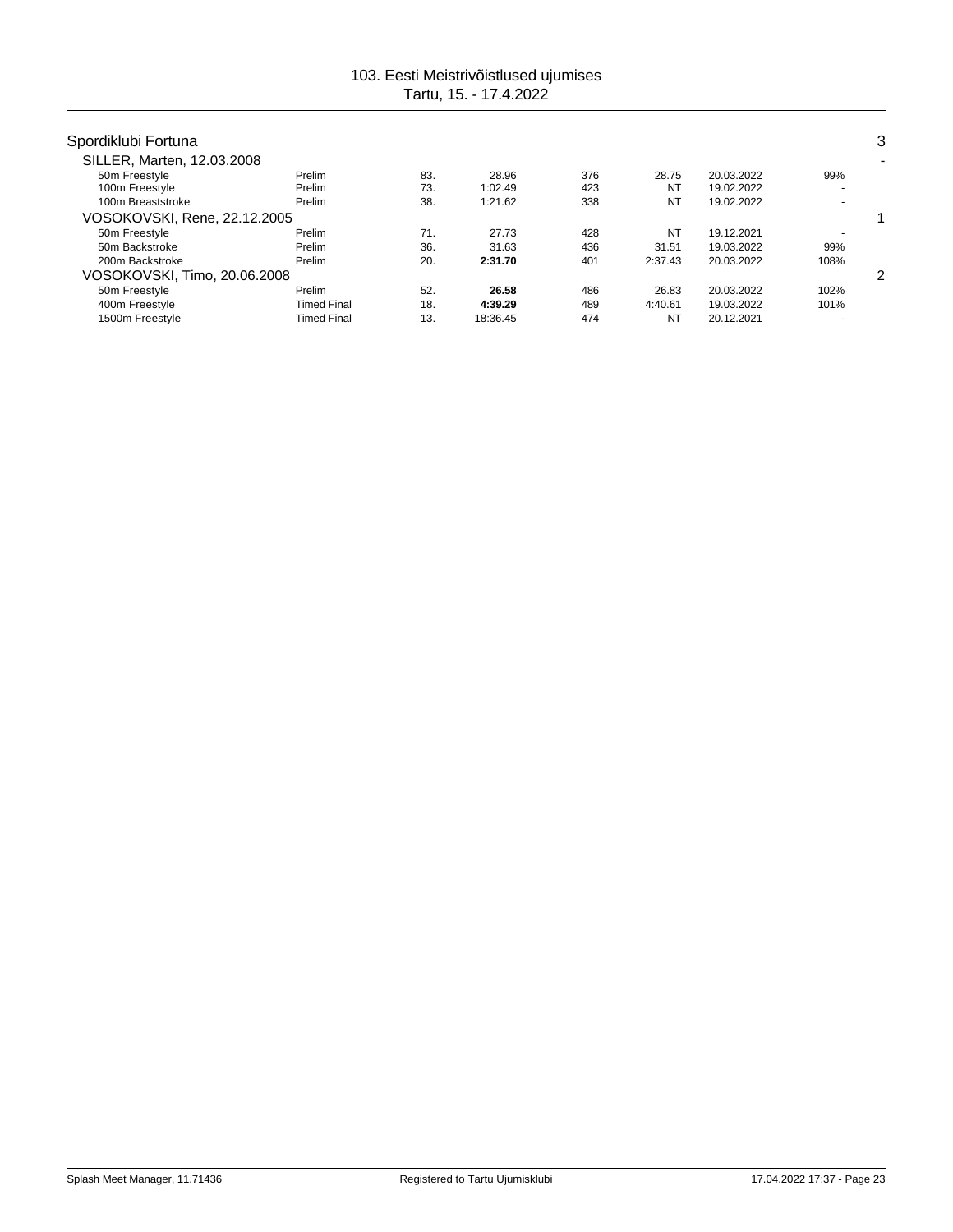# Spordiklubi Garant 59

| AHTIAINEN, Alex, 27.01.2001                |                    |            |                    |            |                    |            |             | 2 |
|--------------------------------------------|--------------------|------------|--------------------|------------|--------------------|------------|-------------|---|
| 50m Freestyle                              | Final              | 1.         | 22.93              | 758        | 23.32              |            | 103%        |   |
| 50m Freestyle                              | Prelim             | 2.         | 23.32              | 720        | 23.03              | 4.04.2021  | 98%         |   |
| 100m Freestyle                             | Final              | 1.         | 50.75              | 789        | 50.62              |            | 99%         |   |
| 100m Freestyle<br>200m Freestyle           | Prelim<br>Final    | 1.<br>1.   | 50.62<br>1:53.09   | 795<br>733 | 50.06<br>1:56.35   | 18.05.2021 | 98%<br>106% |   |
| 200m Freestyle                             | Prelim             | 2.         | 1:56.35            | 673        | 1:55.21            | 19.03.2022 | 98%         |   |
| 100m Butterfly                             | Final              | 3.         | 53.58              | 788        | 53.51              |            | 100%        |   |
| 100m Butterfly                             | Prelim             | 2.         | 53.51              | 791        | 52.68              | 9.04.2021  | 97%         |   |
| ALIMOV, Ilja, 3.08.2006                    |                    |            |                    |            |                    |            |             | 3 |
| 50m Freestyle                              | Final              | 12.        | 24.81              | 598        | 24.97              |            | 101%        |   |
| 50m Freestyle                              | Prelim             | 13.        | 24.97              | 587        | 24.70              | 14.05.2021 | 98%         |   |
| 100m Freestyle                             | Final              | 13.        | 53.65              | 668        | 54.77              |            | 104%        |   |
| 100m Freestyle                             | Prelim             | 16.        | 54.77              | 628        | 54.29              | 13.05.2021 | 98%         |   |
| 200m Freestvle                             | Final              |            |                    |            | 2:01.71            |            |             |   |
| 200m Freestyle                             | Prelim             | 10.        | 2:01.71            | 588        | 2:02.45            | 14.05.2021 | 101%        |   |
| ANSON, Emilia, 15.07.2008                  |                    |            |                    |            |                    |            |             | 2 |
| 50m Breaststroke                           | Final              | 11.        | 36.12              | 539        | 37.00              |            | 105%        |   |
| 50m Breaststroke<br>100m Breaststroke      | Prelim<br>Final    | 14.<br>9.  | 37.00<br>1:20.05   | 501<br>514 | 36.53<br>1:20.12   | 19.03.2022 | 97%<br>100% |   |
| 100m Breaststroke                          | Prelim             | 9.         | 1:20.12            | 512        | 1:19.93            | 26.03.2022 | 100%        |   |
| 200m Breaststroke                          | Final              | 8.         | 2:58.19            | 475        | 2:56.85            |            | 99%         |   |
| 200m Breaststroke                          | Prelim             | 8.         | 2:56.85            | 486        | 2:52.93            | 20.03.2022 | 96%         |   |
| 50m Butterfly                              | Prelim             | 21.        | 31.60              | 462        | NT                 | 12.12.2021 |             |   |
| ASTRELIN, Dmitri, 24.05.2003               |                    |            |                    |            |                    |            |             | 3 |
| 50m Breaststroke                           | Final              | 4.         | 29.85              | 657        | 29.80              |            | 100%        |   |
| 50m Breaststroke                           | Prelim             | 5.         | 29.80              | 660        | 30.78              | 3.08.2020  | 107%        |   |
| 50m Butterfly                              | Final              | 7.         | 25.54              | 662        | 25.76              |            | 102%        |   |
| 50m Butterfly                              | Prelim             | 8.         | 25.76              | 646        | 25.57              | 3.04.2021  | 99%         |   |
| 100m Butterfly<br>100m Butterfly           | Final<br>Prelim    | 5.<br>5.   | 56.28<br>56.58     | 680<br>669 | 56.58<br>55.85     | 9.04.2021  | 101%<br>97% |   |
| 200m Butterfly                             | Final              | 6.         | 2:16.38            | 535        | 2:15.80            |            | 99%         |   |
| 200m Butterfly                             | Prelim             | 6.         | 2:15.80            | 542        | 2:07.54            | 3.04.2021  | 88%         |   |
| DENISSOV, Aleksei, 8.07.2008               |                    |            |                    |            |                    |            |             | 1 |
| 400m Freestyle                             | <b>Timed Final</b> | 10.        | 4:26.06            | 565        | NT                 | 2.04.2022  |             |   |
| 1500m Freestyle                            | <b>Timed Final</b> | 6.         | 17:30.49           | 570        | NT                 | 12.02.2022 |             |   |
| 400m Medley                                | <b>Timed Final</b> | 7.         | 4:54.31            | 568        | 4:55.90            | 27.03.2022 | 101%        |   |
| DROZDOV, Daniil, 30.03.2004                |                    |            |                    |            |                    |            |             | 4 |
| 50m Freestyle                              | Final              | 9.         | 23.81              | 677        | 24.40              |            | 105%        |   |
| 50m Freestyle                              | Prelim             | 9.         | 24.40              | 629        | 23.86              | 29.05.2021 | 96%         |   |
| 100m Freestyle                             | Final              | 9.         | 53.40              | 677        | 53.95              |            | 102%        |   |
| 100m Freestyle<br>50m Backstroke           | Prelim             | 11.        | 53.95              | 657        | 52.57              | 21.06.2021 | 95%         |   |
| 50m Backstroke                             | Final<br>Prelim    | 14.<br>10. | 28.58<br>28.06     | 592<br>625 | 28.06<br>27.53     | 27.03.2022 | 96%<br>96%  |   |
| 50m Butterfly                              | Final              | 4.         | 25.34              | 678        | 25.40              |            | 100%        |   |
| 50m Butterfly                              | Prelim             | 3.         | 25.40              | 673        | 25.13              | 22.06.2021 | 98%         |   |
| 100m Butterfly                             | Final              | 6.         | 57.30              | 644        | 58.34              |            | 104%        |   |
| 100m Butterfly                             | Prelim             | 6.         | 58.34              | 610        | 56.87              | 5.08.2020  | 95%         |   |
| GRITSOK, Alan, 11.06.2003                  |                    |            |                    |            |                    |            |             | 5 |
| 50m Freestyle                              | Final              | 7.         | 24.20              | 645        | 24.25              |            | 100%        |   |
| 50m Freestyle                              | Prelim             | 6.         | 24.25              | 641        | 24.58              | 4.04.2021  | 103%        |   |
| 50m Breaststroke                           | Final              | 6.         | 29.90              | 653        | 29.89              |            | 100%        |   |
| 50m Breaststroke                           | Prelim             | 7.         | 29.89              | 654        | 29.30              | 13.05.2021 | 96%         |   |
| 100m Breaststroke<br>100m Breaststroke     | Final<br>Prelim    | 4.<br>4.   | 1:06.25<br>1:06.96 | 632<br>612 | 1:06.96<br>1:05.13 | 14.05.2021 | 102%<br>95% |   |
| 200m Breaststroke                          | Final              | 3.         | 2:22.50            | 693        | 2:23.67            |            | 102%        |   |
| 200m Breaststroke                          | Prelim             | 1.         | 2:23.67            | 676        | 2:21.88            | 9.07.2021  | 98%         |   |
| 50m Butterfly                              | Final              | 6.         | 25.49              | 666        | 25.75              |            | 102%        |   |
| 50m Butterfly                              | Prelim             | 7.         | 25.75              | 646        | 25.72              | 6.08.2020  | 100%        |   |
| KAPELINA, Anna, 6.11.2003                  |                    |            |                    |            |                    |            |             | 1 |
| 50m Backstroke                             | Final              | 15.        | 32.75              | 559        | 32.69              |            | 100%        |   |
| 50m Backstroke                             | Prelim             | 14.        | 32.69              | 562        | 31.63              | 28.05.2021 | 94%         |   |
| 100m Backstroke                            | Final              | 10.        | 1:09.90            | 558        | 1:09.80            |            | 100%        |   |
| 100m Backstroke                            | Prelim             | 10.        | 1:09.80            | 561        | 1:08.36            | 4.04.2021  | 96%         |   |
| 200m Backstroke<br>200m Backstroke         | Final<br>Prelim    | 7.<br>7.   | 2:34.96            | 504        | 2:35.36            |            | 101%        |   |
|                                            |                    |            | 2:35.36            | 500        | 2:33.38            | 25.02.2022 | 97%         | 5 |
| LIHHATS, Erik, 17.03.2003<br>50m Freestyle |                    |            | 24.10              |            |                    |            | 100%        |   |
| 50m Freestyle                              | Final<br>Prelim    | 5.<br>4.   | 24.14              | 653<br>649 | 24.14<br>24.12     | 27.03.2022 | 100%        |   |
| 100m Freestyle                             | Final              | 4.         | 51.92              | 737        | 52.57              |            | 103%        |   |
| 100m Freestyle                             | Prelim             | 4.         | 52.57              | 710        | 51.78              | 6.07.2021  | 97%         |   |
|                                            |                    |            |                    |            |                    |            |             |   |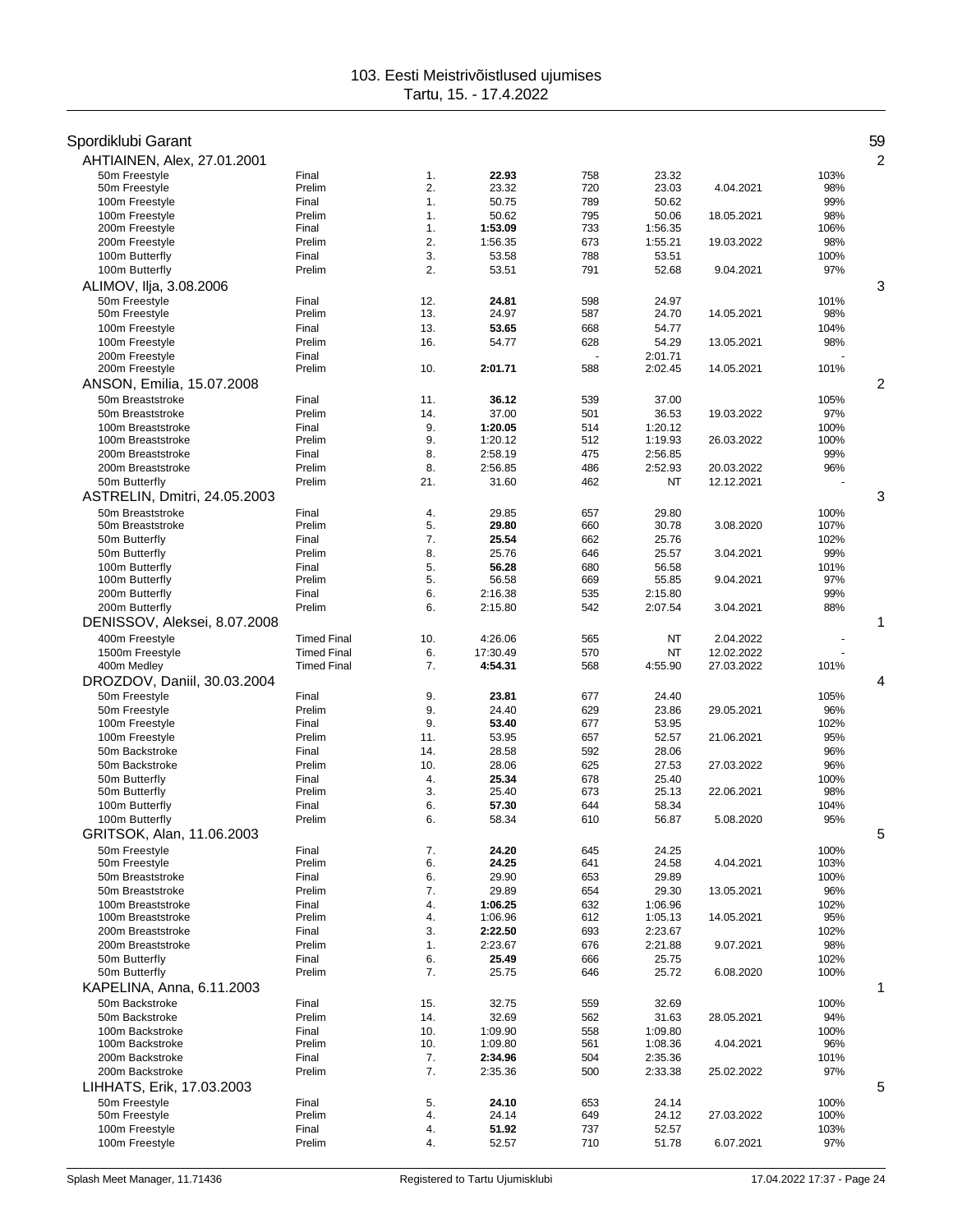| 200m Freestyle<br>200m Freestyle      | Final<br>Prelim              | 4.<br>4. | 1:53.77<br>2:00.35 | 720<br>608 | 2:00.35<br>1:52.91 | 4.04.2021               | 112%<br>88% |   |
|---------------------------------------|------------------------------|----------|--------------------|------------|--------------------|-------------------------|-------------|---|
| 200m Medley                           | Final                        | 2.       | 2:05.55            | 748        | 2:08.79            |                         | 105%        |   |
| 200m Medley                           | Prelim                       | 1.       | 2:08.79            | 693        | 2:09.85            | 26.03.2022              | 102%        |   |
| MAKAROV, Sergei, 31.12.2002           |                              |          |                    |            |                    |                         |             | 3 |
| 200m Freestyle                        | Prelim                       | 20.      | 2:06.99            | 518        | 2:08.42            | 19.03.2022              | 102%        |   |
| 400m Freestyle                        | <b>Timed Final</b>           | 13.      | 4:30.32            | 539        | 4:30.61            | 26.03.2022              | 100%        |   |
| 1500m Freestyle                       | <b>Timed Final</b>           | 10.      | 17:46.86           | 544        | 18:20.85           | 16.06.2019              | 106%        |   |
| PAERTEL, Martin, 5.09.2008            |                              |          |                    |            |                    |                         |             |   |
| 50m Breaststroke<br>100m Breaststroke | Prelim<br>Final              | 21.      | 32.20              | 523        | 31.66<br>1:12.08   | 26.03.2022              | 97%         |   |
| 100m Breaststroke                     | Prelim                       | 18.      | 1:12.08            | 491        | 1:10.84            | 19.03.2022              | 97%         |   |
| 200m Breaststroke                     | Prelim                       | 16.      | 2:39.48            | 494        | 2:36.41            | 26.03.2022              | 96%         |   |
| 200m Medley                           | Prelim                       | 21.      | 2:26.83            | 468        | 2:22.33            | 19.03.2022              | 94%         |   |
| ROMANJUK, Maria, 15.08.1996           |                              |          |                    |            |                    |                         |             | 3 |
| 50m Breaststroke                      | Final                        | 1.       | 32.71              | 726        | 32.43              |                         | 98%         |   |
| 50m Breaststroke<br>100m Breaststroke | Prelim<br>Final              | 1.<br>1. | 32.43<br>1:09.84   | 745<br>774 | 31.58<br>1:11.93   | 27.07.2019              | 95%<br>106% |   |
| 100m Breaststroke                     | Prelim                       | 1.       | 1:11.93            | 708        | 1:07.68            | 18.05.2021              | 89%         |   |
| 200m Breaststroke                     | Final                        | 1.       | 2:36.13            | 707        | 2:41.35            |                         | 107%        |   |
| 200m Breaststroke                     | Prelim                       | 1.       | 2:41.35            | 640        | 2:30.27            | 20.05.2021              | 87%         |   |
| 200m Medley                           | Final                        | 1.       | 2:20.21            | 727        | 2:24.97            |                         | 107%        |   |
| 200m Medley<br>400m Medley            | Prelim<br><b>Timed Final</b> | 1.<br>1. | 2:24.97<br>5:03.19 | 658<br>678 | 2:17.78<br>5:02.92 | 21.05.2021<br>3.07.2010 | 90%<br>100% |   |
| SHUVALOV, Danil, 7.02.2006            |                              |          |                    |            |                    |                         |             | 2 |
| 50m Butterfly                         | Prelim                       | 22.      | 27.32              | 541        | 27.19              | 19.03.2022              | 99%         |   |
| 100m Butterfly                        | Final                        | 10.      | 59.04              | 589        | 58.89              |                         | 99%         |   |
| 100m Butterfly                        | Prelim                       | 9.       | 58.89              | 593        | 59.02              | 10.07.2021              | 100%        |   |
| 200m Butterfly                        | Final                        | 5.       | 2:15.37            | 547        | 2:14.86            |                         | 99%         |   |
| 200m Butterfly                        | Prelim                       | 5.       | 2:14.86            | 553        | 2:16.01            | 26.03.2022              | 102%        |   |
| SMOK, Alan, 18.08.2005                |                              |          |                    |            |                    |                         |             | 3 |
| 50m Backstroke<br>50m Backstroke      | Final<br>Prelim              | 5.<br>4. | 27.24<br>27.33     | 683<br>677 | 27.33<br>27.16     | 28.05.2021              | 101%<br>99% |   |
| 100m Backstroke                       | Final                        | 3.       | 57.48              | 733        | 59.31              |                         | 106%        |   |
| 100m Backstroke                       | Prelim                       | 4.       | 59.31              | 668        | 57.81              | 10.07.2021              | 95%         |   |
| 200m Backstroke                       | Final                        | 6.       | 2:10.87            | 625        | 2:13.41            |                         | 104%        |   |
| 200m Backstroke                       | Prelim                       | 7.       | 2:13.41            | 590        | 2:08.69            | 29.05.2021              | 93%         |   |
| VAINIKK, Annika, 19.10.2000           |                              |          |                    |            |                    |                         |             | 4 |
| 50m Freestyle                         | Final                        | 6.       | 26.93              | 679        | 27.31              |                         | 103%        |   |
| 50m Freestyle<br>100m Freestyle       | Prelim<br>Final              | 5.<br>4. | 27.31<br>58.92     | 651<br>675 | 26.58<br>59.60     | 3.04.2021               | 95%<br>102% |   |
| 100m Freestyle                        | Prelim                       | 3.       | 59.60              | 653        | 57.54              | 4.04.2021               | 93%         |   |
| 50m Backstroke                        | Final                        | 6.       | 31.20              | 646        | 31.39              |                         | 101%        |   |
| 50m Backstroke                        | Prelim                       | 6.       | 31.39              | 634        | 31.16              | 26.03.2022              | 99%         |   |
| 100m Backstroke<br>100m Backstroke    | Final<br>Prelim              | 3.<br>6. | 1:06.47<br>1:08.29 | 649<br>599 | 1:08.29<br>1:06.58 | 19.03.2022              | 106%<br>95% |   |
| VAINIKK, Rando, 19.10.2000            |                              |          |                    |            |                    |                         |             | 1 |
| 50m Freestyle                         | Final                        | 8.       | 24.44              | 626        | 24.24              |                         | 98%         |   |
| 50m Freestyle                         | Prelim                       | 5.       | 24.24              | 641        | 23.89              | 5.08.2020               | 97%         |   |
| 100m Freestyle                        | Final                        | 16.      | 55.15              | 615        | 54.20              |                         | 97%         |   |
| 100m Freestyle                        | Prelim                       | 13.      | 54.20              | 648        | 53.23              | 28.05.2021              | 96%         |   |
| 50m Backstroke<br>50m Backstroke      | Final<br>Prelim              | 8.<br>6. | 27.80<br>27.63     | 643<br>655 | 27.63<br>27.25     | 4.04.2021               | 99%<br>97%  |   |
| 50m Butterfly                         | Final                        | 10.      | 26.02              | 626        | 26.16              |                         | 101%        |   |
| 50m Butterfly                         | Prelim                       | 11.      | 26.16              | 616        | 25.39              | 3.04.2021               | 94%         |   |
| VAINO, Georg, 9.04.2007               |                              |          |                    |            |                    |                         |             | 3 |
| 100m Freestvle                        | Prelim                       | 42.      | 57.69              | 537        | 58.89              | 19.03.2022              | 104%        |   |
| 50m Butterfly                         | Prelim                       | 29.      | 28.05              | 500        | 28.61              | 19.03.2022              | 104%        |   |
| 100m Butterfly<br>100m Butterfly      | Final<br>Prelim              | 17.      | 1:03.75            | 468        | 1:03.75<br>1:08.60 | 22.10.2021              | 116%        |   |
| VEDEHHOVA, Alina, 8.10.1999           |                              |          |                    |            |                    |                         |             | 4 |
| 50m Freestyle                         | Final                        | 14.      | 28.08              | 598        | 27.80              |                         | 98%         |   |
| 50m Freestyle                         | Prelim                       | 9.       | 27.80              | 617        | 27.25              | 26.03.2022              | 96%         |   |
| 50m Breaststroke                      | Final                        | 6.       | 35.26              | 579        | 35.52              |                         | 101%        |   |
| 50m Breaststroke                      | Prelim                       | 6.       | 35.52              | 567        | 34.04              | 13.04.2019              | 92%         |   |
| 50m Butterfly                         | Final                        | 1.       | 27.52              | 699        | 27.97              |                         | 103%        |   |
| 50m Butterfly<br>100m Butterfly       | Prelim<br>Final              | 1.<br>1. | 27.97<br>1:02.92   | 666<br>685 | 26.99<br>1:04.55   | 4.04.2021               | 93%<br>105% |   |
| 100m Butterfly                        | Prelim                       | 2.       | 1:04.55            | 634        | 1:01.46            | 3.04.2021               | 91%         |   |
| 200m Butterfly                        | Final                        | 1.       | 2:27.62            | 561        | 2:33.81            |                         | 109%        |   |
| 200m Butterfly                        | Prelim                       | 1.       | 2:33.81            | 496        | 2:25.76            | 27.03.2022              | 90%         |   |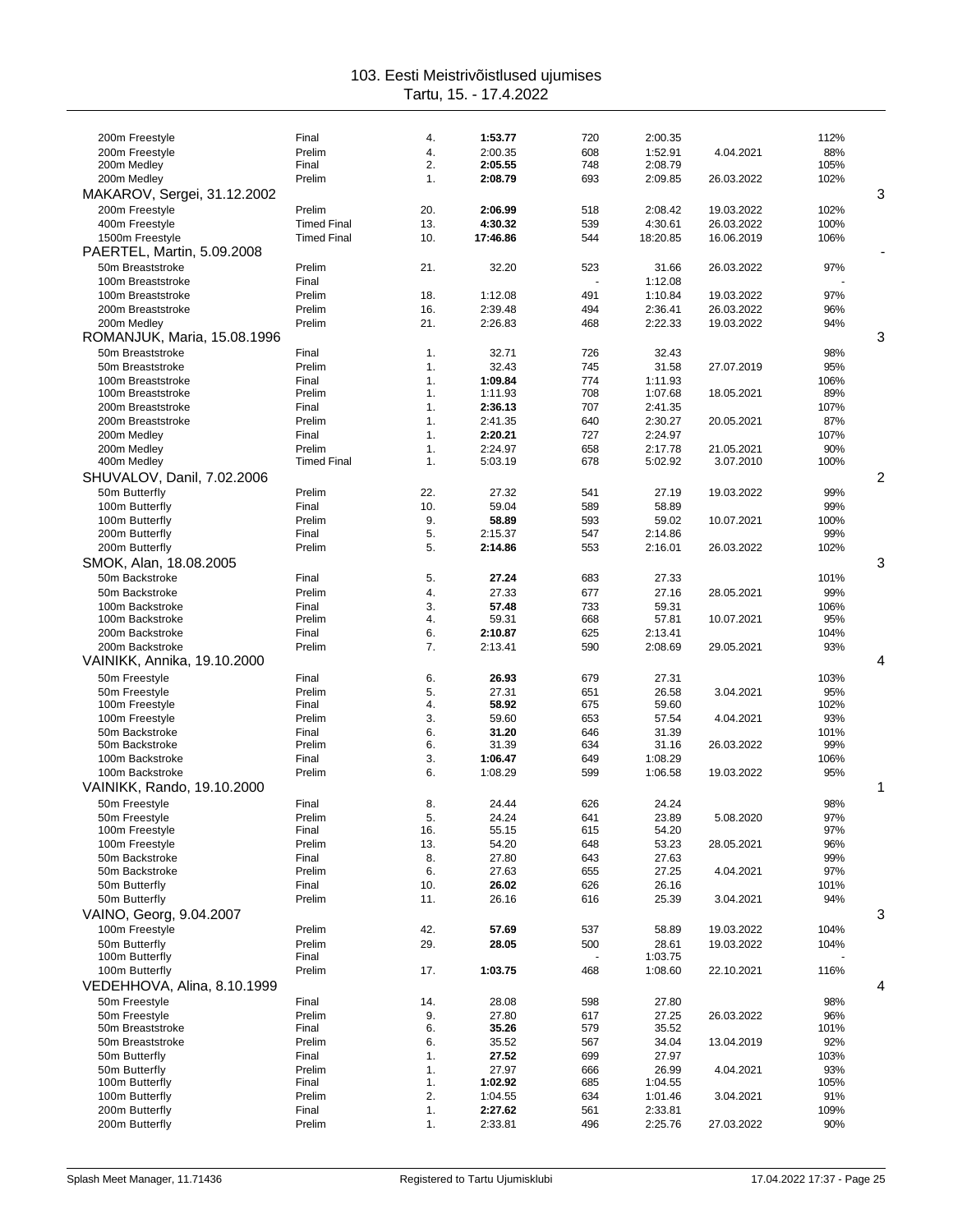| VOLKOVA, Zlata, 10.09.2009         |        |     |         |     |         |            |      | 4 |
|------------------------------------|--------|-----|---------|-----|---------|------------|------|---|
| 50m Freestyle                      | Prelim | 41. | 29.47   | 518 | 29.27   | 20.03.2022 | 99%  |   |
| 50m Butterfly                      | Final  | 8.  | 30.61   | 508 | 30.39   |            | 99%  |   |
| 50m Butterfly                      | Prelim | 9.  | 30.39   | 519 | 30.67   | 19.03.2022 | 102% |   |
| 100m Butterfly                     | Final  | 4.  | 1:06.91 | 570 | 1:07.06 |            | 100% |   |
| 100m Butterfly                     | Prelim | 4.  | 1:07.06 | 566 | 1:07.32 | 26.03.2022 | 101% |   |
| 200m Butterfly                     | Final  | 6.  | 2:40.99 | 433 | 2:43.15 |            | 103% |   |
| 200m Butterfly                     | Prelim | 4.  | 2:43.15 | 416 | 2:42.93 | 19.03.2022 | 100% |   |
| VORONTSOVA, Jekaterina, 25.04.2005 |        |     |         |     |         |            |      |   |
| 50m Freestyle                      | Final  |     |         |     | 28.23   |            |      |   |
| 50m Freestyle                      | Prelim | 18. | 28.23   | 589 | 27.74   | 26.03.2022 | 97%  |   |
| 100m Freestyle                     | Prelim | 22. | 1:02.28 | 572 | 1:03.01 | 13.05.2021 | 102% |   |
| 50m Breaststroke                   | Final  | 4.  | 33.81   | 657 | 33.52   |            | 98%  |   |
| 50m Breaststroke                   | Prelim | 2.  | 33.52   | 674 | 32.35   | 19.03.2022 | 93%  |   |
| 100m Breaststroke                  | Final  | 2.  | 1:14.16 | 646 | 1:15.64 |            | 104% |   |
| 100m Breaststroke                  | Prelim | 5.  | 1:15.64 | 609 | 1:14.64 | 19.03.2022 | 97%  |   |
| 200m Breaststroke                  | Final  | 4.  | 2:46.98 | 578 | 2:51.22 |            | 105% |   |
| 200m Breaststroke                  | Prelim | 6.  | 2:51.22 | 536 | 2:43.30 | 27.03.2022 | 91%  |   |
| 50m Butterfly                      | Final  | 9.  | 29.84   | 548 | 30.41   |            | 104% |   |
| 50m Butterfly                      | Prelim | 10. | 30.41   | 518 | 30.16   | 22.06.2021 | 98%  |   |
| ZAITSEV, Daniel, 13.12.1997        |        |     |         |     |         |            |      | 2 |
| 50m Freestyle                      | Final  | 2.  | 22.96   | 755 | 22.82   |            | 99%  |   |
| 50m Freestyle                      | Prelim | 1.  | 22.82   | 769 | 22.32   | 22.05.2021 | 96%  |   |
| 50m Backstroke                     | Final  | 1.  | 25.89   | 796 | 25.44   |            | 97%  |   |
| 50m Backstroke                     | Prelim | 1.  | 25.44   | 839 | 25.62   | 17.05.2021 | 101% |   |
| 50m Butterfly                      | Final  | 1.  | 23.53   | 847 | 23.50   |            | 100% |   |
| 50m Butterfly                      | Prelim | 1.  | 23.50   | 851 | 23.26   | 21.07.2019 | 98%  |   |
| 100m Butterfly                     | Final  | 1.  | 52.82   | 823 | 52.29   |            | 98%  |   |
| 100m Butterfly                     | Prelim | 1.  | 52.29   | 848 | 52.75   | 5.06.2021  | 102% |   |
|                                    |        |     |         |     |         |            |      |   |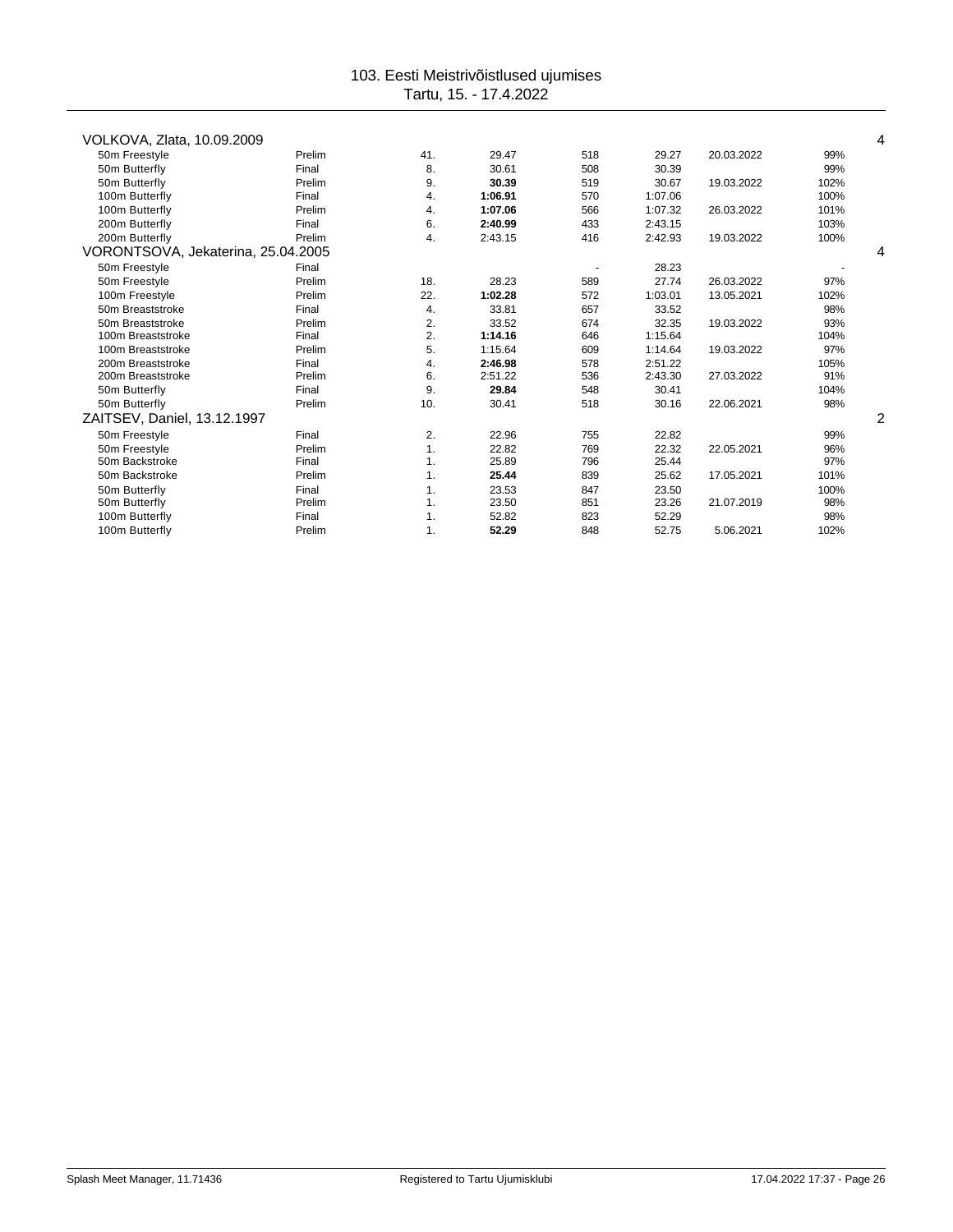| Spordiklubi Nord                  |                    |     |          |     |          |            |      | 2 |
|-----------------------------------|--------------------|-----|----------|-----|----------|------------|------|---|
| SAVITSCH, Gert Martin, 25.03.2006 |                    |     |          |     |          |            |      |   |
| 400m Freestyle                    | Timed Final        | 21. | 4:41.61  | 477 | NT       | 13.07.2021 |      |   |
| 1500m Freestyle                   | Timed Final        | 14. | 18:42.81 | 466 | NT       | 7.01.2022  |      |   |
| SAVITSCH, Grete Maria, 24.06.2004 |                    |     |          |     |          |            |      | 2 |
| 200m Freestyle                    | Prelim             | 21. | 2:24.45  | 478 | NT       | 12.12.2021 |      |   |
| 400m Freestyle                    | Timed Final        | 13. | 5:01.71  | 481 | 5:03.79  | 5.08.2021  | 101% |   |
| 800m Freestyle                    | <b>Timed Final</b> | 6.  | 10:07.15 | 509 | 10:13.88 | 5.08.2021  | 102% |   |
|                                   |                    |     |          |     |          |            |      |   |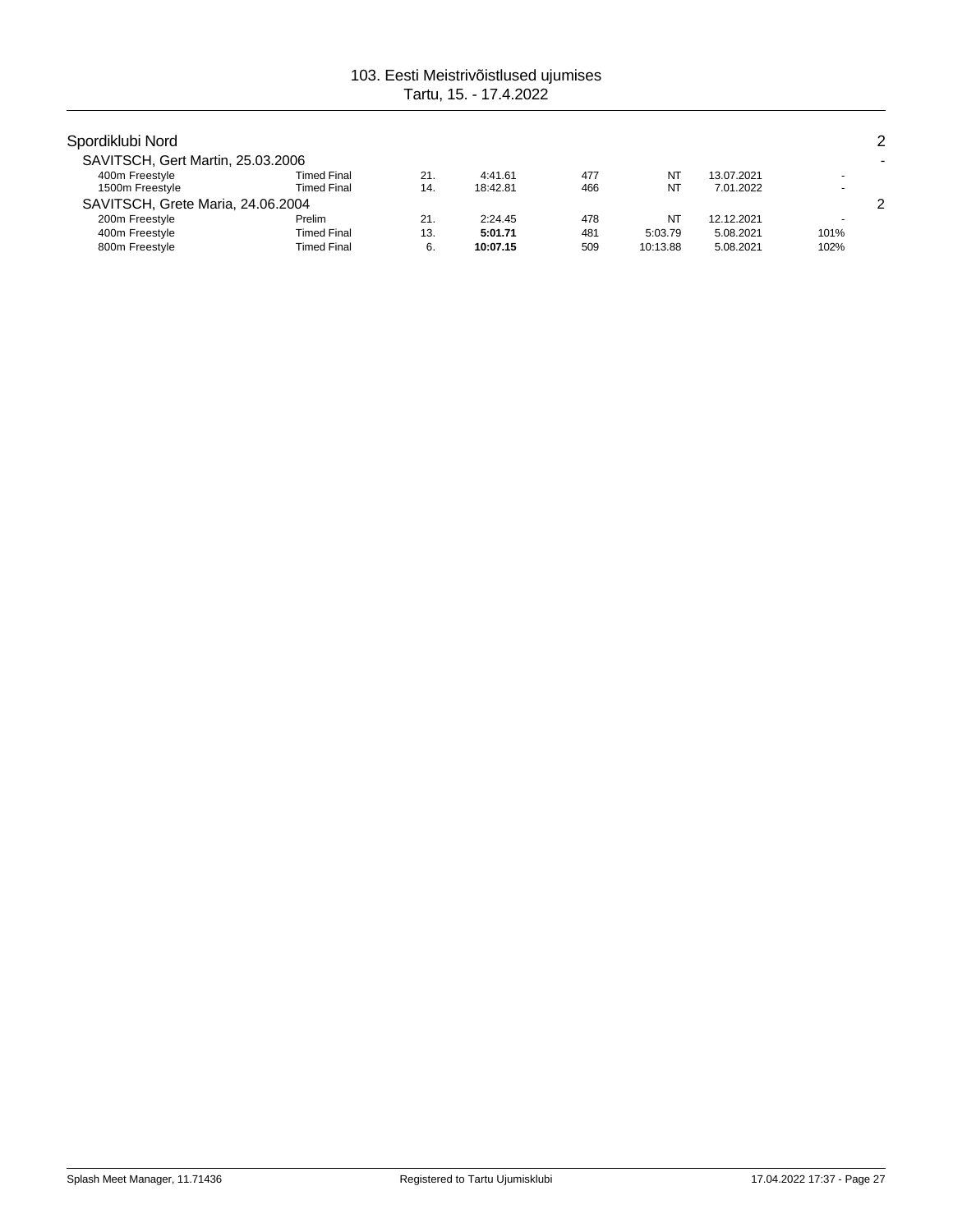| TOPi Ujumisklubi                   |                                          |            |                    |            |                    |                          |              | 69 |
|------------------------------------|------------------------------------------|------------|--------------------|------------|--------------------|--------------------------|--------------|----|
| ANDRESSON, Franz, 19.07.2006       |                                          |            |                    |            |                    |                          |              | 3  |
| 100m Freestyle                     | Prelim                                   | 72.        | 1:02.31            | 426        | 1:03.43            | 21.06.2021               | 104%         |    |
| 400m Freestyle                     | <b>Timed Final</b>                       | 23.        | 4:45.17            | 459        | 4:48.79            | 20.06.2021               | 103%         |    |
| 100m Backstroke<br>50m Butterfly   | Prelim<br>Prelim                         | 26.<br>42. | 1:10.19<br>29.43   | 403<br>433 | ΝT<br>30.57        | 21.12.2021<br>22.06.2021 |              |    |
| 200m Medley                        | Prelim                                   | 27.        | 2:33.37            | 410        | ΝT                 | 25.09.2021               | 108%         |    |
| GOLDBERG, Georgi, 30.03.2004       |                                          |            |                    |            |                    |                          |              | 4  |
| 100m Freestyle                     | Final                                    | 10.        | 53.50              | 674        | 53.56              |                          | 100%         |    |
| 100m Freestyle                     | Prelim                                   | 9.         | 53.56              | 671        | 53.39              | 5.04.2022                | 99%          |    |
| 200m Freestvle                     | Final                                    |            |                    |            | 2:01.66            |                          |              |    |
| 200m Freestyle                     | Prelim                                   | 9.         | 2:01.66            | 589        | 2:01.64            | 6.04.2022                | 100%         |    |
| 400m Freestyle                     | <b>Timed Final</b>                       | 5.         | 4:20.56            | 602        | 4:22.27            | 5.04.2022                | 101%         |    |
| 50m Backstroke                     | Prelim                                   | 17.        | 28.87              | 574        | 28.38              | 27.03.2022               | 97%          |    |
| 100m Backstroke<br>100m Backstroke | Final<br>Prelim                          | 9.<br>10.  | 1:01.31<br>1:03.03 | 604<br>556 | 1:03.03<br>1:05.08 | 7.03.2020                | 106%<br>107% |    |
| JUERISOO, Miriam, 20.02.2008       |                                          |            |                    |            |                    |                          |              | 4  |
| 100m Freestyle                     | Prelim                                   | 13.        | 1:01.40            | 597        | 1:01.06            | 6.04.2022                | 99%          |    |
| 100m Backstroke                    | Final                                    | 7.         | 1:07.59            | 617        | 1:09.36            |                          | 105%         |    |
| 100m Backstroke                    | Prelim                                   | 8.         | 1:09.36            | 571        | 1:07.60            | 19.03.2022               | 95%          |    |
| 200m Butterfly                     | Final                                    | 2.         | 2:30.55            | 529        | 2:42.46            |                          | 116%         |    |
| 200m Butterfly                     | Prelim                                   | 3.         | 2:42.46            | 421        | 2:31.06            | 27.03.2022               | 86%          |    |
| 200m Medley                        | Final                                    | 5.         | 2:28.06            | 618        | 2:30.00            |                          | 103%         |    |
| 200m Medley                        | Prelim                                   | 6.         | 2:30.00            | 594        | 2:32.89            | 19.03.2022               | 104%         |    |
| KOPJEV, Ernest, 4.06.2008          |                                          |            |                    |            |                    |                          |              | 1  |
| 50m Freestyle                      | Prelim                                   | 60.        | 26.90              | 469        | ΝT                 | 19.12.2021               |              |    |
| 100m Freestyle<br>50m Breaststroke | Prelim<br>Prelim                         | 51.<br>43. | 59.11<br>35.65     | 499<br>385 | 1:01.14<br>NT      | 19.03.2022<br>12.03.2022 | 107%         |    |
| 100m Breaststroke                  | Prelim                                   | 35.        | 1:19.08            | 372        | 1:18.86            | 19.03.2022               | 99%          |    |
| 50m Butterfly                      | Prelim                                   | 33.        | 28.35              | 484        | NT                 | 12.12.2021               |              |    |
| 100m Butterfly                     | Prelim                                   | 22.        | 1:05.84            | 424        | NT                 | 2.04.2022                |              |    |
| 200m Medley                        | Prelim                                   | 29.        | 2:34.50            | 401        | 2:33.92            | 19.03.2022               | 99%          |    |
| KULJUS, Lars, 16.08.2005           |                                          |            |                    |            |                    |                          |              | 6  |
| 50m Freestyle                      | Final                                    | 14.        | 24.96              | 587        | 24.97              |                          | 100%         |    |
| 50m Freestyle                      | Prelim                                   | 13.        | 24.97              | 587        | 25.85              | 20.06.2021               | 107%         |    |
| 100m Freestyle                     | Final                                    | 12.        | 53.64              | 668        | 53.97              |                          | 101%         |    |
| 100m Freestyle<br>50m Backstroke   | Prelim<br>Prelim                         | 12.<br>12. | 53.97<br>28.58     | 656<br>592 | 53.87<br>27.58     | 21.06.2021<br>6.04.2022  | 100%<br>93%  |    |
| 100m Backstroke                    | Final                                    | 7.         | 1:00.92            | 616        | 1:01.54            |                          | 102%         |    |
| 100m Backstroke                    | Prelim                                   | 7.         | 1:01.54            | 598        | 1:01.47            | 5.08.2021                | 100%         |    |
| 50m Butterfly                      | Prelim                                   | 13.        | 26.62              | 585        | 26.78              | 22.06.2021               | 101%         |    |
| 100m Butterfly                     | Final                                    | 9.         | 58.45              | 607        | 58.99              |                          | 102%         |    |
| 100m Butterfly                     | Prelim                                   | 10.        | 58.99              | 590        | 58.85              | 10.07.2021               | 100%         |    |
| KUULPAK, Hans-Mikk, 20.02.2004     |                                          |            |                    |            |                    |                          |              | 5  |
| 50m Freestyle                      | Final                                    | 4.         | 24.00              | 661        | 24.36              |                          | 103%         |    |
| 50m Freestyle<br>100m Freestyle    | Prelim<br>Final                          | 8.<br>7.   | 24.36<br>1:02.91   | 632<br>414 | 23.82<br>53.20     | 6.04.2022                | 96%<br>72%   |    |
| 100m Freestyle                     | Prelim                                   | 5.         | 53.20              | 685        | 52.59              | 5.04.2022                | 98%          |    |
| 200m Freestyle                     | Final                                    | 7.         | 1:59.93            | 615        | 2:01.28            |                          | 102%         |    |
| 200m Freestyle                     | Prelim                                   | 8.         | 2:01.28            | 594        | 1:58.67            | 22.06.2021               | 96%          |    |
| 50m Breaststroke                   | Final                                    | 9.         | 30.72              | 602        | 30.79              |                          | 100%         |    |
| 50m Breaststroke                   | Prelim                                   | 10.        | 30.79              | 598        | 31.54              | 5.04.2022                | 105%         |    |
| 200m Medley                        | Prelim                                   | 3.         | 2:12.36            | 638        | 2:21.15            | 15.06.2019               | 114%         |    |
| KUULPAK, Oliver, 2.03.2007         |                                          |            |                    |            |                    |                          |              | 3  |
| 50m Freestvle<br>100m Freestyle    | Prelim<br>Prelim                         | 42.<br>37. | 26.34<br>57.51     | 500<br>542 | 28.44<br>58.77     | 20.06.2021<br>19.03.2022 | 117%<br>104% |    |
| 200m Freestyle                     | Prelim                                   | 23.        | 2:08.70            | 497        | 2:08.74            | 19.03.2022               | 100%         |    |
| 200m Backstroke                    | Final                                    |            |                    | ÷,         | 2:20.56            |                          |              |    |
| 200m Backstroke                    | Prelim                                   | 11.        | 2:20.56            | 504        | NT                 | 22.01.2022               |              |    |
| 400m Medley                        | <b>Timed Final</b>                       | 10.        | 5:04.08            | 515        | NT                 | 21.12.2021               |              |    |
| LILL, Robin, 30.03.2005            |                                          |            |                    |            |                    |                          |              | 2  |
| 50m Freestyle                      | Prelim                                   | 32.        | 25.95              | 523        | 26.14              | 27.03.2022               | 101%         |    |
| 100m Freestyle                     | Prelim                                   | 31.        | 56.40              | 575        | 57.22              | 5.04.2022                | 103%         |    |
| 50m Breaststroke                   | Prelim                                   | 30.        | 33.03              | 484        | NT                 | 17.10.2021               |              |    |
| 100m Breaststroke                  | Prelim                                   | 24.        | 1:13.92            | 455        | NT                 | 24.09.2021               |              |    |
| MAAS, Mari-Liis, 21.07.2004        |                                          |            |                    |            |                    |                          |              | 3  |
| 400m Freestyle                     | <b>Timed Final</b><br><b>Timed Final</b> | 6.<br>2.   | 4:42.82            | 584        | 4:36.16            | 6.04.2022                | 95%          |    |
| 800m Freestyle<br>50m Backstroke   | Final                                    | 10.        | 9:33.13<br>31.82   | 605<br>609 | 9:33.95<br>32.42   | 5.08.2021                | 100%<br>104% |    |
| 50m Backstroke                     | Prelim                                   | 13.        | 32.42              | 576        | 31.81              | 5.04.2022                | 96%          |    |
| 100m Backstroke                    | Prelim                                   | 12.        | 1:10.63            | 541        | 1:06.76            | 22.06.2021               | 89%          |    |
| 200m Backstroke                    | Final                                    | 2.         | 2:24.45            | 622        | 2:27.65            |                          | 104%         |    |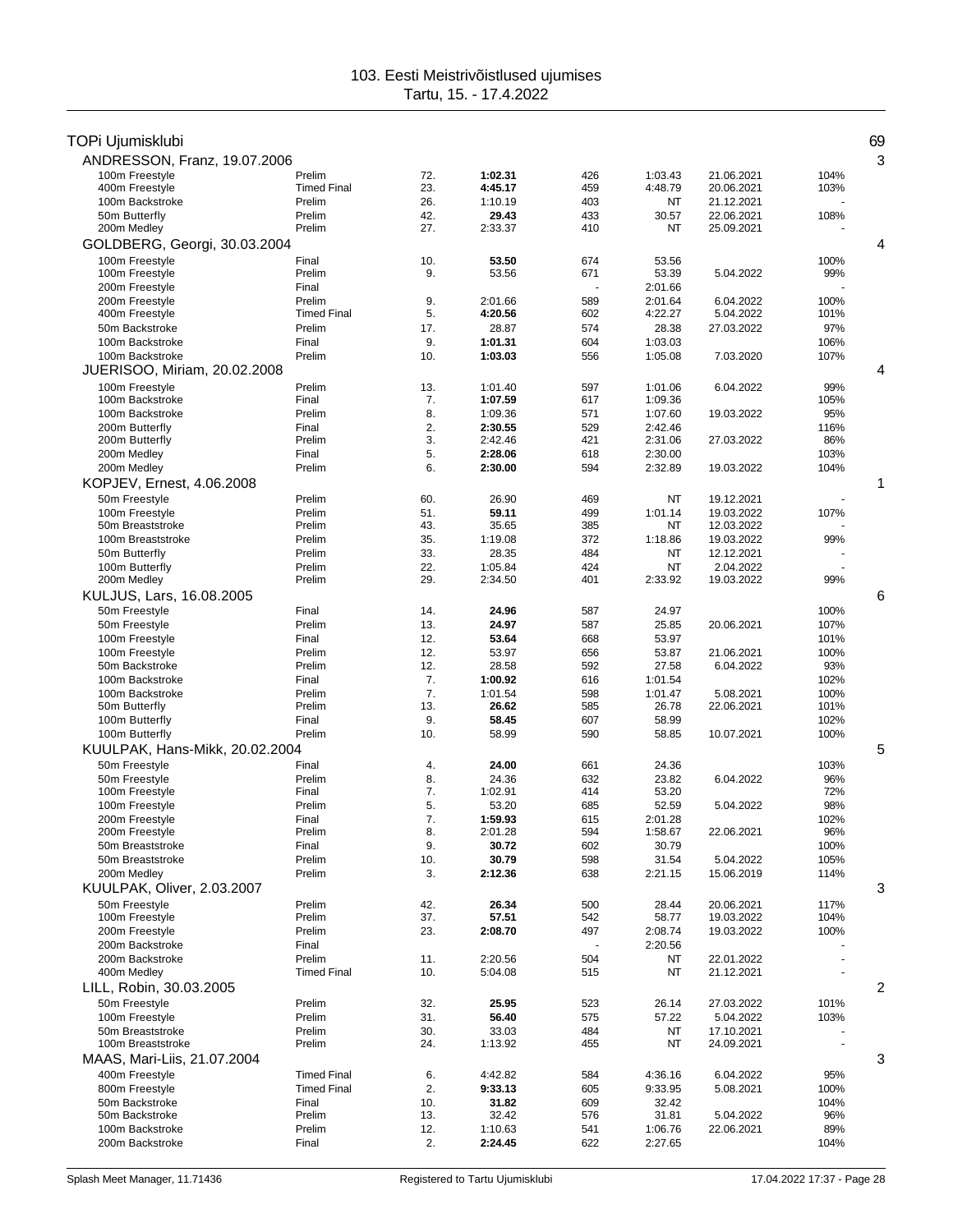| 200m Backstroke                       | Prelim             | 3.         | 2:27.65          | 583        | 2:22.86          | 5.04.2022  | 94%          |                |
|---------------------------------------|--------------------|------------|------------------|------------|------------------|------------|--------------|----------------|
| MAETLIK, Elisabet, 18.10.2002         |                    |            |                  |            |                  |            |              | 2              |
| 50m Freestyle                         | Final              | 1.         | 26.53            | 710        | 26.72            |            | 101%         |                |
| 50m Freestyle                         | Prelim             | 2.         | 26.72            | 695        | 26.42            | 3.04.2021  | 98%          |                |
| 100m Freestyle                        | Final              | 1.         | 57.85            | 714        | 59.41            |            | 105%         |                |
| 100m Freestyle                        | Prelim             | 1.         | 59.41            | 659        | 57.35            | 13.05.2021 | 93%          |                |
| 50m Breaststroke                      | Final              | 5.         | 34.14            | 638        | 33.60            |            | 97%          |                |
| 50m Breaststroke                      | Prelim             | 3.         | 33.60            | 669        | 33.22            | 15.02.2020 | 98%          | 3              |
| MOTSNIK, Hanna-Marleen, 9.05.2006     |                    |            |                  |            |                  |            |              |                |
| 50m Freestyle                         | Prelim             | 35.        | 29.21            | 532        | 31.97            | 15.06.2019 | 120%         |                |
| 100m Freestyle<br>50m Breaststroke    | Prelim             | 28.<br>12. | 1:03.76<br>36.13 | 533<br>538 | 1:09.16<br>36.51 | 16.06.2019 | 118%<br>102% |                |
| 50m Breaststroke                      | Final<br>Prelim    | 11.        | 36.51            | 522        | 36.16            | 22.06.2021 | 98%          |                |
| 200m Medley                           | Prelim             | 21.        | 2:42.06          | 471        | 2:39.84          | 20.06.2021 | 97%          |                |
| MOTSNIK, Kirke, 13.12.2007            |                    |            |                  |            |                  |            |              | 3              |
| 50m Freestyle                         | Prelim             | 27.        | 28.66            | 563        | 28.54            | 26.03.2022 | 99%          |                |
| 400m Freestyle                        | <b>Timed Final</b> | 8.         | 4:49.35          | 545        | 4:59.37          | 21.06.2021 | 107%         |                |
| 50m Backstroke                        | Prelim             | 21.        | 33.34            | 529        | NT               | 19.12.2021 |              |                |
| 100m Backstroke                       | Final              | 15.        | 1:11.60          | 519        | 1:11.87          |            | 101%         |                |
| 100m Backstroke                       | Prelim             | 18.        | 1:11.87          | 513        | 1:11.34          | 22.06.2021 | 99%          |                |
| 50m Butterfly                         | Prelim             | 27.        | 32.35            | 430        | 32.81            | 22.06.2021 | 103%         |                |
| PALVADRE, Christopher, 28.06.2003     |                    |            |                  |            |                  |            |              | 3              |
| 100m Freestyle                        | Final              | 8.         | 1:04.16          | 390        | 53.42            |            | 69%          |                |
| 100m Freestyle                        | Prelim             | 7.         | 53.42            | 677        | 53.04            | 21.06.2021 | 99%          |                |
| 50m Breaststroke                      | Final              | 2.         | 29.48            | 682        | 29.31            |            | 99%          |                |
| 50m Breaststroke                      | Prelim             | 2.         | 29.31            | 694        | 28.80            | 5.04.2022  | 97%          |                |
| 100m Breaststroke                     | Final              | 2.         | 1:03.71          | 711        | 1:05.65          |            | 106%         |                |
| 100m Breaststroke                     | Prelim             | 2.         | 1:05.65          | 650        | 1:03.36          | 6.04.2022  | 93%          |                |
| 200m Breaststroke                     | Final              | 2.         | 2:22.42          | 694        | 2:28.95          |            | 109%         |                |
| 200m Breaststroke                     | Prelim             | 4.         | 2:28.95          | 607        | 2:26.17          | 1.04.2019  | 96%          |                |
| 400m Medley                           | <b>Timed Final</b> | 1.         | 4:42.70          | 641        | 4:48.34          | 6.08.2020  | 104%         |                |
| SEPP, Johanna, 3.03.2007              |                    |            |                  |            |                  |            |              | 1              |
| 50m Freestyle                         | Prelim             | 57.        | 30.64            | 461        | 30.76            | 20.06.2021 | 101%         |                |
| 400m Freestyle                        | <b>Timed Final</b> | 21.        | 5:19.35          | 405        | 5:11.68          | 19.03.2022 | 95%          |                |
| 50m Backstroke                        | Prelim             | 43.        | 36.38            | 407        | 35.14            | 21.06.2021 | 93%          |                |
| 100m Backstroke                       | Prelim             | 32.        | 1:20.41          | 366        | 1:19.40          | 22.06.2021 | 98%          |                |
| 50m Breaststroke                      | Prelim             | 27.        | 41.03            | 367        | 40.05            | 22.06.2021 | 95%          |                |
| SOVTSA, Mark, 22.05.2001              |                    |            |                  |            |                  |            |              | $\overline{2}$ |
| 50m Backstroke                        | Final              | 15.        | 28.85            | 575        | 28.65            |            | 99%          |                |
| 50m Backstroke                        | Prelim             | 14.        | 28.65            | 587        | ΝT               | 7.01.2021  |              |                |
| 50m Breaststroke                      | Final              | 3.         | 29.68            | 668        | 29.55            |            | 99%          |                |
| 50m Breaststroke<br>100m Breaststroke | Prelim<br>Final    | 3.<br>3.   | 29.55<br>1:04.78 | 677<br>676 | 29.19<br>1:07.08 | 13.05.2021 | 98%<br>107%  |                |
| 100m Breaststroke                     | Prelim             | 6.         | 1:07.08          | 609        | 1:03.61          | 20.08.2019 | 90%          |                |
| 50m Butterfly                         | Final              | 5.         | 25.42            | 672        | 25.82            |            | 103%         |                |
| 50m Butterfly                         | Prelim             | 9.         | 25.82            | 641        | 25.61            | 5.08.2021  | 98%          |                |
| SOVTSA, Polina, 3.12.2008             |                    |            |                  |            |                  |            |              | 2              |
| 50m Backstroke                        | Final              | 7.         | 31.35            | 637        | 31.89            |            | 103%         |                |
| 50m Backstroke                        | Prelim             | У.         | 31.89            | 605        | 31.22            | 26.03.2022 | 96%          |                |
| 50m Butterfly                         | Final              |            |                  |            | 31.20            |            |              |                |
| 50m Butterfly                         | Prelim             | 19.        | 31.20            | 480        | 31.08            | 6.04.2022  | 99%          |                |
| 200m Medley                           | Final              |            |                  |            | 2:33.07          |            |              |                |
| 200m Medley                           | Prelim             | 11.        | 2:33.07          | 559        | 2:46.40          | 20.06.2021 | 118%         |                |
| 400m Medley                           | <b>Timed Final</b> | 8.         | 5:37.80          | 490        | NT               | 2.10.2021  |              |                |
| TATAR, Robin, 24.03.2002              |                    |            |                  |            |                  |            |              | 3              |
| 50m Freestyle                         | Prelim             | 31.        | 25.91            | 525        | 25.76            | 3.08.2021  | 99%          |                |
| 100m Freestyle                        | Prelim             | 25.        | 55.56            | 601        | 55.39            | 3.04.2021  | 99%          |                |
| 200m Freestyle                        | Final              | 8.         | 2:00.47          | 606        | 2:00.56          |            | 100%         |                |
| 200m Freestyle                        | Prelim             | 5.         | 2:00.56          | 605        | 2:01.66          | 27.03.2022 | 102%         |                |
| 100m Butterfly                        | Final              | 8.         | 58.20            | 615        | 58.62            |            | 101%         |                |
| 100m Butterfly                        | Prelim             | 8.         | 58.62            | 602        | 57.04            | 3.08.2021  | 95%          |                |
| 200m Butterfly                        | Final              | 4.         | 2:13.23          | 574        | 2:13.21          |            | 100%         |                |
| 200m Butterfly                        | Prelim             | 2.         | 2:13.21          | 574        | 2:10.62          | 4.08.2021  | 96%          |                |
| 400m Medley                           | <b>Timed Final</b> | 3.         | 4:48.86          | 601        | 4:47.12          | 5.08.2021  | 99%          |                |
| TOBLER, Artur, 28.05.2004             |                    |            |                  |            |                  |            |              | 5              |
| 50m Backstroke                        | Final              | 4.         | 27.20            | 686        | 27.45            |            | 102%         |                |
| 50m Backstroke                        | Prelim             | 5.         | 27.45            | 668        | 26.99            | 4.08.2021  | 97%          |                |
| 50m Butterfly<br>50m Butterfly        | Final<br>Prelim    | 8.<br>6.   | 25.59<br>25.67   | 659<br>652 | 25.67<br>25.43   | 5.04.2022  | 101%<br>98%  |                |
| 100m Butterfly                        | Final              | 4.         | 55.12            | 724        | 55.42            |            | 101%         |                |
| 100m Butterfly                        | Prelim             | 4.         | 55.42            | 712        | 55.40            | 6.04.2022  | 100%         |                |
| 200m Butterfly                        | Final              | 2.         | 2:09.64          | 623        | 2:14.43          |            | 108%         |                |
|                                       |                    |            |                  |            |                  |            |              |                |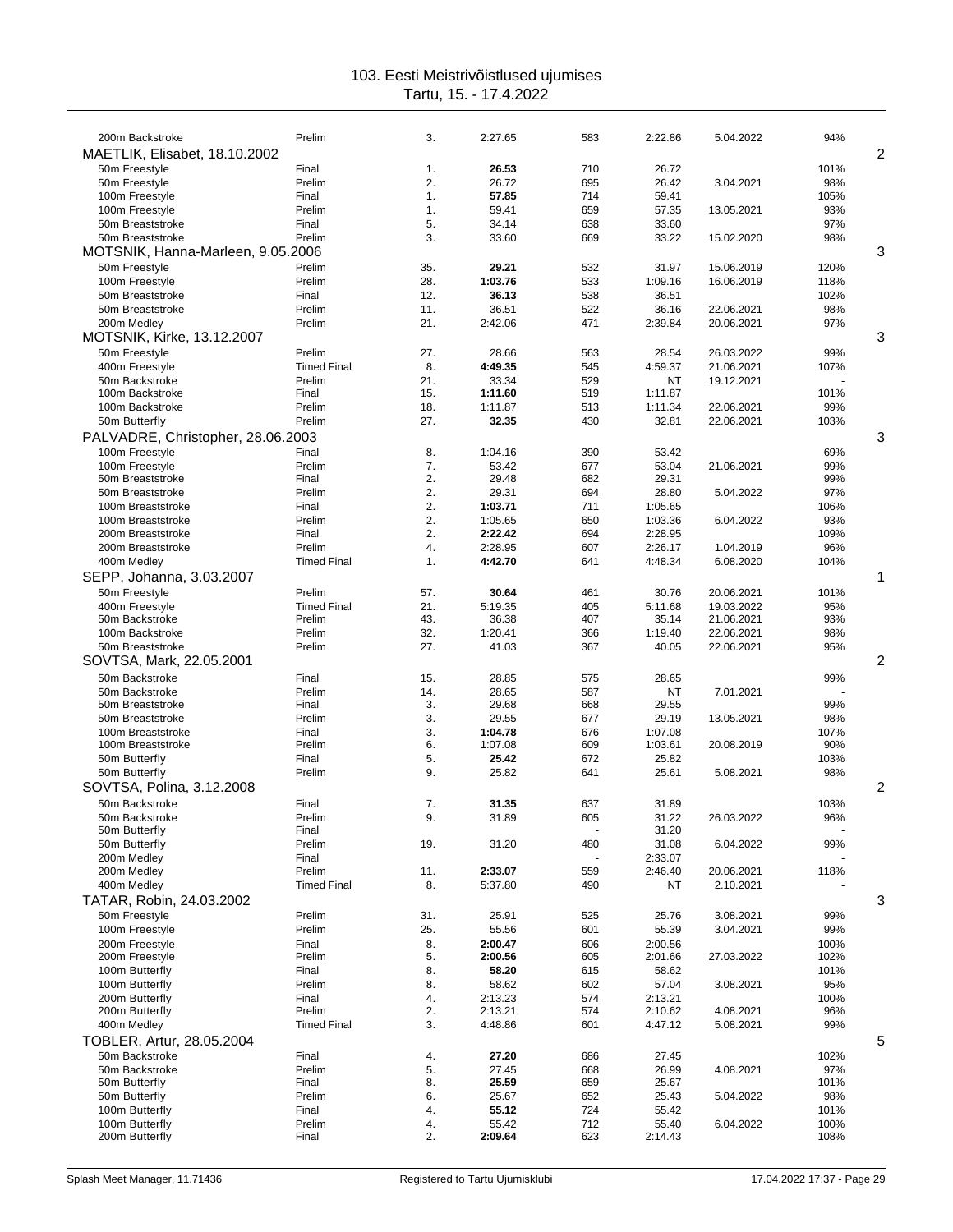| 200m Butterfly                | Prelim             | 4.  | 2:14.43 | 558 | 2:12.46   | 21.06.2021 | 97%  |   |
|-------------------------------|--------------------|-----|---------|-----|-----------|------------|------|---|
| 200m Medlev                   | Final              | 4.  | 2:10.46 | 667 | 2:14.94   |            | 107% |   |
| 200m Medley                   | Prelim             | 6.  | 2:14.94 | 602 | 2:08.69   | 7.07.2021  | 91%  |   |
| ULP, Loreen, 29.08.2006       |                    |     |         |     |           |            |      | 4 |
| 50m Freestyle                 | Prelim             | 32. | 28.96   | 546 | 29.08     | 20.06.2021 | 101% |   |
| 200m Freestyle                | Prelim             | 16. | 2:21.07 | 513 | 2:22.07   | 5.08.2020  | 101% |   |
| 50m Backstroke                | Final              | 11. | 32.06   | 595 | 32.28     |            | 101% |   |
| 50m Backstroke                | Prelim             | 10. | 32.28   | 583 | 32.33     | 21.06.2021 | 100% |   |
| 200m Medley                   | Prelim             | 18. | 2:40.37 | 486 | NT        | 13.07.2021 |      |   |
| 400m Medley                   | <b>Timed Final</b> | 10. | 5:46.63 | 453 | 5:29.34   | 10.07.2021 | 90%  |   |
| VESKI, Harri, 13.06.2003      |                    |     |         |     |           |            |      | 1 |
| 100m Freestyle                | Final              | 14. | 54.75   | 628 | 54.34     |            | 99%  |   |
| 100m Freestyle                | Prelim             | 14. | 54.34   | 643 | NT        |            |      |   |
| 200m Freestyle                | Prelim             | 14. | 2:02.81 | 572 | <b>NT</b> |            |      |   |
| 100m Butterfly                | Final              | 7.  | 57.58   | 635 | 58.53     |            | 103% |   |
| 100m Butterfly                | Prelim             | 7.  | 58.53   | 604 | <b>NT</b> |            |      |   |
| 200m Butterfly                | Final              |     |         |     | 2:20.98   |            |      |   |
| 200m Butterfly                | Prelim             | 9.  | 2:20.98 | 484 | NT        |            |      |   |
| VUTT, Hanna Grete, 22.12.2003 |                    |     |         |     |           |            |      | 5 |
| 50m Backstroke                | Final              | 1.  | 30.36   | 701 | 30.96     |            | 104% |   |
| 50m Backstroke                | Prelim             | 3.  | 30.96   | 661 | 30.13     | 26.03.2022 | 95%  |   |
| 100m Backstroke               | Final              | 1.  | 1:04.79 | 701 | 1:08.02   |            | 110% |   |
| 100m Backstroke               | Prelim             | 3.  | 1:08.02 | 606 | 1:05.08   | 19.03.2022 | 92%  |   |
| 200m Backstroke               | Final              | 1.  | 2:21.80 | 658 | 2:26.26   |            | 106% |   |
| 200m Backstroke               | Prelim             | 2.  | 2:26.26 | 599 | 2:22.47   | 5.04.2022  | 95%  |   |
| 200m Medley                   | Final              | 3.  | 2:24.94 | 658 | 2:25.55   |            | 101% |   |
| 200m Medley                   | Prelim             | 2.  | 2:25.55 | 650 | 2:35.74   | 31.03.2017 | 114% |   |
| VUTT, Katarina, 13.04.2006    |                    |     |         |     |           |            |      | 4 |
| 200m Backstroke               | Final              |     |         |     | 2:35.69   |            |      |   |
| 200m Backstroke               | Prelim             | 9.  | 2:35.69 | 497 | 2:34.63   | 20.03.2022 | 99%  |   |
| 50m Butterfly                 | Final              | 12. | 30.44   | 516 | 30.78     |            | 102% |   |
| 50m Butterfly                 | Prelim             | 13. | 30.78   | 499 | 31.20     | 5.08.2020  | 103% |   |
| 100m Butterfly                | Final              | 5.  | 1:07.78 | 548 | 1:09.43   |            | 105% |   |
| 100m Butterfly                | Prelim             | 6.  | 1:09.43 | 510 | 1:07.86   | 20.03.2022 | 96%  |   |
| 200m Butterfly                | Final              | 4.  | 2:40.07 | 440 | 2:43.60   |            | 104% |   |
| 200m Butterfly                | Prelim             | 7.  | 2:43.60 | 412 | <b>NT</b> | 6.01.2022  |      |   |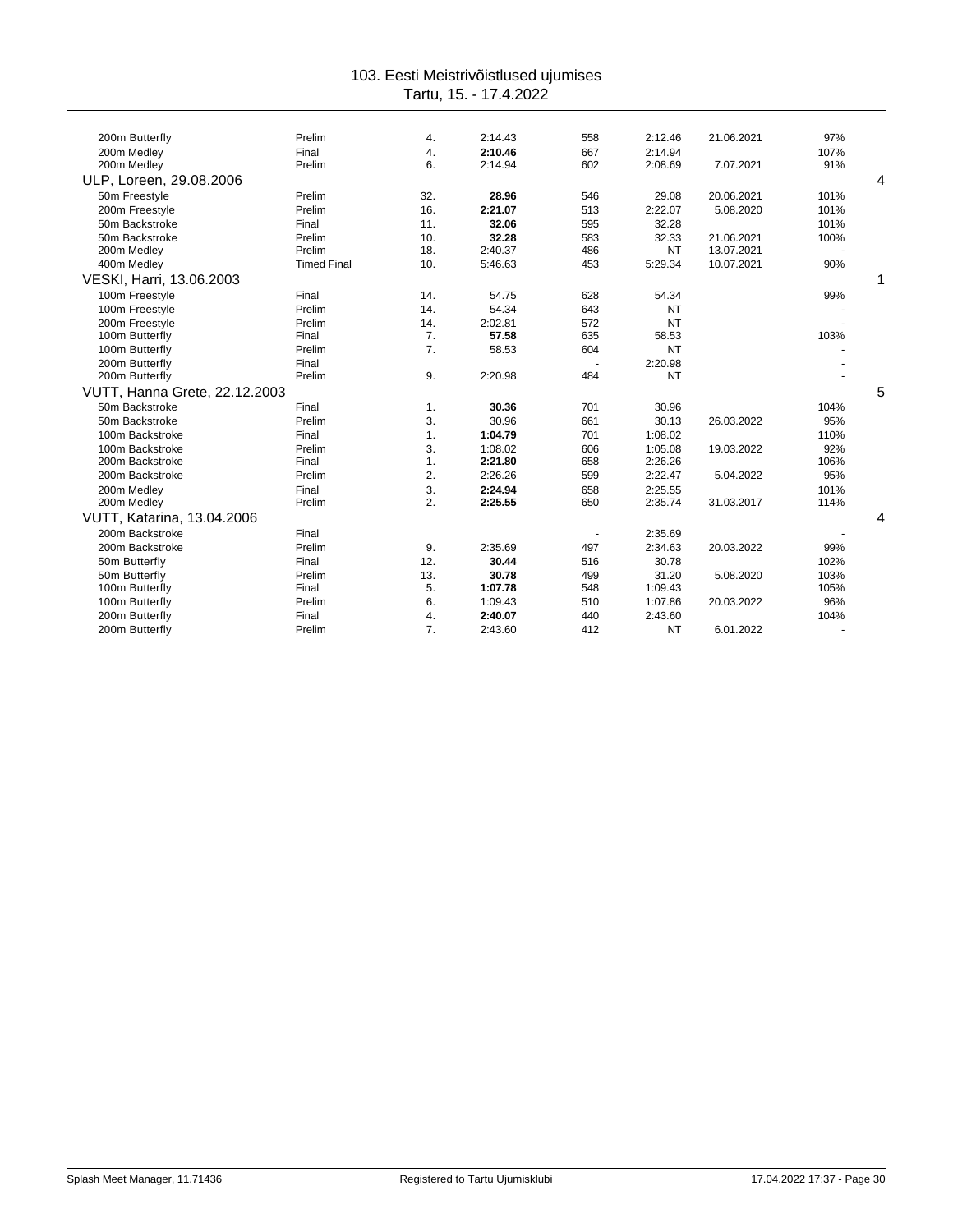| Ujumise Spordiklubi                  |                              |            |                    |            |                    |                          |              | 40 |
|--------------------------------------|------------------------------|------------|--------------------|------------|--------------------|--------------------------|--------------|----|
| ALTEBERG, Artjom, 24.05.2006         |                              |            |                    |            |                    |                          |              | 5  |
| 200m Freestyle                       | Prelim                       | 13.        | 2:02.59            | 576        | 2:03.48            | 19.03.2022               | 101%         |    |
| 50m Breaststroke<br>50m Breaststroke | Final<br>Prelim              | 10.<br>11. | 31.04<br>30.87     | 584<br>594 | 30.87<br>30.67     | 19.03.2022               | 99%<br>99%   |    |
| 100m Breaststroke                    | Final                        | 8.         | 1:06.91            | 614        | 1:07.05            |                          | 100%         |    |
| 100m Breaststroke                    | Prelim                       | 5.         | 1:07.05            | 610        | 1:06.91            | 6.04.2022                | 100%         |    |
| 200m Breaststroke                    | Final                        | 5.         | 2:26.85            | 633        | 2:27.71            |                          | 101%         |    |
| 200m Breaststroke                    | Prelim                       | 3.         | 2:27.71            | 622        | 2:27.84            | 5.04.2022                | 100%         |    |
| 200m Medley                          | Final                        | 6.         | 2:16.48            | 582        | 2:17.13            |                          | 101%         |    |
| 200m Medley                          | Prelim                       | 9.         | 2:17.13            | 574        | 2:16.70            | 27.02.2022               | 99%          |    |
| ANJA, Erik, 11.06.2004               |                              |            |                    |            |                    |                          |              | 1  |
| 200m Freestyle                       | Prelim                       | 15.        | 2:03.27            | 566        | 2:02.68            | 22.06.2021               | 99%          |    |
| 400m Freestyle                       | <b>Timed Final</b>           | 6.         | 4:22.09            | 592        | 4:28.83            | 20.06.2021               | 105%         |    |
| 1500m Freestyle                      | <b>Timed Final</b>           | 9.         | 17:45.99           | 545        | 17:44.15           | 5.08.2020                | 100%         |    |
| ANNUS, Isabel, 9.02.2008             |                              |            |                    |            |                    |                          |              | 3  |
| 100m Freestyle                       | Prelim                       | 32.        | 1:04.40            | 517        | 1:05.98            | 21.06.2021               | 105%         |    |
| 200m Freestyle<br>400m Freestyle     | Prelim<br><b>Timed Final</b> | 18.<br>16. | 2:22.53<br>5:04.43 | 498<br>468 | 2:22.39<br>5:12.49 | 22.06.2021<br>21.06.2021 | 100%<br>105% |    |
| 800m Freestyle                       | <b>Timed Final</b>           | 10.        | 10:42.42           | 429        | 10:42.44           | 21.06.2021               | 100%         |    |
| AROLD, Kaspar, 14.07.2005            |                              |            |                    |            |                    |                          |              |    |
| 50m Freestyle                        | Prelim                       | 35.        | 26.10              | 514        | 25.97              | 27.03.2022               | 99%          |    |
| 50m Backstroke                       | Prelim                       | 22.        | 29.92              | 516        | 29.22              | 27.03.2022               | 95%          |    |
| 100m Backstroke                      | Final                        |            |                    |            | 1:07.39            |                          |              |    |
| 100m Backstroke                      | Prelim                       | 18.        | 1:07.39            | 455        | 1:07.05            | 27.02.2022               | 99%          |    |
| HALJASTE, Heleriin, 27.07.2007       |                              |            |                    |            |                    |                          |              | 2  |
| 50m Freestyle                        | Prelim                       | 23.        | 28.55              | 569        | 28.28              | 20.03.2022               | 98%          |    |
| 100m Freestyle                       | Final                        | 14.        | 1:01.46            | 595        | 1:01.74            |                          | 101%         |    |
| 100m Freestyle                       | Prelim                       | 15.        | 1:01.74            | 587        | 1:01.33            | 27.03.2022               | 99%          |    |
| 200m Freestyle                       | Prelim                       | 12.        | 2:17.50            | 554        | 2:14.18            | 5.04.2022                | 95%          |    |
| 100m Butterfly                       | Final                        | 7.         | 1:09.59            | 506        | 1:08.93            |                          | 98%          |    |
| 100m Butterfly                       | Prelim                       | 5.         | 1:08.93            | 521        | 1:09.49            | 26.03.2022               | 102%         |    |
| <b>HEINLO, Helena, 2.01.2003</b>     |                              |            |                    |            |                    |                          |              | 1  |
| 50m Freestyle                        | Prelim                       | 15.        | 28.02              | 602        | 27.27              | 22.03.2019               | 95%          |    |
| 50m Backstroke<br>50m Butterfly      | Prelim<br>Final              | 15.<br>10. | 32.74<br>29.94     | 559<br>543 | 32.25<br>30.45     | 4.08.2021                | 97%<br>103%  |    |
| 50m Butterfly                        | Prelim                       | 12.        | 30.45              | 516        | 29.09              | 18.03.2018               | 91%          |    |
| KAZAREVSKI, Nikita, 22.03.2006       |                              |            |                    |            |                    |                          |              | 5  |
| 50m Freestyle                        | Final                        | 15.        | 25.05              | 581        | 25.02              |                          | 100%         |    |
| 50m Freestyle                        | Prelim                       | 16.        | 25.02              | 583        | 25.49              | 20.03.2022               | 104%         |    |
| 100m Freestyle                       | Prelim                       | 33.        | 56.49              | 572        | 57.96              | 27.02.2022               | 105%         |    |
| 50m Breaststroke                     | Final                        | 15.        | 31.74              | 546        | 31.66              |                          | 99%          |    |
| 50m Breaststroke                     | Prelim                       | 17.        | 31.66              | 550        | 33.02              | 27.02.2022               | 109%         |    |
| 100m Breaststroke                    | Prelim                       | 27.        | 1:14.48            | 445        | 1:16.78            | 6.04.2022                | 106%         |    |
| 50m Butterfly                        | Prelim                       | 34.        | 28.43              | 480        | 28.52              | 19.03.2022               | 101%         |    |
| KESKUELA, Siim, 13.03.2007           |                              |            |                    |            |                    |                          |              | 3  |
| 50m Freestyle                        | Prelim                       | 24.        | 25.30              | 564        | 25.22              | 20.03.2022               | 99%          |    |
| 100m Freestyle<br>200m Freestyle     | Prelim<br>Prelim             | 26.<br>11. | 55.57<br>2:02.35   | 601<br>579 | 54.99<br>2:02.96   | 27.02.2022<br>26.02.2022 | 98%<br>101%  |    |
| 50m Backstroke                       | Prelim                       | 26.        | 30.52              | 486        | NT                 | 12.03.2022               |              |    |
| 200m Backstroke                      | Final                        | 8.         | 2:15.92            | 558        | 2:17.43            |                          | 102%         |    |
| 200m Backstroke                      | Prelim                       | 9.         | 2:17.43            | 540        | 2:18.84            | 20.03.2022               | 102%         |    |
| LESSING, Gerd Johan, 2.02.2009       |                              |            |                    |            |                    |                          |              | 1  |
| 200m Freestyle                       | Prelim                       | 43.        | 2:22.43            | 367        | 2:25.80            | 19.03.2022               | 105%         |    |
| 400m Freestyle                       | <b>Timed Final</b>           | 27.        | 5:03.79            | 380        | NT                 | 19.12.2021               |              |    |
| OTT, Karl-Eric, 4.01.2008            |                              |            |                    |            |                    |                          |              | 2  |
| 50m Freestyle                        | Prelim                       | 33.        | 25.98              | 521        | 26.69              | 20.03.2022               | 106%         |    |
| 50m Backstroke                       | Prelim                       | 23.        | 30.00              | 512        | 29.43              | 19.03.2022               | 96%          |    |
| 100m Backstroke                      | Final                        | 13.        | 1:03.84            | 535        | 1:04.51            |                          | 102%         |    |
| 100m Backstroke                      | Prelim                       | 14.        | 1:04.51            | 519        | 1:03.52            | 19.03.2022               | 97%          |    |
| 200m Backstroke                      | Prelim                       | 13.        | 2:22.85            | 480        | 2:21.69            | 20.03.2022               | 98%          |    |
| PENT, Mihkel, 12.03.2005             |                              |            |                    |            |                    |                          |              | 1  |
| 50m Freestyle                        | Prelim                       | 36.        | 26.11              | 513        | 25.79              | 4.04.2021                | 98%          |    |
| 100m Freestyle<br>50m Butterfly      | Prelim<br>Prelim             | 36.<br>25. | 57.10<br>27.86     | 554<br>510 | 56.87<br>27.88     | 26.03.2022<br>19.03.2022 | 99%<br>100%  |    |
| 100m Butterfly                       | Final                        |            |                    |            | 1:04.45            |                          |              |    |
| 100m Butterfly                       | Prelim                       | 18.        | 1:04.45            | 453        | 1:03.29            | 20.03.2022               | 96%          |    |
| PRIKS, Robin, 17.04.2010             |                              |            |                    |            |                    |                          |              |    |
| 200m Freestyle                       | Prelim                       | 46.        | 2:29.22            | 319        | NT                 | 2.04.2022                |              |    |
| 400m Freestyle                       | <b>Timed Final</b>           | 29.        | 5:09.96            | 357        | NT                 | 19.12.2021               |              |    |
|                                      |                              |            |                    |            |                    |                          |              |    |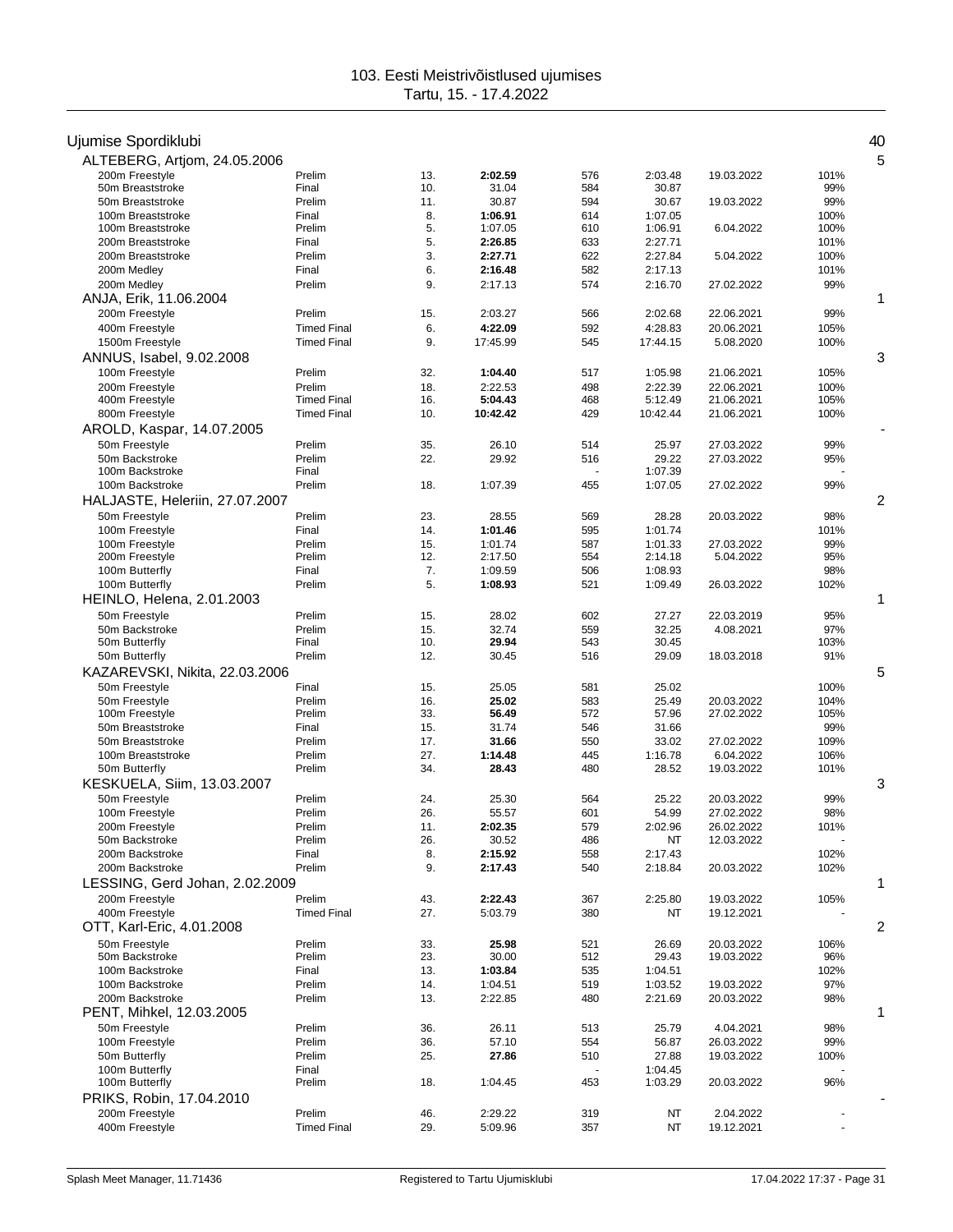| RANDMAA, Marleene, 9.03.2006       |                              |            |                    |            |                  |                          |              | 1              |
|------------------------------------|------------------------------|------------|--------------------|------------|------------------|--------------------------|--------------|----------------|
| 100m Freestyle<br>50m Backstroke   | Prelim                       | 44.        | 1:07.33            | 452        | 1:08.64          | 11.05.2019               | 104%         |                |
| 50m Butterfly                      | Prelim<br>Prelim             | 39.<br>31. | 36.06<br>32.81     | 418<br>412 | 34.19<br>31.76   | 3.08.2020<br>22.06.2021  | 90%<br>94%   |                |
| RANNIK, Kristo, 23.10.2006         |                              |            |                    |            |                  |                          |              | 3              |
| 50m Freestyle                      | Prelim                       | 28.        | 25.78              | 533        | 26.15            | 20.03.2022               | 103%         |                |
| 100m Freestyle                     | Prelim                       | 28.        | 56.04              | 586        | 56.37            | 5.04.2022                | 101%         |                |
| 1500m Freestyle                    | <b>Timed Final</b>           | 4.         | 17:25.10           | 578        | 17:33.19         | 27.02.2022               | 102%         |                |
| 400m Medley                        | <b>Timed Final</b>           | 8.         | 5:01.49            | 529        | 5:01.27          | 26.02.2022               | 100%         |                |
| REIMAND, Hannes Villem, 4.10.2005  |                              |            |                    |            |                  |                          |              | 1              |
| 50m Freestyle                      | Prelim                       | 45.        | 26.44              | 494        | 26.18            | 27.03.2022               | 98%          |                |
| 100m Freestyle                     | Prelim                       | 48.        | 58.70              | 510        | 1:00.07          | 13.05.2021               | 105%         |                |
| 50m Butterfly<br>100m Butterfly    | Prelim<br>Prelim             | 38.<br>24. | 29.27<br>1:06.45   | 440<br>413 | 28.81<br>NT      | 26.02.2022<br>19.12.2021 | 97%          |                |
| ROOP, Adele, 10.10.2009            |                              |            |                    |            |                  |                          |              |                |
| 50m Backstroke                     | Prelim                       | 19.        | 33.30              | 531        | 32.84            | 19.03.2022               | 97%          |                |
| 100m Backstroke                    | Prelim                       | 21.        | 1:12.89            | 492        | 1:12.78          | 19.03.2022               | 100%         |                |
| 200m Backstroke                    | Prelim                       | 11.        | 2:38.36            | 472        | 2:35.24          | 20.03.2022               | 96%          |                |
| SOORM, Aleksandr, 19.01.2005       |                              |            |                    |            |                  |                          |              |                |
| 50m Freestyle                      | Prelim                       | 29.        | 25.80              | 532        | 25.75            | 4.04.2021                | 100%         |                |
| 100m Freestyle                     | Prelim                       | 32.        | 56.47              | 573        | 55.84            | 6.03.2021                | 98%          |                |
| 200m Freestyle                     | Prelim                       | 19.        | 2:06.62            | 522        | 2:01.77          | 22.06.2021               | 92%          |                |
| 400m Freestyle                     | <b>Timed Final</b>           | 16.        | 4:37.03            | 501        | 4:27.43          | 20.06.2021               | 93%          |                |
| SOOSAAR, Andreas, 17.09.2006       |                              |            |                    |            |                  |                          |              | 5              |
| 50m Backstroke                     | Final                        | 16.        | 28.86              | 575        | 28.85            |                          | 100%         |                |
| 50m Backstroke<br>100m Backstroke  | Prelim<br>Final              | 15.<br>11. | 28.85<br>1:02.96   | 575<br>558 | 28.88<br>1:04.01 | 27.03.2022               | 100%<br>103% |                |
| 100m Backstroke                    | Prelim                       | 13.        | 1:04.01            | 531        | 1:04.15          | 26.03.2022               | 100%         |                |
| 200m Backstroke                    | Prelim                       | 15.        | 2:23.91            | 470        | 2:29.47          | 14.05.2021               | 108%         |                |
| 50m Breaststroke                   | Prelim                       | 25.        | 32.66              | 501        | 33.84            | 13.05.2021               | 107%         |                |
| TAENNA, Sandra, 20.01.2005         |                              |            |                    |            |                  |                          |              |                |
| 200m Freestyle                     | Prelim                       | 13.        | 2:18.05            | 548        | 2:15.24          | 22.06.2021               | 96%          |                |
| 50m Backstroke                     | Prelim                       | 20.        | 33.32              | 530        | 32.80            | 19.03.2022               | 97%          |                |
| 100m Butterfly                     | Final                        |            |                    |            | 1:11.55          |                          |              |                |
| 100m Butterfly                     | Prelim                       | 9.         | 1:11.55            | 466        | 1:10.75          | 6.08.2020                | 98%          |                |
| TAETTE, Markus, 11.07.2008         |                              |            |                    |            |                  |                          |              | 2              |
| 50m Freestyle                      | Prelim                       | 65.        | 27.29              | 449        | 27.90            | 20.03.2022               | 105%         |                |
| 100m Freestyle<br>100m Backstroke  | Prelim<br>Prelim             | 65.<br>28. | 1:00.96<br>1:10.37 | 455<br>400 | 1:02.61<br>NT    | 19.03.2022<br>4.12.2021  | 105%         |                |
| 50m Breaststroke                   | Prelim                       | 44.        | 36.13              | 370        | NT               | 27.11.2021               |              |                |
| 100m Breaststroke                  | Prelim                       | 37.        | 1:21.45            | 340        | NT               | 26.11.2021               |              |                |
| TAMMIK, Susanna Loviis, 15.05.2010 |                              |            |                    |            |                  |                          |              | $\overline{c}$ |
| 800m Freestyle                     | <b>Timed Final</b>           | 12.        | 11:37.04           | 336        | NT               | 21.12.2021               |              |                |
| 50m Backstroke                     | Prelim                       | 30.        | 34.79              | 466        | 34.83            | 19.03.2022               | 100%         |                |
| 100m Backstroke                    | Prelim                       | 26.        | 1:16.25            | 430        | 1:17.61          | 19.03.2022               | 104%         |                |
| 200m Backstroke                    | Prelim                       | 20.        | 2:45.95            | 410        | 2:44.22          | 20.03.2022               | 98%          |                |
| TANKLER, Sheril, 4.05.2008         |                              |            |                    |            |                  |                          |              | 2              |
| 50m Freestyle                      | Prelim                       | 33.        | 29.15              | 535        | 31.39            | 20.06.2021               | 116%         |                |
| 100m Freestyle<br>400m Freestyle   | Prelim<br><b>Timed Final</b> | 27.<br>11. | 1:03.69<br>4:56.76 | 535<br>505 | 1:09.61<br>NT    | 21.06.2021<br>4.12.2021  | 119%         |                |
| 100m Backstroke                    | Prelim                       | 24.        | 1:15.45            | 444        | NT               | 21.12.2021               |              |                |
| TREIAL, Elis, 19.06.2004           |                              |            |                    |            |                  |                          |              |                |
| 50m Freestyle                      | Prelim                       | 43.        | 29.61              | 510        | 29.39            | 20.06.2021               | 99%          |                |
| 100m Freestyle                     | Prelim                       | 35.        | 1:04.76            | 509        | 1:03.34          | 4.04.2021                | 96%          |                |
| 200m Freestyle                     | Prelim                       | 15.        | 2:20.45            | 520        | 2:16.86          | 22.06.2021               | 95%          |                |
| 400m Freestyle                     | <b>Timed Final</b>           | 10.        | 4:54.70            | 516        | 4:46.73          | 4.04.2021                | 95%          |                |
| 800m Freestyle                     | <b>Timed Final</b>           | 8.         | 10:25.01           | 466        | 9:52.09          | 3.04.2021                | 90%          |                |
| 50m Backstroke                     | Prelim                       | 32.        | 34.88              | 462        | 32.83            | 10.03.2019               | 89%          |                |
| TSAERO, Grete, 15.05.2006          |                              |            |                    |            |                  |                          |              |                |
| 50m Backstroke<br>100m Backstroke  | Prelim<br>Prelim             | 27.<br>22. | 33.92<br>1:13.62   | 503<br>478 | 33.68<br>NT      | 19.03.2022<br>12.06.2021 | 99%          |                |
| 200m Backstroke                    | Prelim                       | 12.        | 2:38.43            | 471        | NT               | 19.12.2021               |              |                |
| VILLEMS, Mariette, 29.09.2005      |                              |            |                    |            |                  |                          |              |                |
| 50m Freestyle                      | Prelim                       | 42.        | 29.50              | 516        | 29.28            | 13.04.2019               | 99%          |                |
| 100m Freestyle                     | Prelim                       | 33.        | 1:04.43            | 516        | 1:03.23          | 21.06.2021               | 96%          |                |
| 50m Breaststroke                   | Prelim                       | 12.        | 36.78              | 510        | 34.87            | 5.08.2021                | 90%          |                |
| 100m Breaststroke                  | Final                        | 11.        | 1:21.31            | 490        | 1:21.26          |                          | 100%         |                |
| 100m Breaststroke                  | Prelim                       | 12.        | 1:21.26            | 491        | 1:17.73          | 20.06.2021               | 92%          |                |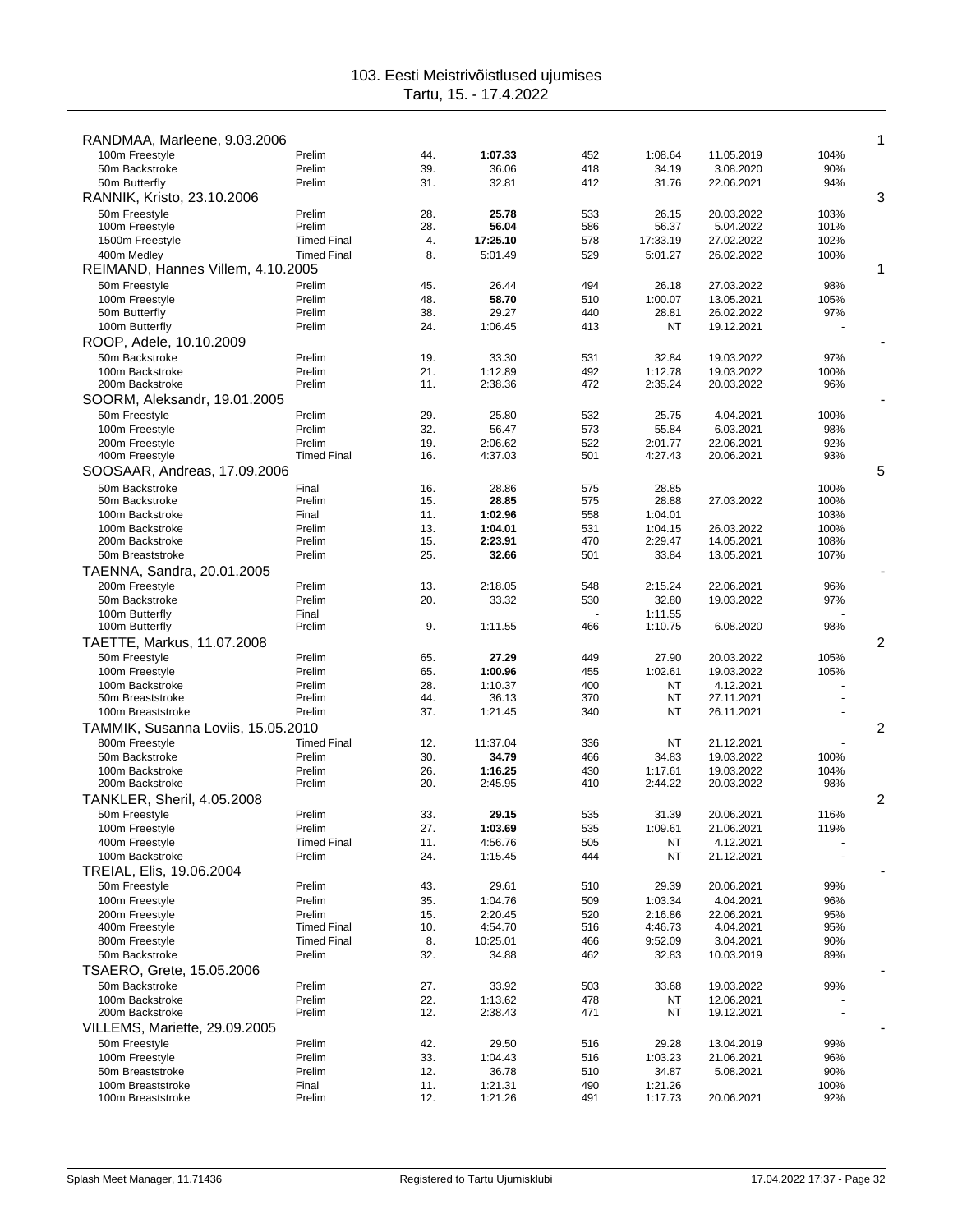| ZIRK, Kregor, 3.07.1999 |                    |         |     |         |            |     |
|-------------------------|--------------------|---------|-----|---------|------------|-----|
| 400m Freestyle          | <b>Timed Final</b> | 3:53.10 | 841 | 3:47.05 | 24.07.2021 | 95% |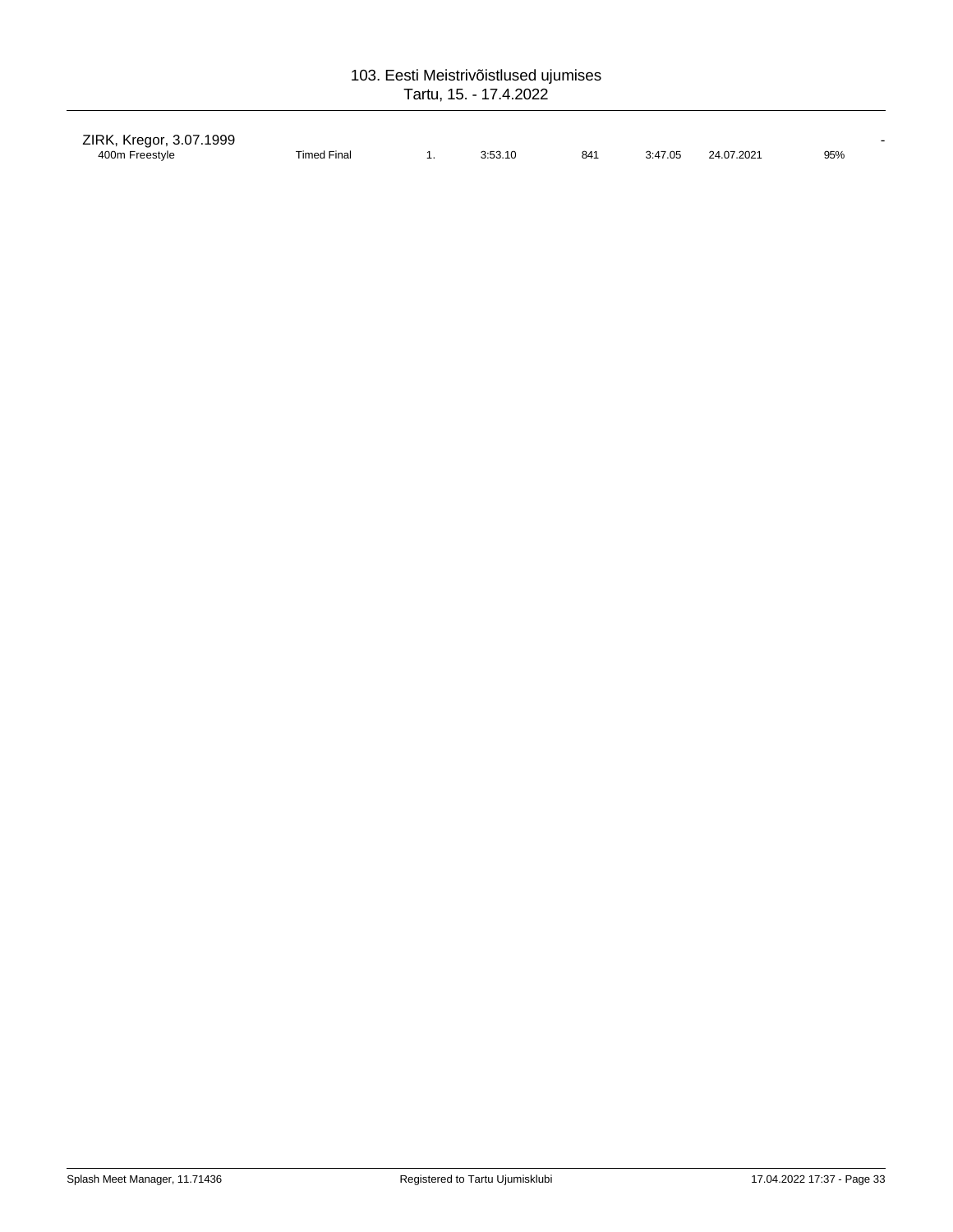| Ujumisklubi Aktiiv               |                    |     |         |                          |           |            |      |   |
|----------------------------------|--------------------|-----|---------|--------------------------|-----------|------------|------|---|
| NIINE, Jannes, 18.04.2002        |                    |     |         |                          |           |            |      | 5 |
| 50m Backstroke                   | Final              | 3.  | 26.44   | 747                      | 26.54     |            | 101% |   |
| 50m Backstroke                   | Prelim             | 2.  | 26.54   | 739                      | 26.92     | 27.03.2022 | 103% |   |
| 100m Backstroke                  | Final              | 2.  | 57.35   | 739                      | 58.37     |            | 104% |   |
| 100m Backstroke                  | Prelim             | 2.  | 58.37   | 700                      | 58.47     | 26.02.2022 | 100% |   |
| 200m Backstroke                  | Final              | 5.  | 2:09.47 | 645                      | 2:13.23   |            | 106% |   |
| 200m Backstroke                  | Prelim             | 6.  | 2:13.23 | 592                      | 2:09.20   | 25.02.2022 | 94%  |   |
| TSISTJAKOVA, Veronika, 7.04.2008 |                    |     |         |                          |           |            |      |   |
| 200m Breaststroke                | Final              |     |         | $\overline{\phantom{a}}$ | 2:59.77   |            |      |   |
| 200m Breaststroke                | Prelim             | 10. | 2:59.77 | 463                      | 2:56.70   | 21.06.2021 | 97%  |   |
| 50m Butterfly                    | Prelim             | 24. | 32.05   | 442                      | <b>NT</b> | 8.01.2022  |      |   |
| 200m Medley                      | Prelim             | 16. | 2:38.85 | 500                      | 2:35.95   | 27.02.2022 | 96%  |   |
| 400m Medley                      | <b>Timed Final</b> | 7.  | 5:32.02 | 516                      | 5:26.64   | 26.02.2022 | 97%  |   |
| <b>TURILOV, Mark, 19.05.2006</b> |                    |     |         |                          |           |            |      | 2 |
| 200m Freestyle                   | Prelim             | 27. | 2:10.78 | 474                      | 2:24.82   | 15.02.2020 | 123% |   |
| 200m Breaststroke                | Prelim             | 26. | 2:49.39 | 412                      | 2:50.64   | 16.06.2019 | 101% |   |
| 100m Butterfly                   | Prelim             | 21. | 1:05.80 | 425                      | NT        | 20.02.2021 |      |   |
| 200m Medley                      | Prelim             | 23. | 2:30.53 | 434                      | 2:25.31   | 19.03.2022 | 93%  |   |
|                                  |                    |     |         |                          |           |            |      |   |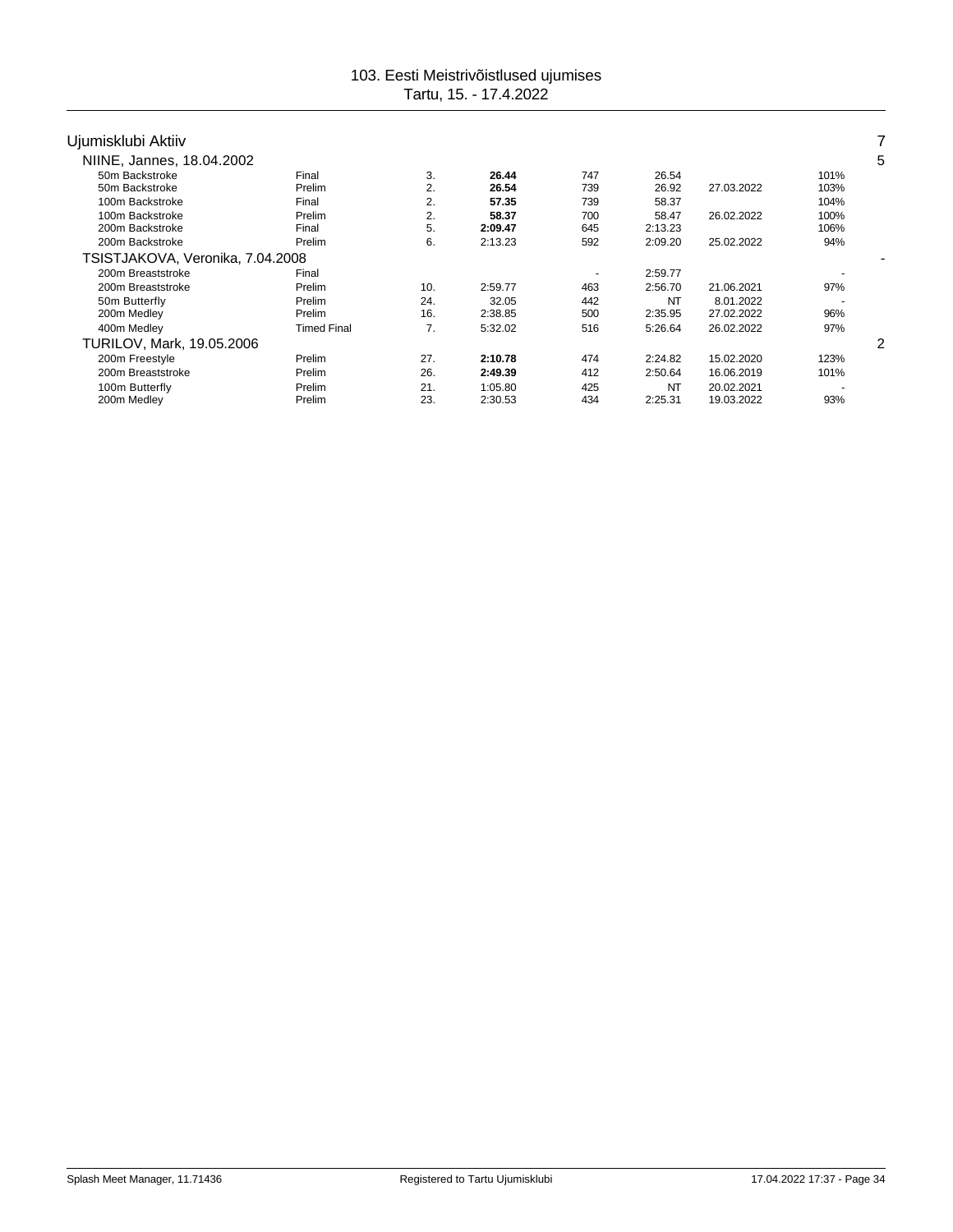| Ujumisklubi Briis                                 |                              |            |                    |            |                    |                         |              | 67 |
|---------------------------------------------------|------------------------------|------------|--------------------|------------|--------------------|-------------------------|--------------|----|
| AABRAMS, Evalotta Victoria, 10.04.2005            |                              |            |                    |            |                    |                         |              | 3  |
| 50m Freestyle<br>100m Freestyle                   | Prelim<br>Final              | 22.<br>9.  | 28.40<br>1:00.52   | 578<br>623 | 27.62<br>1:00.78   | 3.04.2021               | 95%<br>101%  |    |
| 100m Freestyle                                    | Prelim                       | 11.        | 1:00.78            | 615        | 1:00.06            | 21.06.2021              | 98%          |    |
| 200m Freestyle                                    | Final                        | 3.         | 2:11.06            | 640        | 2:14.94            |                         | 106%         |    |
| 200m Freestyle                                    | Prelim                       | 6.         | 2:14.94            | 586        | 2:11.77            | 22.06.2021              | 95%          |    |
| 50m Breaststroke                                  | Prelim                       | 17.        | 37.88              | 467        | 38.89              | 10.02.2018              | 105%         |    |
| 100m Breaststroke                                 | Prelim                       | 16.        | 1:23.15            | 458        | NT                 | 17.10.2018              |              |    |
| EINBERG, Endrik, 1.02.2004                        |                              |            |                    |            |                    |                         |              | 4  |
| 50m Freestyle                                     | Prelim                       | 41.        | 26.29              | 503        | 26.07              | 25.02.2022              | 98%          |    |
| 50m Backstroke<br>50m Backstroke                  | Final<br>Prelim              | 13.<br>18. | 28.52<br>28.88     | 595<br>573 | 28.88<br>28.69     | 27.03.2022              | 103%<br>99%  |    |
| 100m Backstroke                                   | Final                        | 6.         | 1:00.78            | 620        | 1:01.02            |                         | 101%         |    |
| 100m Backstroke                                   | Prelim                       | 6.         | 1:01.02            | 613        | 1:01.82            | 22.06.2021              | 103%         |    |
| 200m Backstroke                                   | Final                        |            |                    |            | 2:20.42            |                         |              |    |
| 200m Backstroke                                   | Prelim                       | 10.        | 2:20.42            | 506        | 2:16.63            | 20.06.2021              | 95%          |    |
| 50m Butterfly                                     | Final                        |            |                    |            | 27.12              |                         |              |    |
| 50m Butterfly                                     | Swim Off Prelim              | 2.         | 27.13              | 553        | 27.12              |                         | 100%         |    |
| 50m Butterfly<br>ILVES, Gregor, 12.03.2007        | Prelim                       | 18.        | 27.12              | 553        | 29.23              | 17.06.2019              | 116%         | 2  |
| 50m Freestyle                                     | Prelim                       | 67.        | 27.46              | 441        | 27.53              | 5.03.2022               | 101%         |    |
| 100m Freestyle                                    | Prelim                       | 68.        | 1:01.49            | 443        | 1:01.64            | 19.03.2022              | 100%         |    |
| 50m Backstroke                                    | Prelim                       | 39.        | 31.86              | 427        | 31.76              | 19.03.2022              | 99%          |    |
| 50m Breaststroke                                  | Prelim                       | 39.        | 34.51              | 425        | 34.31              | 5.03.2022               | 99%          |    |
| 100m Breaststroke                                 | Prelim                       | 36.        | 1:21.36            | 341        | NT                 | 19.12.2021              |              |    |
| 50m Butterfly                                     | Prelim                       | 44.        | 29.72              | 420        | 29.59              | 19.03.2022              | 99%          |    |
| JAMSA, Fiona, 2.12.2008                           |                              |            |                    |            |                    |                         |              | 2  |
| 50m Freestyle                                     | Prelim                       | 66.        | 31.17              | 437        | 32.12              | 5.03.2022               | 106%         |    |
| 100m Freestyle                                    | Prelim                       | 57.        | 1:08.61            | 428        | 1:08.16            | 19.03.2022              | 99%          |    |
| 200m Freestyle<br>400m Freestyle                  | Prelim<br><b>Timed Final</b> | 28.<br>18. | 2:29.80<br>5:07.60 | 429<br>454 | 2:28.29<br>5:15.75 | 5.03.2022<br>19.03.2022 | 98%<br>105%  |    |
| JOGIS, Kennert, 22.04.2006                        |                              |            |                    |            |                    |                         |              | 4  |
| 50m Freestyle                                     | Prelim                       | 19.        | 25.12              | 576        | 25.63              | 25.02.2022              | 104%         |    |
| 100m Freestyle                                    | Final                        | 11.        | 53.61              | 669        | 53.73              |                         | 100%         |    |
| 100m Freestyle                                    | Prelim                       | 10.        | 53.73              | 665        | 54.07              | 19.03.2022              | 101%         |    |
| 50m Backstroke                                    | Prelim                       | 24.        | 30.05              | 509        | 29.55              | 5.03.2022               | 97%          |    |
| 100m Backstroke                                   | Final                        | 10.        | 1:02.33            | 575        | 1:03.75            |                         | 105%         |    |
| 100m Backstroke                                   | Prelim                       | 12.        | 1:03.75            | 538        | 1:03.03            | 26.02.2022              | 98%          |    |
| 200m Backstroke                                   | Prelim                       | 12.        | 2:20.83            | 501        | 2:18.67            | 25.02.2022              | 97%          |    |
| KALMU, Villem, 30.12.2005                         |                              |            |                    |            |                    |                         |              | 3  |
| 100m Freestyle<br>50m Backstroke                  | Prelim<br>Prelim             | 77.<br>42. | 1:03.24<br>32.24   | 408<br>412 | 1:04.53<br>32.79   | 5.03.2022<br>21.06.2021 | 104%<br>103% |    |
| 100m Backstroke                                   | Prelim                       | 25.        | 1:09.68            | 412        | 1:10.81            | 22.06.2021              | 103%         |    |
| 200m Backstroke                                   | Prelim                       | 25.        | 2:34.92            | 377        | 2:33.53            | 20.06.2021              | 98%          |    |
| KANN, Kertu, 3.05.2006                            |                              |            |                    |            |                    |                         |              | 4  |
| 50m Freestvle                                     | Prelim                       | 20.        | 28.25              | 588        | 30.57              | 2.03.2019               | 117%         |    |
| 50m Backstroke                                    | Final                        | 4.         | 30.81              | 671        | 31.21              |                         | 103%         |    |
| 50m Backstroke                                    | Prelim                       | 5.         | 31.21              | 646        | 30.83              | 27.02.2022              | 98%          |    |
| 100m Backstroke                                   | Final                        | 4.         | 1:06.95            | 635        | 1:08.27            |                         | 104%         |    |
| 100m Backstroke<br>200m Backstroke                | Prelim<br>Final              | 5.<br>4.   | 1:08.27<br>2:25.27 | 599<br>612 | 1:07.50<br>2:29.68 | 26.02.2022              | 98%<br>106%  |    |
| 200m Backstroke                                   | Prelim                       | 5.         | 2:29.68            | 559        | 2:26.96            | 20.06.2021              | 96%          |    |
| 50m Butterfly                                     | Final                        |            |                    |            | 31.14              |                         |              |    |
| 50m Butterfly                                     | Prelim                       | 18.        | 31.14              | 482        | 29.36              | 13.05.2021              | 89%          |    |
| LIIAS, Laura, 4.12.2007                           |                              |            |                    |            |                    |                         |              | 3  |
| 50m Freestyle                                     | Prelim                       | 30.        | 28.89              | 549        | 29.24              | 20.03.2022              | 102%         |    |
| 50m Butterfly                                     | Prelim                       | 24.        | 32.05              | 442        | 32.01              | 26.02.2022              | 100%         |    |
| 100m Butterfly                                    | Final                        | 8.         | 1:11.11            | 474        | 1:11.39            |                         | 101%         |    |
| 100m Butterfly                                    | Prelim                       | 8.         | 1:11.39            | 469        | 1:10.66            | 26.03.2022              | 98%          |    |
| 200m Butterfly<br>200m Butterfly                  | Final<br>Prelim              | 7.<br>5.   | 2:43.67<br>2:43.21 | 412<br>415 | 2:43.21<br>2:44.35 | 27.03.2022              | 99%<br>101%  |    |
|                                                   |                              |            |                    |            |                    |                         |              | 5  |
| MAENNIK, Hans Herman, 7.01.2005<br>100m Freestyle | Prelim                       |            | 55.08              | 617        | 54.62              | 27.02.2022              | 98%          |    |
| 50m Backstroke                                    | Final                        | 19.<br>7.  | 27.74              | 647        | 27.80              |                         | 100%         |    |
| 50m Backstroke                                    | Prelim                       | 8.         | 27.80              | 643        | 27.99              | 27.03.2022              | 101%         |    |
| 100m Backstroke                                   | Final                        | 4.         | 58.51              | 695        | 58.92              |                         | 101%         |    |
| 100m Backstroke                                   | Prelim                       | 3.         | 58.92              | 681        | 59.76              | 26.02.2022              | 103%         |    |
| 200m Backstroke                                   | Final                        | 7.         | 2:11.02            | 623        | 2:12.15            |                         | 102%         |    |
| 200m Backstroke                                   | Prelim                       | 5.         | 2:12.15            | 607        | 2:12.08            | 25.02.2022              | 100%         |    |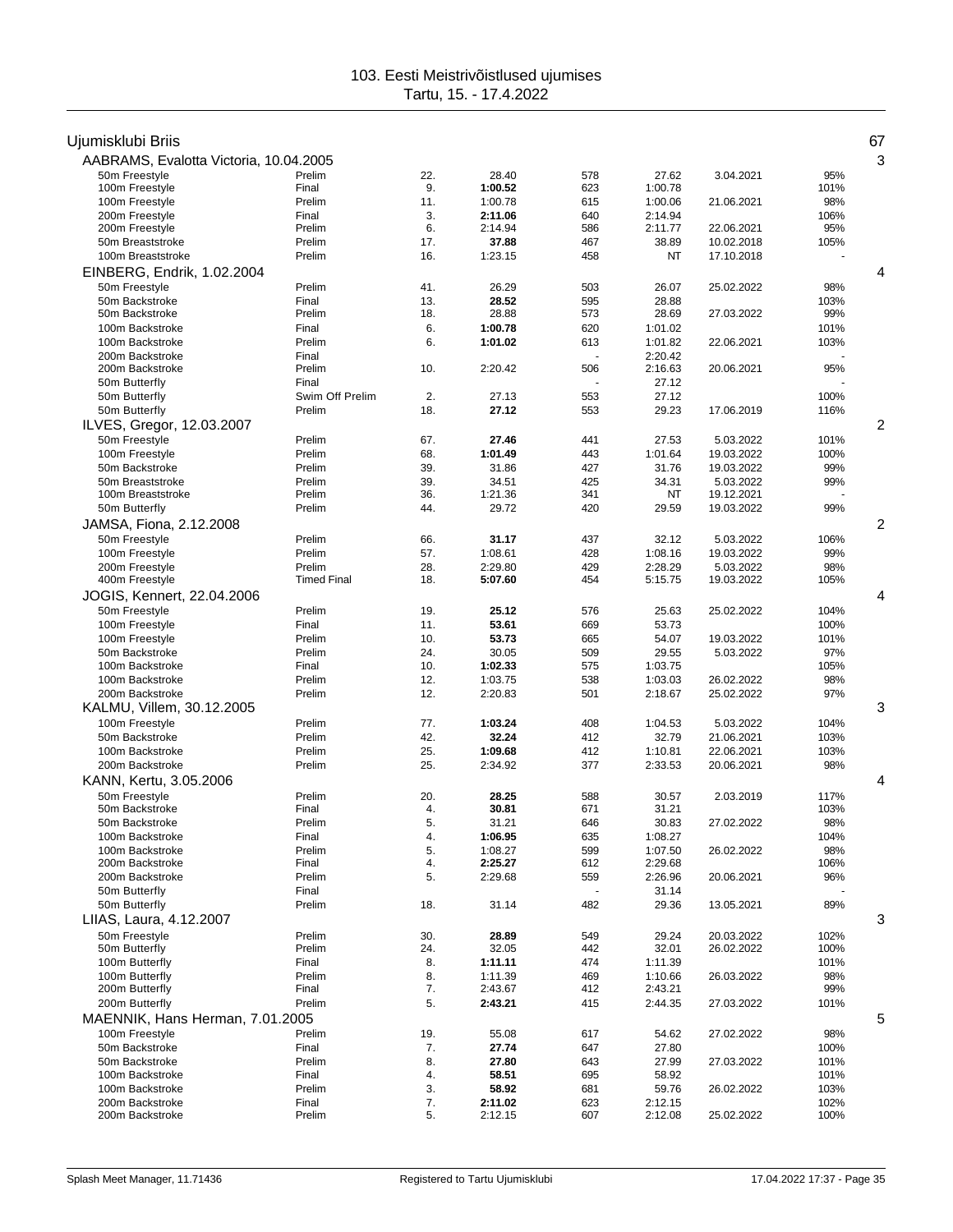| MARRAN, Maert Lukas, 15.01.2008        |                    |            |                    |            |                    |                         |              |                |
|----------------------------------------|--------------------|------------|--------------------|------------|--------------------|-------------------------|--------------|----------------|
| 50m Freestyle                          | Prelim             | 74.        | 28.18              | 408        | 28.10              | 25.02.2022              | 99%          |                |
| 100m Freestyle                         | Prelim             | 78.        | 1:03.52            | 402        | 1:03.12            | 27.02.2022              | 99%          |                |
| 200m Freestyle                         | Prelim             | 45.        | 2:23.85            | 356        | 2:23.27            | 26.02.2022              | 99%          |                |
| 200m Backstroke                        | Prelim             | 26.        | 2:35.03            | 376        | 2:34.76            | 20.03.2022              | 100%         |                |
| MILLER, Jarko, 31.08.2006              |                    |            |                    |            |                    |                         |              | 1              |
| 50m Freestyle                          | Prelim             | 48.        | 26.52              | 490        | 26.78              | 5.03.2022               | 102%         |                |
| 50m Breaststroke                       | Prelim             | 22.        | 32.28              | 519        | 32.24              | 26.03.2022              | 100%         |                |
| 100m Breaststroke                      | Prelim             | 21.        | 1:13.12            | 470        | 1:11.55            | 27.03.2022              | 96%          |                |
| 200m Breaststroke                      | Prelim             | 22.        | 2:47.80            | 424        | 2:39.66            | 26.03.2022              | 91%          |                |
| MILLER, Nora, 23.11.2006               |                    |            |                    |            |                    |                         |              | 5              |
| 50m Freestyle                          | Prelim             | 39.        | 29.46              | 518        | 29.46              | 20.03.2022              | 100%         |                |
| 100m Freestyle                         | Prelim             | 34.        | 1:04.67            | 511        | 1:05.18            | 19.03.2022              | 102%         |                |
| 50m Backstroke                         | Prelim             | 31.        | 34.80              | 466        | 35.48              | 19.03.2022              | 104%         |                |
| 100m Backstroke<br>50m Breaststroke    | Prelim<br>Final    | 23.<br>14. | 1:14.71<br>37.86   | 457<br>468 | 1:16.63<br>37.99   | 29.02.2020              | 105%<br>101% |                |
| 50m Breaststroke                       | Prelim             | 18.        | 37.99              | 463        | 38.63              | 19.03.2022              | 103%         |                |
| MUIDRE, Mairo, 31.01.2005              |                    |            |                    |            |                    |                         |              | 5              |
|                                        | Prelim             |            | 27.37              | 445        | 27.64              | 25.02.2022              |              |                |
| 50m Freestyle<br>100m Freestyle        | Prelim             | 66.<br>43. | 58.31              | 520        | 1:02.54            | 1.03.2020               | 102%<br>115% |                |
| 200m Freestyle                         | Prelim             | 29.        | 2:11.31            | 468        | 2:19.55            | 15.02.2020              | 113%         |                |
| 50m Butterfly                          | Prelim             | 26.        | 27.98              | 504        | 28.15              | 26.02.2022              | 101%         |                |
| 100m Butterfly                         | Final              | 14.        | 1:03.70            | 469        | 1:02.44            |                         | 96%          |                |
| 100m Butterfly                         | Prelim             | 14.        | 1:02.44            | 498        | 1:04.67            | 25.02.2022              | 107%         |                |
| RAENDLA, Ralf, 28.08.2008              |                    |            |                    |            |                    |                         |              | $\overline{2}$ |
| 50m Freestyle                          | Prelim             | 78.        | 28.31              | 402        | 28.62              | 25.02.2022              | 102%         |                |
| 100m Freestyle                         | Prelim             | 70.        | 1:01.82            | 436        | NT                 | 19.02.2022              |              |                |
| 200m Freestyle                         | Prelim             | 40.        | 2:19.68            | 389        | NT                 | 26.11.2021              |              |                |
| 400m Freestyle                         | <b>Timed Final</b> | 26.        | 5:03.17            | 382        | ΝT                 | 4.12.2021               |              |                |
| 200m Breaststroke                      | Prelim             | 24.        | 2:48.55            | 418        | 2:48.77            | 20.03.2022              | 100%         |                |
| ROONI, Karl-Erik, 1.11.2006            |                    |            |                    |            |                    |                         |              | 2              |
| 100m Freestyle                         | Prelim             | 74.        | 1:02.75            | 417        | 1:05.91            | 21.06.2021              | 110%         |                |
| 200m Freestyle                         | Prelim             | 42.        | 2:22.09            | 369        | 2:24.97            | 22.06.2021              | 104%         |                |
| 50m Breaststroke                       | Prelim             | 38.        | 34.31              | 432        | 33.54              | 19.03.2022              | 96%          |                |
| 100m Breaststroke                      | Prelim             | 30.        | 1:15.90            | 420        | 1:14.30            | 19.03.2022              | 96%          |                |
| 200m Breaststroke                      | Prelim             | 25.        | 2:49.12            | 414        | 2:44.71            | 26.02.2022              | 95%          |                |
| RUHNO, Roger, 19.03.2006               |                    |            |                    |            |                    |                         |              | 4              |
| 50m Freestyle                          | Prelim             | 26.        | 25.45              | 554        | 25.31              | 20.06.2021              | 99%          |                |
| 100m Freestyle                         | Prelim             | 35.        | 56.95              | 558        | 57.79              | 21.06.2021              | 103%         |                |
| 50m Backstroke                         | Prelim             | 32.        | 31.05              | 461        | 31.10              | 29.02.2020              | 100%         |                |
| 50m Breaststroke                       | Prelim             | 36.        | 34.18              | 437        | 33.95              | 22.06.2021              | 99%          |                |
| 50m Butterfly                          | Prelim             | 28.        | 28.04              | 500        | 28.35              | 5.03.2022               | 102%         |                |
| 100m Butterfly                         | Prelim             | 20.        | 1:05.67            | 428        | 1:07.03            | 16.02.2020              | 104%         |                |
| SALK, Joonas, 19.02.2007               |                    |            |                    |            |                    |                         |              | 4              |
| 50m Backstroke                         | Prelim             | 27.        | 30.69              | 478        | 30.94              | 19.03.2022              | 102%         |                |
| 100m Backstroke                        | Final              | 16.        | 1:06.79            | 467        | 1:06.83            |                         | 100%         |                |
| 100m Backstroke                        | Prelim             | 17.        | 1:06.83            | 467        | 1:07.84            | 26.02.2022              | 103%         |                |
| 200m Backstroke                        | Prelim             | 17.        | 2:28.26            | 430        | 2:29.08            | 25.02.2022              | 101%         |                |
| 50m Butterfly                          | Prelim             | 45.        | 29.78              | 418        | 29.75              | 19.03.2022              | 100%         |                |
| 200m Medley                            | Prelim             | 28.        | 2:34.19            | 404        | 2:33.86            | 27.02.2022              | 100%         |                |
| TAEL, Kaetriin, 21.07.2008             |                    |            |                    |            |                    |                         |              | 1              |
| 50m Freestyle                          | Prelim             | 54.        | 30.38              | 472        | 30.38              | 5.03.2022               | 100%         |                |
| 200m Freestyle                         | Prelim             | 17.        | 2:21.86            | 505        | 2:31.67            | 22.06.2021              | 114%         |                |
| 50m Backstroke                         | Prelim             | 34.        | 35.30              | 446        | 35.00              | 5.03.2022               | 98%          |                |
| 50m Breaststroke                       | Prelim             | 25.        | 39.69              | 406        | 38.44              | 19.03.2022              | 94%          |                |
| 100m Breaststroke                      | Final              | 15.        | 1:22.98            | 461        | 1:22.31            |                         | 98%          |                |
| 100m Breaststroke<br>200m Breaststroke | Prelim<br>Prelim   | 14.<br>15. | 1:22.31<br>3:04.33 | 472<br>429 | NT<br>3:02.64      | 2.10.2021               | 98%          |                |
|                                        |                    |            |                    |            |                    | 20.03.2022              |              |                |
| TEDER, Karl Christopher, 4.04.2004     |                    |            |                    |            |                    |                         |              | 2              |
| 50m Breaststroke                       | Final              | 7.         | 30.23              | 632        | 30.27              |                         | 100%         |                |
| 50m Breaststroke                       | Prelim             | 8.         | 30.27              | 630        | 29.97              | 27.02.2022              | 98%          |                |
| 100m Breaststroke<br>100m Breaststroke | Final              | 6.<br>8.   | 1:06.56<br>1:08.11 | 624<br>582 | 1:08.11<br>1:06.77 |                         | 105%<br>96%  |                |
|                                        | Prelim             |            |                    |            |                    | 5.03.2022               |              |                |
| 200m Breaststroke                      | Prelim             | 14.        | 2:36.11            | 527        | 2:31.95            | 5.03.2022               | 95%          |                |
| <b>TEDER, Karolin, 4.05.2008</b>       |                    |            |                    |            |                    |                         |              | 3              |
| 50m Freestyle                          | Prelim             | 51.        | 30.31              | 476        | 30.76              | 5.03.2022               | 103%         |                |
| 100m Freestyle<br>50m Backstroke       | Prelim<br>Prelim   | 37.<br>40. | 1:05.59            | 490<br>409 | 1:07.31<br>35.70   | 5.03.2022<br>27.02.2022 | 105%<br>97%  |                |
| 50m Butterfly                          | Final              | 16.        | 36.32<br>31.24     | 478        | 30.97              |                         | 98%          |                |
| 50m Butterfly                          | Prelim             | 16.        | 30.97              | 490        | 31.48              | 19.03.2022              | 103%         |                |
| 100m Butterfly                         | Prelim             | 14.        | 1:15.73            | 393        | 1:15.48            | 25.02.2022              | 99%          |                |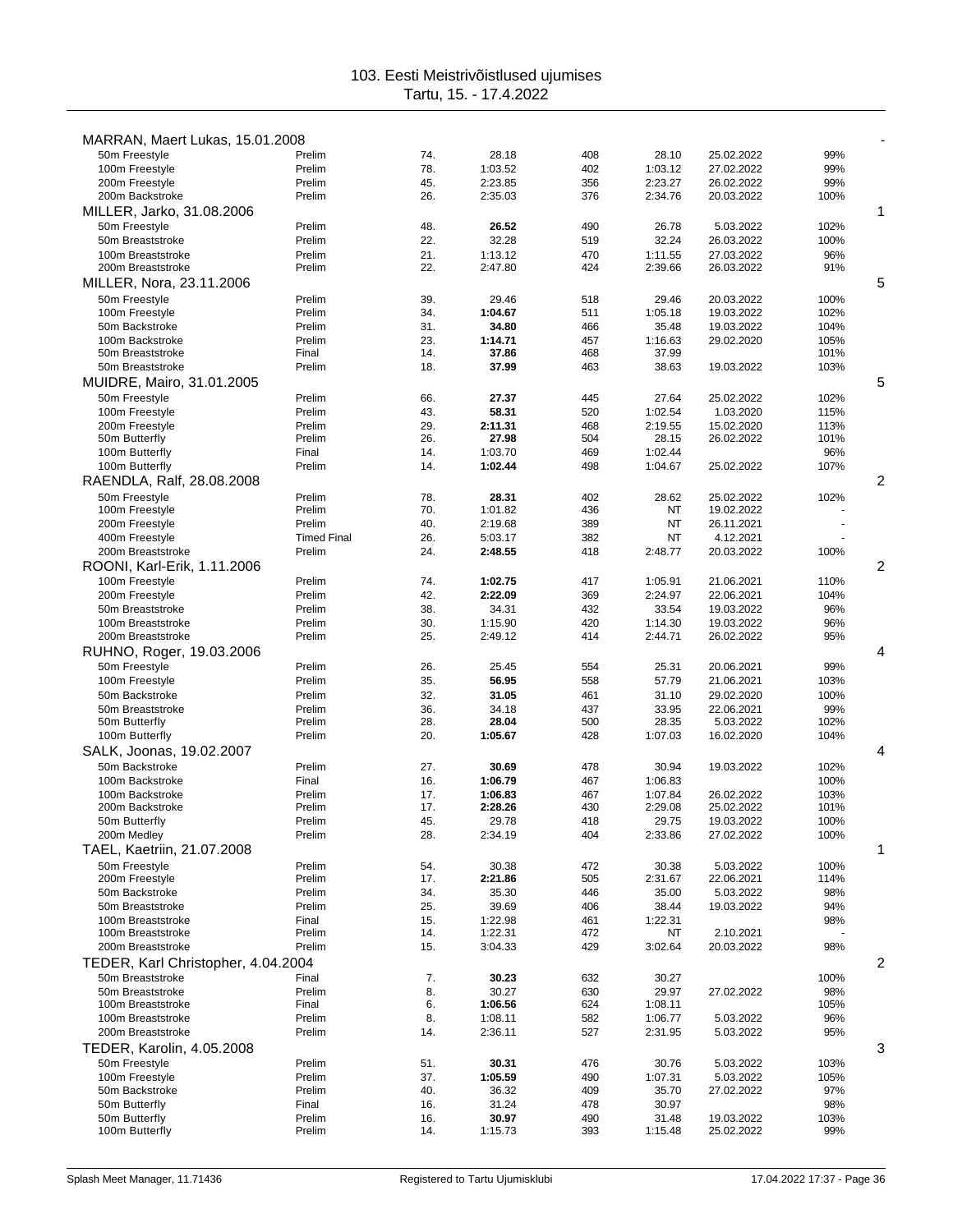| TILLEMANN, Emma Marie, 6.10.2007 |     |         |     |         |            |      |   |
|----------------------------------|-----|---------|-----|---------|------------|------|---|
| Prelim                           | 54. | 1:08.44 | 431 | NT      | 20.12.2021 |      |   |
| Prelim                           | 30. | 2:34.30 | 392 | 2:34.94 | 19.03.2022 | 101% |   |
| Prelim                           | 24. | 2:55.46 | 347 | 2:50.87 | 20.03.2022 | 95%  |   |
| Prelim                           | 33. | 2:56.37 | 365 | 2:52.21 | 27.02.2022 | 95%  |   |
| VARRAK, Ernst-Erich, 10.09.2001  |     |         |     |         |            |      | 3 |
| Final                            | 13. | 24.82   | 597 | 24.97   |            | 101% |   |
| Prelim                           | 13. | 24.97   | 587 | 25.09   | 15.06.2019 | 101% |   |
| Prelim                           | 19. | 55.08   | 617 | 56.14   | 16.06.2019 | 104% |   |
| Prelim                           | 35. | 28.78   | 463 | 28.29   | 17.06.2019 | 97%  |   |
| VITSUT, Laura, 13.08.2004        |     |         |     |         |            |      | 2 |
| Final                            | 13. | 32.60   | 566 | 33.10   |            | 103% |   |
| Prelim                           | 17. | 33.10   | 541 | 32.36   | 26.03.2022 | 96%  |   |
| Final                            |     |         |     | 1:12.78 |            |      |   |
| Prelim                           | 20. | 1:12.78 | 494 | 1:07.78 | 14.07.2018 | 87%  |   |
| Prelim                           | 20. | 31.43   | 469 | 31.55   | 22.06.2021 | 101% |   |
| Final                            |     |         |     | 2:34.85 |            |      |   |
| Prelim                           | 12. | 2:34.85 | 540 | 2:32.81 | 15.06.2019 | 97%  |   |
| VOLKOV, Linda, 17.09.2007        |     |         |     |         |            |      | 2 |
| Prelim                           | 71. | 31.56   | 421 | 31.69   | 20.03.2022 | 101% |   |
| Prelim                           | 62. | 1:10.16 | 400 | 1:09.62 | 19.03.2022 | 98%  |   |
| Prelim                           | 46. | 37.13   | 383 | 37.06   | 27.02.2022 | 100% |   |
| Prelim                           | 33. | 1:20.74 | 362 | 1:20.78 | 19.03.2022 | 100% |   |
| Prelim                           | 26. | 3:04.41 | 299 | 2:56.16 | 20.03.2022 | 91%  |   |
|                                  |     |         |     |         |            |      |   |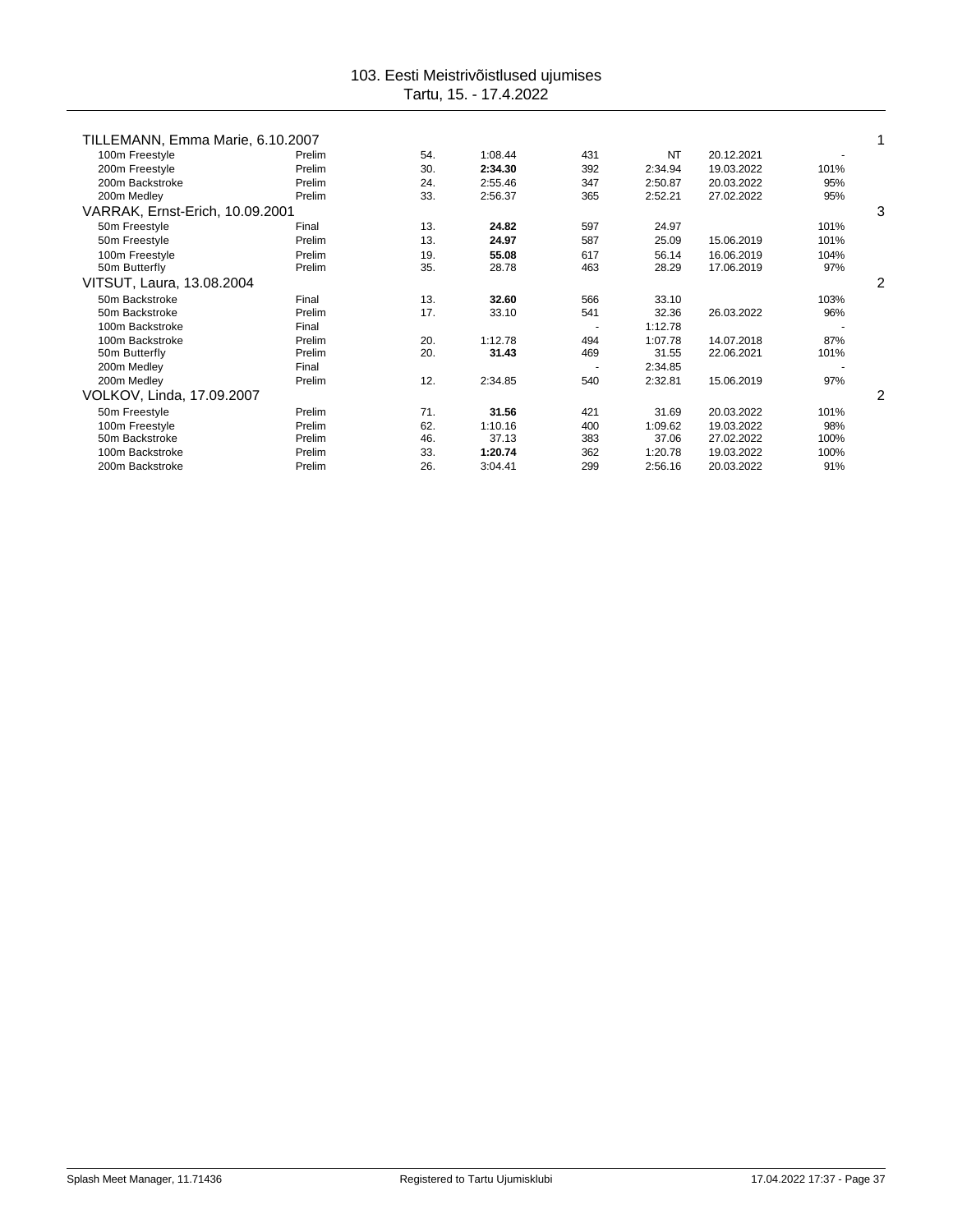| Ujumisklubi Karksi Sport  |        |     |         |        |         |            |      | 5 |
|---------------------------|--------|-----|---------|--------|---------|------------|------|---|
| ISRAEL, Romi, 31.07.2007  |        |     |         |        |         |            |      | 3 |
| 50m Freestyle             | Prelim | 34. | 29.20   | 532    | 28.81   | 26.03.2022 | 97%  |   |
| 100m Freestyle            | Prelim | 31. | 1:04.21 | 522    | 1:04.07 | 27.03.2022 | 100% |   |
| 50m Backstroke            | Final  | 16. | 32.90   | 551    | 33.18   |            | 102% |   |
| 50m Backstroke            | Prelim | 18. | 33.18   | 537    | 33.30   | 26.03.2022 | 101% |   |
| 100m Backstroke           | Final  |     |         | $\sim$ | 1:12.33 |            |      |   |
| 100m Backstroke           | Prelim | 19. | 1:12.33 | 504    | 1:11.80 | 27.03.2022 | 99%  |   |
| 200m Backstroke           | Prelim | 13. | 2:38.88 | 467    | 2:39.13 | 20.03.2022 | 100% |   |
| 50m Butterfly             | Prelim | 34. | 33.34   | 393    | 33.17   | 22.06.2021 | 99%  |   |
| 200m Medley               | Prelim | 19. | 2:40.76 | 482    | 2:39.08 | 20.06.2021 | 98%  |   |
| MALING, Helena, 6.05.2005 |        |     |         |        |         |            |      | 2 |
| 50m Freestyle             | Prelim | 62. | 30.84   | 452    | 30.63   | 20.06.2021 | 99%  |   |
| 100m Freestyle            | Prelim | 49. | 1:07.68 | 446    | 1:07.34 | 21.06.2021 | 99%  |   |
| 200m Freestyle            | Prelim | 27. | 2:29.69 | 429    | 2:34.76 | 30.03.2019 | 107% |   |
| 50m Backstroke            | Prelim | 35. | 35.50   | 438    | 35.69   | 21.06.2021 | 101% |   |
| 50m Butterfly             | Prelim | 36. | 33.75   | 379    | 33.35   | 22.06.2021 | 98%  |   |
| 200m Medley               | Prelim | 26. | 2:50.24 | 406    | 2:46.35 | 20.06.2021 | 95%  |   |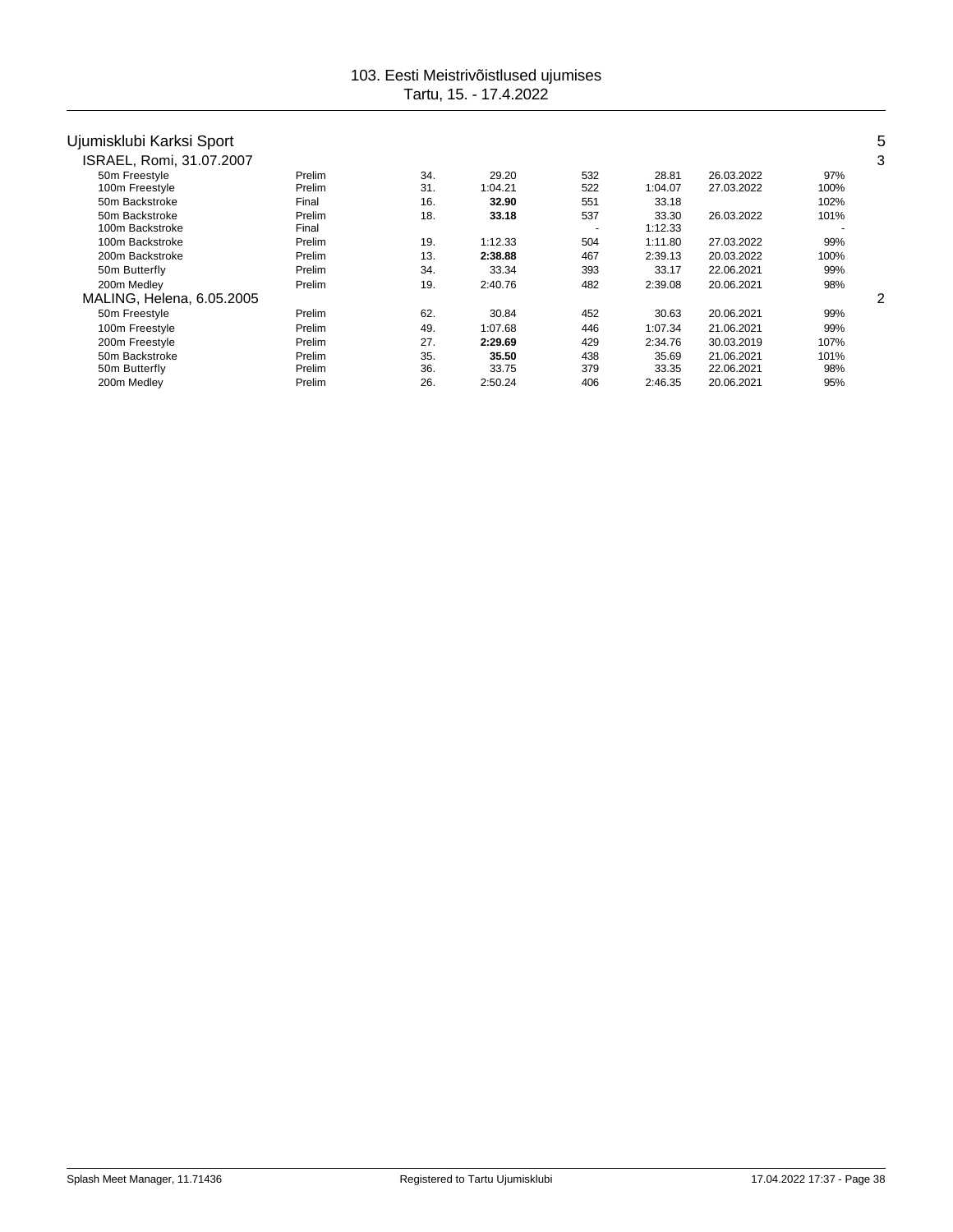# Viimsi Veeklubi/Bruno Ujumiskool 12

| LELLE, Armin Evert, 21.06.1999      |                    |     |          |     |           |            |      | 4 |
|-------------------------------------|--------------------|-----|----------|-----|-----------|------------|------|---|
| 50m Backstroke                      | Final              | 2.  | 26.37    | 753 | 26.70     |            | 103% |   |
| 50m Backstroke                      | Prelim             | 3.  | 26.70    | 726 | 26.19     | 6.07.2019  | 96%  |   |
| 100m Backstroke                     | Final              | 1.  | 56.54    | 771 | 58.01     |            | 105% |   |
| 100m Backstroke                     | Prelim             | 1.  | 58.01    | 714 | 55.08     | 10.04.2021 | 90%  |   |
| 200m Backstroke                     | Final              | 1.  | 2:06.47  | 693 | 2:04.60   |            | 97%  |   |
| 200m Backstroke                     | Prelim             | 1.  | 2:04.60  | 724 | 2:02.14   | 8.04.2021  | 96%  |   |
| 50m Butterfly                       | Final              | 2.  | 24.65    | 737 | 25.38     |            | 106% |   |
| 50m Butterfly                       | Prelim             | 2.  | 25.38    | 675 | 24.61     | 6.08.2020  | 94%  |   |
| 200m Medley                         | Final              | 1.  | 2:05.02  | 758 | 2:09.85   |            | 108% |   |
| 200m Medley                         | Prelim             | 2.  | 2:09.85  | 676 | 2:06.21   | 4.08.2020  | 94%  |   |
| NOVITSKI, Hans-Kristjan, 25.01.2008 |                    |     |          |     |           |            |      | 1 |
| 50m Backstroke                      | Prelim             | 33. | 31.34    | 449 | 32.76     | 21.06.2021 | 109% |   |
| 100m Backstroke                     | Prelim             | 23. | 1:08.49  | 433 | NT        | 2.04.2022  |      |   |
| 200m Backstroke                     | Prelim             | 23. | 2:34.02  | 383 | <b>NT</b> | 19.12.2021 |      |   |
| PAJU, Karola, 30.01.2008            |                    |     |          |     |           |            |      | 4 |
| 50m Freestyle                       | Prelim             | 39. | 29.46    | 518 | 30.50     | 20.06.2021 | 107% |   |
| 100m Freestyle                      | Prelim             | 36. | 1:05.57  | 490 | 1:06.82   | 21.06.2021 | 104% |   |
| 200m Freestyle                      | Prelim             | 19. | 2:22.55  | 497 | 2:24.78   | 22.06.2021 | 103% |   |
| 400m Freestyle                      | <b>Timed Final</b> | 12. | 5:01.54  | 482 | 5:03.74   | 20.06.2021 | 101% |   |
| 800m Freestyle                      | <b>Timed Final</b> | 7.  | 10:22.13 | 473 | NT        | 21.12.2021 |      |   |
| 50m Backstroke                      | Prelim             | 33. | 35.19    | 450 | NT        | 18.03.2022 |      |   |
| 200m Medley                         | Prelim             | 22. | 2:43.66  | 457 | NT        | 12.02.2022 |      |   |
| SMIRNOVA, Maria, 18.02.2008         |                    |     |          |     |           |            |      |   |
| 100m Freestyle                      | Prelim             | 53. | 1:08.35  | 433 | NT        | 12.03.2022 |      |   |
| 100m Breaststroke                   | Prelim             | 22. | 1:25.30  | 424 | NT        | 12.03.2022 |      |   |
| 200m Breaststroke                   | Prelim             | 16. | 3:09.41  | 396 | NT        | 18.03.2022 |      |   |
| 100m Butterfly                      | Prelim             | 19. | 1:20.99  | 321 | <b>NT</b> | 11.03.2022 |      |   |
| TAMM, Krisete-Elisabeth, 24.01.2008 |                    |     |          |     |           |            |      | 3 |
| 100m Backstroke                     | Prelim             | 30. | 1:17.72  | 406 | NT        | 4.12.2021  |      |   |
| 200m Backstroke                     | Prelim             | 17. | 2:43.45  | 429 | NT        | 26.11.2021 |      |   |
| 50m Breaststroke                    | Prelim             | 22. | 39.43    | 414 | 39.77     | 22.06.2021 | 102% |   |
| 100m Breaststroke                   | Prelim             | 20. | 1:24.49  | 437 | 1:26.51   | 20.06.2021 | 105% |   |
| 200m Breaststroke                   | Final              | 7.  | 2:56.16  | 492 | 2:55.45   |            | 99%  |   |
| 200m Breaststroke                   | Prelim             | 7.  | 2:55.45  | 498 | 3:01.53   | 21.06.2021 | 107% |   |
|                                     |                    |     |          |     |           |            |      |   |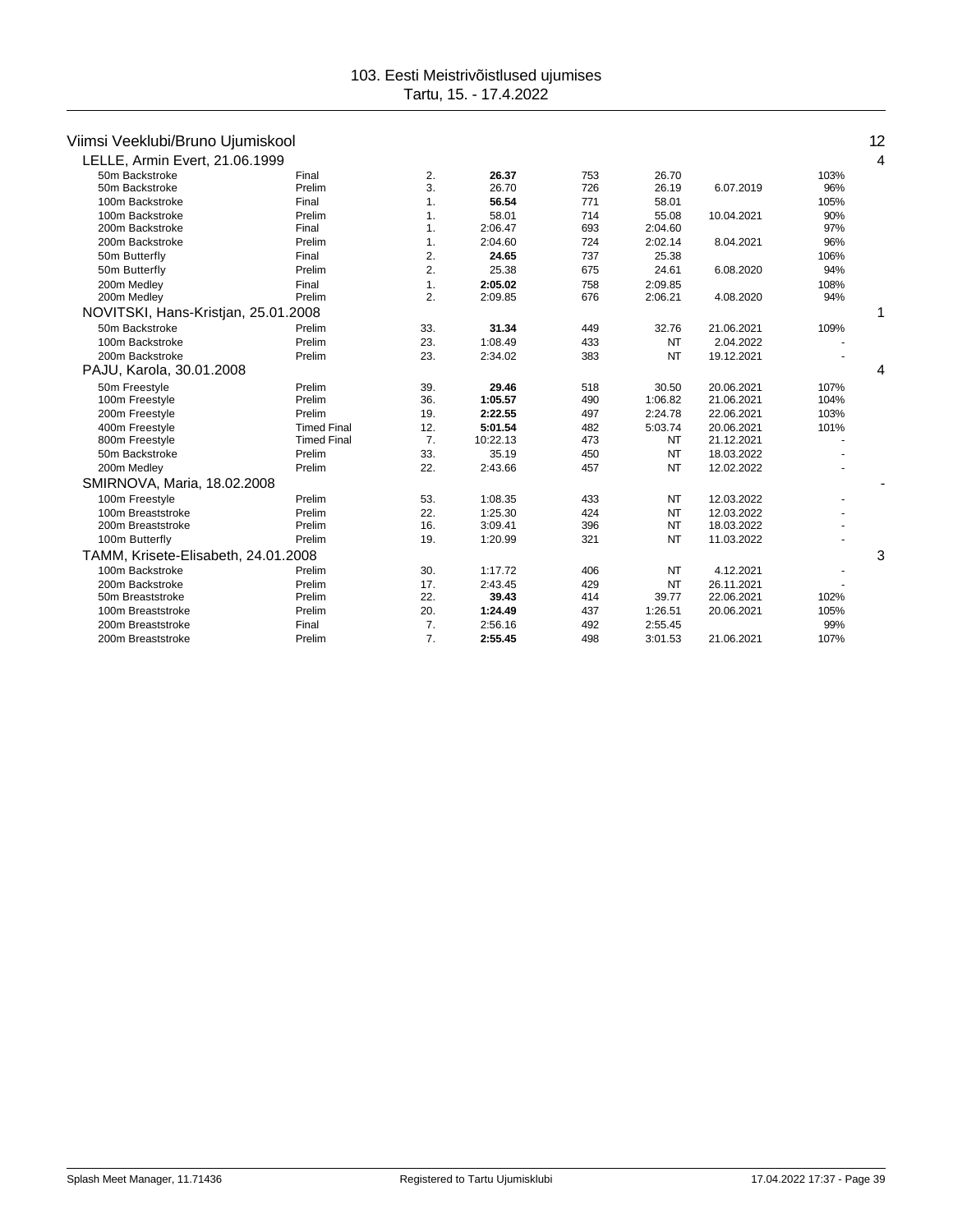| Virtus                      |                    |       |     |       |            |      | っ |
|-----------------------------|--------------------|-------|-----|-------|------------|------|---|
| HIIEMAA, Reimo, 13.11.2006  |                    |       |     |       |            |      |   |
| 50m Freestyle               | <b>Timed Final</b> | 36.92 | 181 | 38.18 |            | 107% |   |
| LOSSMANN, Artur, 27.03.2008 |                    |       |     |       |            |      |   |
| 50m Freestyle               | Timed Final        | 34.38 | 224 | 36.59 | 21.11.2021 | 113% |   |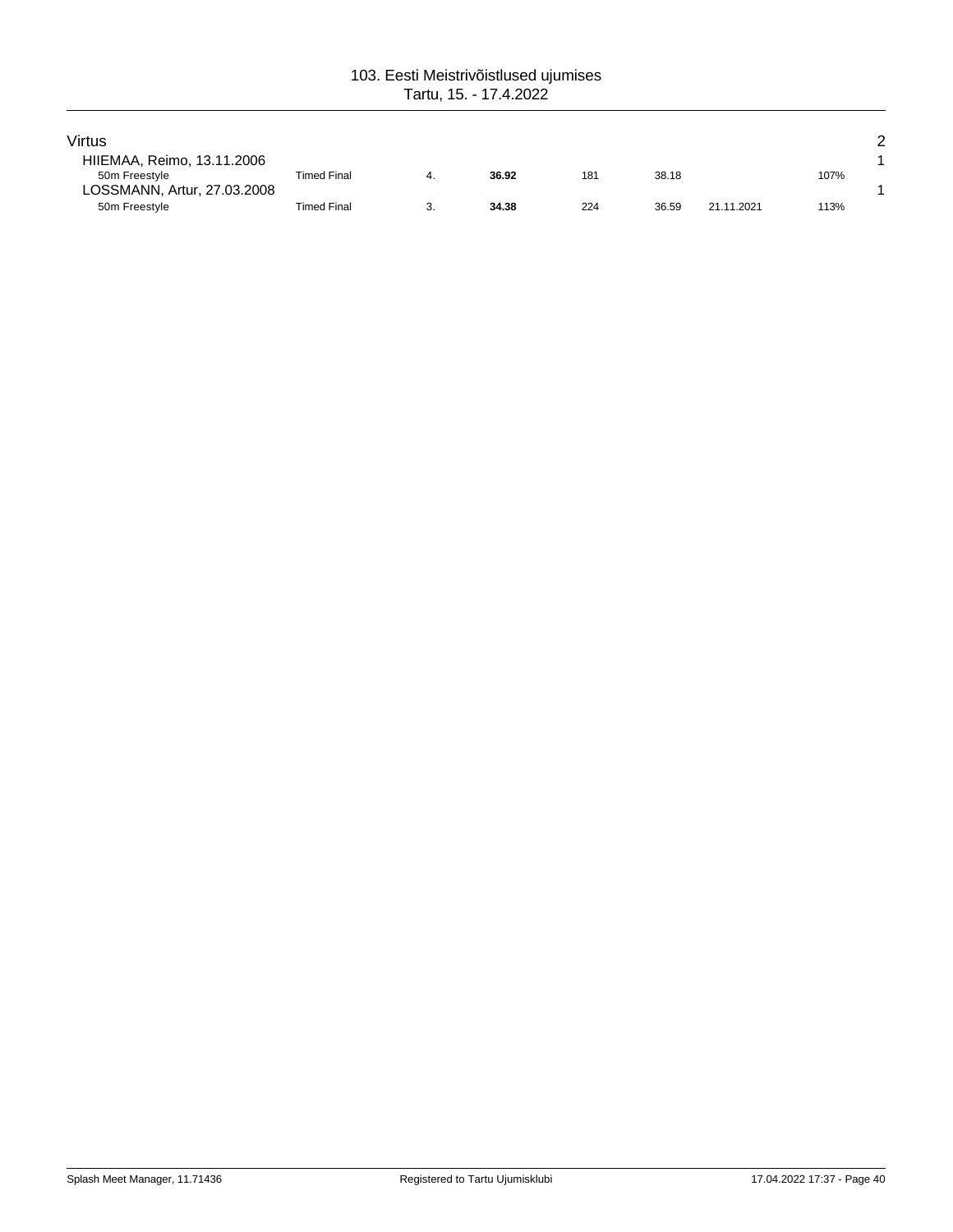| Wiru Swim                    |        |                  |         |     |           |            |      | 20             |
|------------------------------|--------|------------------|---------|-----|-----------|------------|------|----------------|
| ALE, Martin, 28.07.2009      |        |                  |         |     |           |            |      | $\overline{2}$ |
| 50m Freestyle                | Prelim | 77.              | 28.28   | 404 | 28.40     | 20.03.2022 | 101% |                |
| 100m Freestyle               | Prelim | 62.              | 1:00.52 | 465 | 1:01.97   | 19.03.2022 | 105% |                |
| 200m Freestyle               | Prelim | 33.              | 2:13.77 | 443 | <b>NT</b> | 2.04.2022  |      |                |
| MERIMAA, Mirtel, 27.02.2008  |        |                  |         |     |           |            |      | 7              |
| 50m Backstroke               | Prelim | 7.               | 31.40   | 634 | 31.60     | 19.03.2022 | 101% |                |
| 100m Backstroke              | Final  | 6.               | 1:07.34 | 624 | 1:08.11   |            | 102% |                |
| 100m Backstroke              | Prelim | 4.               | 1:08.11 | 603 | 1:09.19   | 19.03.2022 | 103% |                |
| 100m Breaststroke            | Final  | 6.               | 1:15.13 | 621 | 1:15.06   |            | 100% |                |
| 100m Breaststroke            | Prelim | 3.               | 1:15.06 | 623 | 1:13.87   | 13.09.2021 | 97%  |                |
| 200m Breaststroke            | Final  | 2.               | 2:38.32 | 678 | 2:44.93   |            | 109% |                |
| 200m Breaststroke            | Prelim | 2.               | 2:44.93 | 600 | 2:39.90   | 16.09.2021 | 94%  |                |
| 50m Butterfly                | Prelim | 7 <sup>1</sup>   | 30.01   | 539 | 30.17     | 19.03.2022 | 101% |                |
| 200m Medley                  | Final  | 7.               | 2:30.46 | 588 | 2:31.67   |            | 102% |                |
| 200m Medley                  | Prelim | 9.               | 2:31.67 | 574 | 2:33.05   | 19.03.2022 | 102% |                |
| SALU, Egle, 21.06.2007       |        |                  |         |     |           |            |      | 4              |
| 50m Backstroke               | Final  | 8.               | 31.70   | 616 | 31.84     |            | 101% |                |
| 50m Backstroke               | Prelim | 8.               | 31.84   | 608 | 31.63     | 19.03.2022 | 99%  |                |
| 100m Backstroke              | Prelim | 15.              | 1:11.60 | 519 | 1:13.71   | 22.06.2021 | 106% |                |
| 50m Breaststroke             | Final  | 3.               | 33.42   | 680 | 33.74     |            | 102% |                |
| 50m Breaststroke             | Prelim | 5.               | 33.74   | 661 | 33.13     | 14.09.2021 | 96%  |                |
| 100m Breaststroke            | Final  | 3.               | 1:14.21 | 645 | 1:15.20   |            | 103% |                |
| 100m Breaststroke            | Prelim | $\overline{4}$ . | 1:15.20 | 620 | 1:13.47   | 13.09.2021 | 95%  |                |
| 200m Medley                  | Prelim | 15.              | 2:37.26 | 515 | 2:35.14   | 19.03.2022 | 97%  |                |
| SAMMEL, Robert, 24.09.2006   |        |                  |         |     |           |            |      | 3              |
| 100m Freestyle               | Prelim | 59.              | 1:00.18 | 473 | <b>NT</b> | 20.12.2021 |      |                |
| 50m Breaststroke             | Prelim | 35.              | 33.78   | 453 | 33.98     | 19.03.2022 | 101% |                |
| 100m Breaststroke            | Prelim | 33.              | 1:16.60 | 409 | 1:17.05   | 19.03.2022 | 101% |                |
| 50m Butterfly                | Prelim | 31.              | 28.13   | 496 | 30.63     | 22.06.2021 | 119% |                |
| TOMING, Jakob, 26.02.2007    |        |                  |         |     |           |            |      | 4              |
| 50m Freestyle                | Prelim | 22.              | 25.20   | 571 | 25.61     | 27.03.2022 | 103% |                |
| 100m Freestyle               | Final  |                  |         |     | 54.94     |            |      |                |
| 100m Freestyle               | Prelim | 18.              | 54.94   | 622 | 55.53     | 13.09.2021 | 102% |                |
| 200m Freestyle               | Prelim | 21.              | 2:07.58 | 511 | <b>NT</b> | 22.11.2020 |      |                |
| 50m Backstroke               | Final  | 12.              | 28.48   | 598 | 28.85     |            | 103% |                |
| 50m Backstroke               | Prelim | 15.              | 28.85   | 575 | 28.68     | 16.09.2021 | 99%  |                |
| 50m Breaststroke             | Prelim | 40.              | 34.67   | 419 | <b>NT</b> | 6.12.2020  |      |                |
| 200m Medley                  | Prelim | 16.              | 2:20.38 | 535 | 2:25.01   | 16.09.2021 | 107% |                |
| VIRUNURM, Cristo, 21.10.2004 |        |                  |         |     |           |            |      |                |
| 50m Freestyle                | Prelim | 54.              | 26.66   | 482 | <b>NT</b> | 19.12.2021 |      |                |
| 100m Freestyle               | Prelim | 55.              | 59.63   | 486 | <b>NT</b> | 20.12.2021 |      |                |
| 50m Breaststroke             | Prelim | 32.              | 33.24   | 475 | <b>NT</b> | 21.12.2021 |      |                |
| 100m Breaststroke            | Prelim | 26.              | 1:14.43 | 446 | <b>NT</b> | 19.12.2021 |      |                |
| 200m Breaststroke            | Prelim | 23.              | 2:48.05 | 422 | <b>NT</b> | 22.01.2022 |      |                |
|                              |        |                  |         |     |           |            |      |                |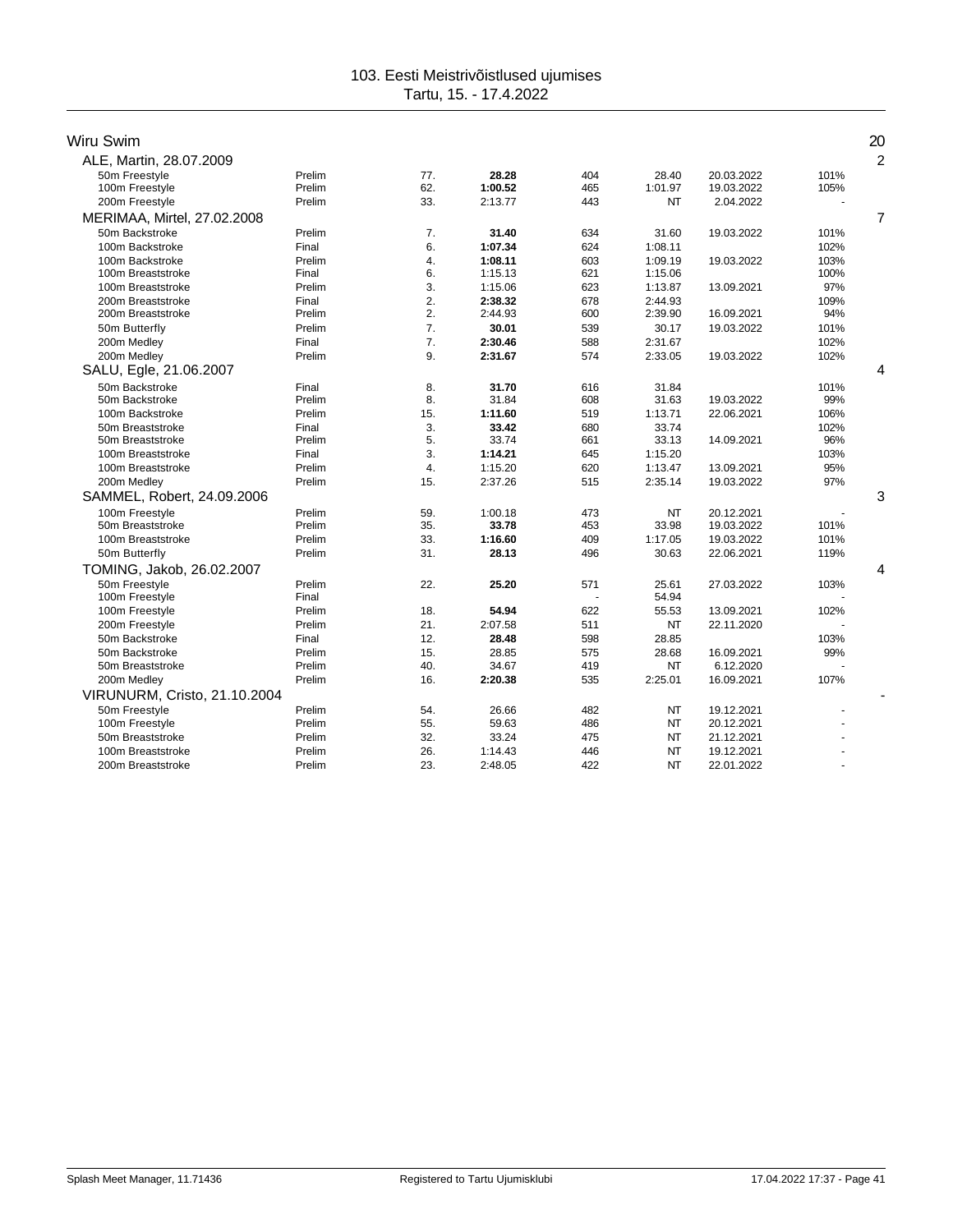| Yess                                    |                    |            |                    |            |                    |            |              | 63             |
|-----------------------------------------|--------------------|------------|--------------------|------------|--------------------|------------|--------------|----------------|
| BAZANOVA, Ksenia, 9.01.2009             |                    |            |                    |            |                    |            |              | 1              |
| 100m Freestyle                          | Final              | 13.        | 1:01.32            | 599        | 1:00.94            |            | 99%          |                |
| 100m Freestyle                          | Prelim             | 12.        | 1:00.94            | 610        | NT                 | 5.02.2022  |              |                |
| 200m Freestyle<br>200m Freestvle        | Final<br>Prelim    | 10.        | 2:16.87            | 562        | 2:16.87<br>2:13.25 | 26.03.2022 | 95%          |                |
| 400m Freestyle                          | <b>Timed Final</b> | 9.         | 4:49.66            | 544        | 4:43.03            | 27.03.2022 | 95%          |                |
| 800m Freestyle                          | <b>Timed Final</b> | 5.         | 9:55.06            | 540        | 10:43.57           | 21.06.2021 | 117%         |                |
| 100m Breaststroke                       | Final              | 11.        | 1:21.31            | 490        | 1:20.67            |            | 98%          |                |
| 100m Breaststroke                       | Prelim             | 11.        | 1:20.67            | 502        | 1:19.15            | 19.03.2022 | 96%          |                |
| BEDITSKI, Aleksandr, 10.02.2002         |                    |            |                    |            |                    |            |              | 3              |
| 50m Freestyle                           | Final              | 10.        | 24.45              | 625        | 24.61              |            | 101%         |                |
| 50m Freestyle                           | Prelim             | 10.        | 24.61              | 613        | 24.65              | 25.02.2022 | 100%         |                |
| 100m Freestyle                          | Final              | 5.         | 53.51              | 673        | 53.33              |            | 99%          |                |
| 100m Freestyle                          | Prelim             | 6.         | 53.33              | 680        | 54.51              | 19.03.2022 | 104%         |                |
| 50m Butterfly                           | Final<br>Prelim    | 11.<br>12. | 26.52<br>26.52     | 592<br>592 | 26.52<br>26.51     |            | 100%<br>100% |                |
| 50m Butterfly                           |                    |            |                    |            |                    | 26.02.2022 |              |                |
| HAAVISTE, Maribel, 18.09.2006           |                    |            |                    |            |                    |            |              | 1              |
| 50m Breaststroke<br>50m Breaststroke    | Final<br>Prelim    | 19.        | 38.07              | 460        | 38.07<br>35.70     | 5.08.2021  |              |                |
| 100m Breaststroke                       | Final              |            |                    |            | 1:23.89            |            | 88%          |                |
| 100m Breaststroke                       | Prelim             | 19.        | 1:23.89            | 446        | 1:24.40            | 3.04.2021  | 101%         |                |
| 50m Butterfly                           | Prelim             | 37.        | 33.81              | 377        | 32.68              | 19.03.2022 | 93%          |                |
| HANSEN, Robin, 15.07.2007               |                    |            |                    |            |                    |            |              | 1              |
| 100m Freestyle                          | Prelim             | 79.        | 1:03.56            | 402        | 1:02.64            | 19.03.2022 | 97%          |                |
| 200m Freestyle                          | Prelim             | 39.        | 2:19.62            | 389        | NT                 | 20.11.2021 |              |                |
| 200m Medley                             | Prelim             | 33.        | 2:40.64            | 357        | 2:42.91            | 19.03.2022 | 103%         |                |
| HENAHAN, Richard, 20.11.1989            |                    |            |                    |            |                    |            |              |                |
| 50m Freestyle                           | Prelim             | 21.        | 25.16              | 574        | NT                 | 6.08.2009  |              |                |
| 50m Backstroke                          | Final              | 11.        | 28.44              | 600        | 28.22              |            | 98%          |                |
| 50m Backstroke                          | Prelim             | 11.        | 28.22              | 615        | NT                 |            |              |                |
| KAEVATS, Teele, 14.05.2007              |                    |            |                    |            |                    |            |              | 2              |
| 50m Freestyle                           | Prelim             | 47.        | 30.09              | 486        | 32.19              | 26.05.2019 | 114%         |                |
| 50m Butterfly                           | Prelim             | 30.        | 32.80              | 413        | 32.37              | 19.03.2022 | 97%          |                |
| 100m Butterfly                          | Prelim             | 13.        | 1:15.63            | 394        | 1:15.95            | 20.03.2022 | 101%         |                |
| 200m Butterfly                          | Prelim             | 11.        | 2:57.11            | 325        | NT                 | 20.12.2021 |              |                |
| KIKAS, Luisa Miia, 27.12.2007           |                    |            |                    |            |                    |            |              | 1              |
| 50m Breaststroke                        | Final              | 8.         | 36.04              | 542        | 36.37              |            | 102%         |                |
| 50m Breaststroke                        | Prelim             | 8.         | 36.37              | 528        | 35.24              | 19.03.2022 | 94%          |                |
| 100m Breaststroke<br>100m Breaststroke  | Final<br>Prelim    | 8.<br>8.   | 1:20.02<br>1:19.75 | 514<br>519 | 1:19.75<br>1:18.86 | 20.06.2021 | 99%<br>98%   |                |
| 200m Breaststroke                       | Final              |            |                    | ÷,         | 3:01.16            |            |              |                |
| 200m Breaststroke                       | Prelim             | 11.        | 3:01.16            | 452        | 3:00.63            | 20.03.2022 | 99%          |                |
| KONT, Sander, 8.11.2006                 |                    |            |                    |            |                    |            |              |                |
| 50m Freestyle                           | Prelim             | 64.        | 27.19              | 454        | NT                 | 16.10.2021 |              |                |
| 100m Freestyle                          | Prelim             | 60.        | 1:00.46            | 467        | NT                 | 17.10.2021 |              |                |
| 50m Butterfly                           | Prelim             | 38.        | 29.27              | 440        | NT                 | 16.10.2021 |              |                |
| KRAAS, Jasmiin, 11.06.2009              |                    |            |                    |            |                    |            |              | 1              |
| 200m Backstroke                         | Prelim             | 23.        | 2:51.86            | 369        | 2:54.27            | 20.03.2022 | 103%         |                |
| 100m Breaststroke                       | Prelim             | 26.        | 1:27.75            | 390        | 1:26.19            | 19.03.2022 | 96%          |                |
| LAURI, Silver, 24.05.2007               |                    |            |                    |            |                    |            |              | 2              |
| 50m Freestyle                           | Prelim             | 70.        | 27.60              | 434        | 27.81              | 20.03.2022 | 102%         |                |
| 100m Freestyle                          | Prelim             | 58.        | 1:00.14            | 474        | 1:04.80            | 21.06.2021 | 116%         |                |
| 200m Freestyle                          | Prelim             | 32.        | 2:13.66            | 444        | 2:12.57            | 19.03.2022 | 98%          |                |
| 50m Butterfly                           | Prelim             | 43.        | 29.58              | 426        | 28.64              | 19.03.2022 | 94%          |                |
| 100m Butterfly                          | Prelim             | 26.        | 1:09.55<br>2:33.27 | 360        | 1:05.86            | 20.03.2022 | 90%<br>95%   |                |
| 200m Medley<br>LEIB, Richard, 8.11.2004 | Prelim             | 26.        |                    | 411        | 2:29.25            | 19.03.2022 |              | 3              |
| 50m Freestyle                           | Prelim             |            |                    |            |                    | 20.06.2021 |              |                |
| 50m Freestyle                           | <b>Timed Final</b> | 73.<br>1.  | 28.13<br>27.62     | 410<br>433 | 27.99<br>27.99     | 20.06.2021 | 99%<br>103%  |                |
| 100m Freestyle                          | Prelim             | 67.        | 1:01.43            | 445        | 1:01.97            | 19.03.2022 | 102%         |                |
| 200m Freestyle                          | Prelim             | 38.        | 2:18.86            | 396        | 2:20.14            | 31.03.2022 | 102%         |                |
| LOGINOV, Arseni, 6.06.2007              |                    |            |                    |            |                    |            |              | $\overline{c}$ |
| 50m Freestyle                           | Prelim             | 79.        | 28.32              | 402        | 27.79              | 20.03.2022 | 96%          |                |
| 100m Freestyle                          | Prelim             | 63.        | 1:00.93            | 456        | 1:00.66            | 19.03.2022 | 99%          |                |
| 400m Freestyle                          | <b>Timed Final</b> | 15.        | 4:35.75            | 508        | 4:39.57            | 19.03.2022 | 103%         |                |
| 1500m Freestyle                         | <b>Timed Final</b> | 12.        | 18:19.35           | 497        | 18:57.55           | 21.06.2021 | 107%         |                |
| 200m Medley                             | Prelim             | 24.        | 2:32.22            | 420        | NT                 | 18.09.2021 |              |                |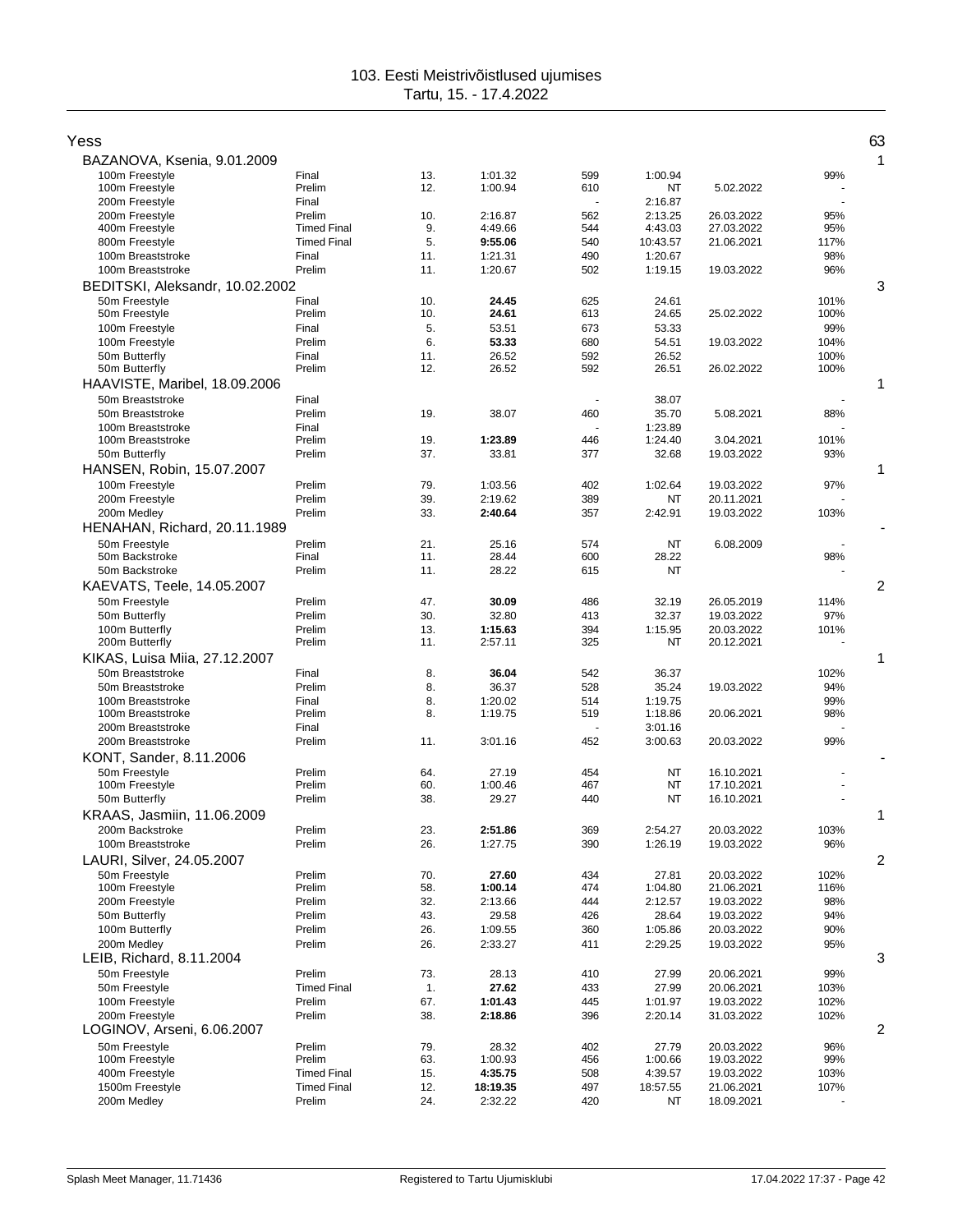| LUHT, Nora Lee, 11.07.2008       |                    |            |                  |            |               |                         |      | 1 |
|----------------------------------|--------------------|------------|------------------|------------|---------------|-------------------------|------|---|
| 50m Freestyle                    | Prelim             | 26.        | 28.64            | 564        | 28.90         | 20.03.2022              | 102% |   |
| 50m Backstroke                   | Prelim             | 29.        | 34.57            | 475        | 34.04         | 19.03.2022              | 97%  |   |
| 100m Backstroke                  | Prelim             | 29.        | 1:17.24          | 414        | 1:16.04       | 19.03.2022              | 97%  |   |
| 200m Backstroke                  | Prelim             | 21.        | 2:49.34          | 386        | 2:48.83       | 20.03.2022              | 99%  |   |
| 50m Butterfly                    | Prelim             | 32.        | 32.85            | 411        | ΝT            | 21.12.2021              |      |   |
| LUIK, Jette Riin, 24.01.2008     |                    |            |                  |            |               |                         |      | 5 |
| 50m Freestyle                    | Final              | 9.         | 27.73            | 621        | 27.83         |                         | 101% |   |
| 50m Freestyle                    | Prelim             | 11.        | 27.83            | 615        | 27.90         | 26.03.2022              | 101% |   |
| 100m Freestyle                   | Final              | 15.        | 1:01.63          | 590        | 1:01.77       |                         | 100% |   |
| 100m Freestyle                   | Prelim             | 16.        | 1:01.77          | 586        | 1:01.61       | 19.03.2022              | 99%  |   |
| 50m Butterfly                    | Final              | 6.         | 29.96            | 542        | 30.23         |                         | 102% |   |
| 50m Butterfly                    | Prelim             | 8.         | 30.23            | 527        | 30.49         | 19.03.2022              | 102% |   |
| MIKKER, Juuli-Marie, 20.07.2007  |                    |            |                  |            |               |                         |      | 4 |
| 50m Backstroke                   | Prelim             | 24.        | 33.40            | 527        | 33.50         | 14.05.2021              | 101% |   |
| 100m Backstroke                  | Final              | 12.        | 1:10.83          | 536        | 1:11.75       |                         | 103% |   |
| 100m Backstroke                  | Prelim             | 17.        | 1:11.75          | 516        | 1:12.28       | 13.05.2021              | 101% |   |
| 200m Backstroke                  | Final              | 8.         | 2:36.61          | 488        | 2:34.90       |                         | 98%  |   |
| 200m Backstroke                  | Prelim             | 6.         | 2:34.90          | 504        | 2:45.87       | 6.08.2020               | 115% |   |
| PAAS, Eliisa, 30.03.2009         |                    |            |                  |            |               |                         |      | 3 |
|                                  |                    |            |                  |            |               |                         |      |   |
| 50m Freestyle                    | Prelim             | 65.<br>55. | 31.05            | 443<br>430 | 31.83         | 20.06.2021              | 105% |   |
| 100m Freestyle<br>50m Backstroke | Prelim             |            | 1:08.46<br>36.05 | 419        | NT            | 19.02.2022              |      |   |
| 100m Backstroke                  | Prelim<br>Prelim   | 38.<br>31. | 1:17.97          | 402        | 37.18<br>ΝT   | 21.06.2021              | 106% |   |
| 50m Butterfly                    | Prelim             | 28.        | 32.48            | 425        | 33.56         | 5.02.2022<br>22.06.2021 | 107% |   |
| 100m Butterfly                   | Prelim             | 17.        | 1:18.32          | 355        | NT            | 2.04.2022               |      |   |
|                                  |                    |            |                  |            |               |                         |      | 3 |
| PASHENKOV, Anton, 23.02.2006     |                    |            |                  |            |               |                         |      |   |
| 100m Freestyle                   | Prelim             | 24.        | 55.49            | 604        | 56.53         | 26.03.2022              | 104% |   |
| 200m Freestyle                   | Prelim             | 17.        | 2:05.89          | 531        | 2:06.11       | 19.03.2022              | 100% |   |
| 400m Freestyle                   | <b>Timed Final</b> | 9.         | 4:24.94          | 573        | 4:28.92       | 19.03.2022              | 103% |   |
| 1500m Freestyle                  | <b>Timed Final</b> | 7.         | 17:36.42         | 560        | NT            | 20.12.2021              |      |   |
| RAIDMAEE, Margaret, 29.06.2007   |                    |            |                  |            |               |                         |      | 1 |
| 100m Freestyle                   | Prelim             | 29.        | 1:03.96          | 528        | 1:03.78       | 4.08.2021               | 99%  |   |
| 100m Backstroke                  | Final              | 16.        | 1:12.17          | 507        | 1:11.25       |                         | 97%  |   |
| 100m Backstroke                  | Prelim             | 14.        | 1:11.25          | 527        | 1:11.04       | 19.03.2022              | 99%  |   |
| 200m Backstroke                  | Final              |            |                  |            | 2:36.65       |                         |      |   |
| 200m Backstroke                  | Prelim             | 10.        | 2:36.65          | 488        | 2:55.54       | 31.03.2019              | 126% |   |
| REIVART, Kristjan, 25.10.2006    |                    |            |                  |            |               |                         |      |   |
| 50m Breaststroke                 | Prelim             | 26.        | 32.67            | 501        | ΝT            | 14.11.2021              |      |   |
| ROOSE, Ralf, 10.05.2004          |                    |            |                  |            |               |                         |      | 4 |
| 50m Breaststroke                 | Final              | 1.         | 28.85            | 727        | 28.86         |                         | 100% |   |
| 50m Breaststroke                 | Prelim             | 1.         | 28.86            | 726        | 28.87         | 6.03.2021               | 100% |   |
| 100m Breaststroke                | Final              | 1.         | 1:03.36          | 723        | 1:05.17       |                         | 106% |   |
| 100m Breaststroke                | Prelim             | 1.         | 1:05.17          | 664        | 1:03.42       | 7.03.2021               | 95%  |   |
| 200m Breaststroke                | Final              | 1.         | 2:17.03          | 779        | 2:29.00       |                         | 118% |   |
| 200m Breaststroke                | Prelim             | 5.         | 2:29.00          | 606        | 2:20.14       | 9.07.2021               | 88%  |   |
| SELI, Karel, 2.02.1998           |                    |            |                  |            |               |                         |      | 1 |
| 100m Freestyle                   | Prelim             | 21.        | 55.12            | 616        | 53.15         | 18.06.2017              | 93%  |   |
| 50m Breaststroke                 | Final              | 5.         | 29.87            | 655        | 29.78         |                         | 99%  |   |
| 50m Breaststroke                 | Prelim             | 4.         | 29.78            | 661        | 29.12         | 25.05.2019              | 96%  |   |
| 100m Breaststroke                | Final              | 5.         | 1:06.36          | 629        | 1:06.38       |                         | 100% |   |
| 100m Breaststroke                | Prelim             | 3.         | 1:06.38          | 629        | 1:05.09       | 25.06.2018              | 96%  |   |
| SIKK, Keiti Lii, 17.04.2009      |                    |            |                  |            |               |                         |      | 2 |
|                                  |                    |            |                  |            |               |                         |      |   |
| 50m Freestyle<br>100m Freestyle  | Prelim<br>Prelim   | 55.<br>45. | 30.48<br>1:07.42 | 468<br>451 | 32.40         | 20.06.2021              | 113% |   |
| 100m Breaststroke                | Prelim             | 27.        | 1:28.91          | 375        | 1:11.28<br>NT | 21.06.2021              | 112% |   |
| 50m Butterfly                    |                    |            |                  |            |               | 19.02.2022              |      |   |
| SIRK, Kris, 9.08.2007            | Prelim             | 35.        | 33.50            | 387        | 32.89         | 19.03.2022              | 96%  | 2 |
|                                  |                    |            |                  |            |               |                         |      |   |
| 50m Freestyle                    | Prelim             | 80.        | 28.55            | 392        | 28.00         | 20.03.2022              | 96%  |   |
| 100m Freestyle                   | Prelim             | 64.        | 1:00.95          | 455        | 1:00.85       | 19.03.2022              | 100% |   |
| 200m Freestyle                   | Prelim             | 35.        | 2:14.99          | 431        | 2:12.95       | 19.03.2022              | 97%  |   |
| 400m Freestyle                   | <b>Timed Final</b> | 22.        | 4:42.66          | 471        | 5:02.97       | 15.02.2020              | 115% |   |
| 50m Backstroke                   | Prelim             | 44.        | 32.65            | 397        | 32.63         | 19.03.2022              | 100% |   |
| 50m Butterfly                    | Prelim             | 47.        | 30.09            | 405        | 30.33         | 19.03.2022              | 102% |   |
| SOKK, Laura, 19.05.2005          |                    |            |                  |            |               |                         |      | 2 |
| 50m Freestyle                    | Prelim             | 31.        | 28.95            | 546        | 28.74         | 26.03.2022              | 99%  |   |
| 100m Freestyle                   | Final              | 16.        | 1:01.64          | 590        | 1:01.86       |                         | 101% |   |
| 100m Freestyle                   | Prelim             | 17.        | 1:01.86          | 584        | 1:02.15       | 19.03.2022              | 101% |   |
| 200m Freestyle                   | Final              | 8.         | 2:16.21          | 570        | 2:15.45       |                         | 99%  |   |
| 200m Freestyle                   | Prelim             | 7.         | 2:15.45          | 580        | 2:12.45       | 5.08.2021               | 96%  |   |